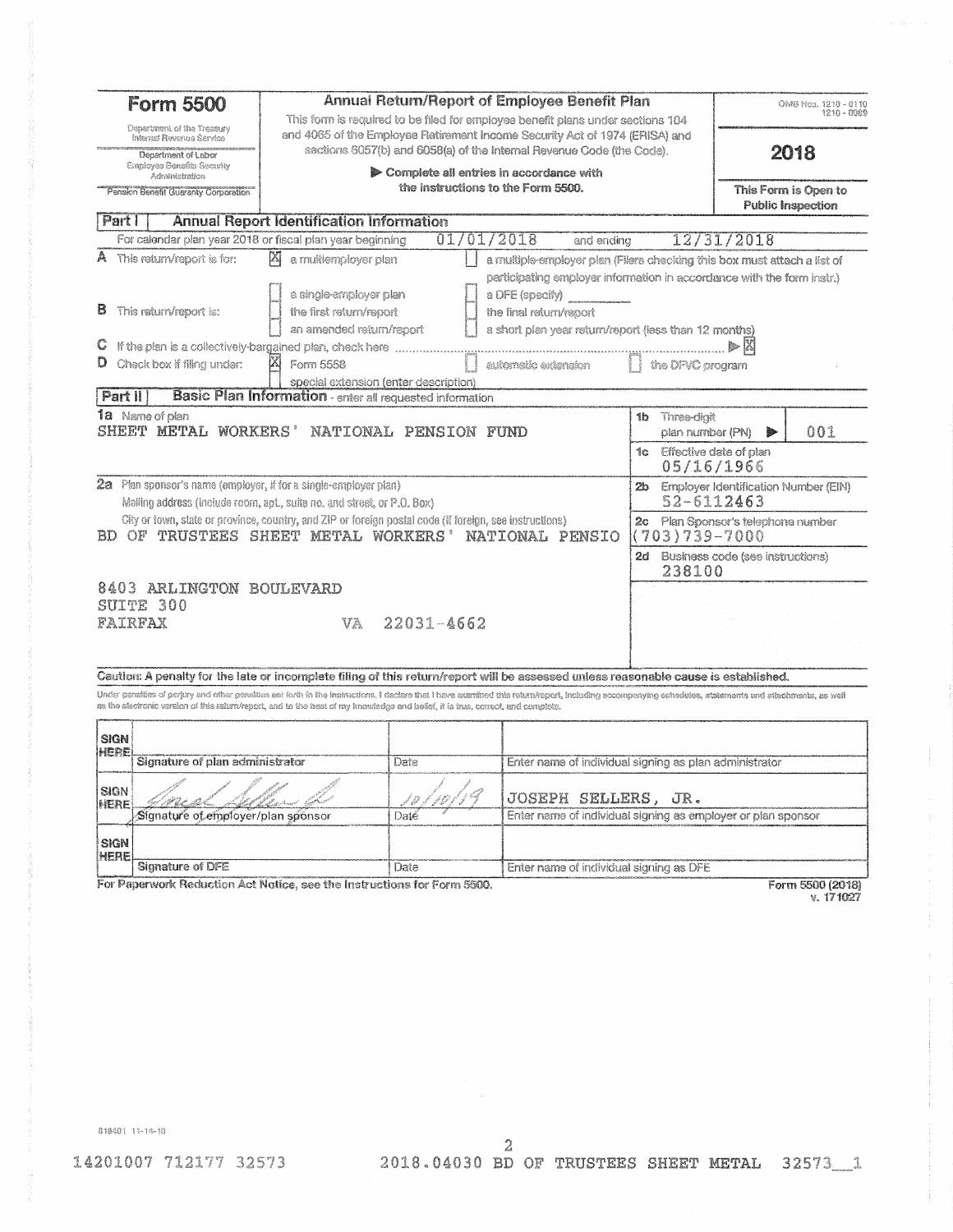|                     | Form 5500 (2018)                                                                                                                                                                                                                                                          | Page 2 |                               |                                            |
|---------------------|---------------------------------------------------------------------------------------------------------------------------------------------------------------------------------------------------------------------------------------------------------------------------|--------|-------------------------------|--------------------------------------------|
|                     | 3a Plan administrator's name and address X Same as Plan Sponsor                                                                                                                                                                                                           |        | <b>3b</b> Administrator's EIN | <b>3C</b> Administrator's telephone number |
| 4                   | If the name and/or EIN of the plan sponsor or the plan name has changed since the last return/report filed for this plan,<br>enter the plan sponsor's name, EIN, the plan name and the plan number from the last return/report:<br><b>a</b> Sponsor's name<br>C Plan Name |        |                               | 4b EIN<br>4d PN                            |
| 5<br>$\overline{6}$ | Total number of participants at the beginning of the plan year<br>Number of participants as of the end of the plan year unless otherwise stated (welfare plans complete only lines                                                                                        |        | 5                             | 138,455                                    |
|                     | 6a(1), 6a(2), 6b, 6c, and 6d).                                                                                                                                                                                                                                            |        | 6a(1)<br>6a(2)                | 58,840<br>60, 304                          |
|                     |                                                                                                                                                                                                                                                                           |        | 6b<br>6c<br>6d                | 39,057<br>32,730<br>132,091                |
|                     | e Deceased participants whose beneficiaries are receiving or are entitled to receive benefits [[[[[[[[[[[[[[[                                                                                                                                                             |        | 6e<br>6f                      | 11,545<br>143,636                          |
| a                   | Number of participants with account balances as of the end of the plan year (only defined contribution plans<br><b>h</b> Number of participants who terminated employment during the plan year with accrued benefits that were                                            |        | 6g                            |                                            |
| 7                   | less than 100% vested<br>Enter the total number of employers obligated to contribute to the plan (only multiemployer plans complete<br>this item)                                                                                                                         |        | 6h<br>7                       | 3,868                                      |

**8a** If the plan provides pension benefits, enter the applicable pension feature codes from the List of Plan Characteristics Codes in the instructions: 1B 1E

**b** If the plan provides welfare benefits, enter the applicable welfare feature codes from the List of Plan Characteristics Codes in the instructions:

| 9а |                   | Plan funding arrangement (check all that apply)                                                                                                            | 9b  |       |                          |   | Plan benefit arrangement (check all that apply) |
|----|-------------------|------------------------------------------------------------------------------------------------------------------------------------------------------------|-----|-------|--------------------------|---|-------------------------------------------------|
|    | X<br>(1)          | Insurance                                                                                                                                                  | (1) | x     | Insurance                |   |                                                 |
|    | (2)               | Code section 412(e)(3) insurance contracts                                                                                                                 | (2) |       |                          |   | Code section 412(e)(3) insurance contracts      |
|    | 区<br>(3)          | Trust                                                                                                                                                      | (3) | х     | Trust                    |   |                                                 |
|    | (4)               | General assets of the sponsor                                                                                                                              | (4) |       |                          |   | General assets of the sponsor                   |
| 10 |                   | Check all applicable boxes in 10a and 10b to indicate which schedules are attached, and, where indicated, enter the number attached.<br>(See instructions) |     |       |                          |   |                                                 |
|    |                   | <b>a</b> Pension Schedules                                                                                                                                 | b   |       | <b>General Schedules</b> |   |                                                 |
|    | <b>XIX</b><br>(1) | (Retirement Plan Information)<br>R                                                                                                                         | (1) | X     |                          | н | (Financial Information)                         |
|    | (2)               | <b>MB</b> (Multiemployer Defined Benefit Plan and Certain Money                                                                                            | (2) |       |                          |   | (Financial Information - Small Plan)            |
|    |                   | Purchase Plan Actuarial Information) - signed by the plan                                                                                                  | (3) | XIXIX | 3                        | A | (Insurance Information)                         |
|    |                   | actuary                                                                                                                                                    | (4) |       |                          | C | (Service Provider Information)                  |
|    | (3)               | (Single-Employer Defined Benefit Plan Actuarial<br>SB                                                                                                      | (5) |       |                          | D | (DFE/Participating Plan Information)            |

Information) - signed by the plan actuary

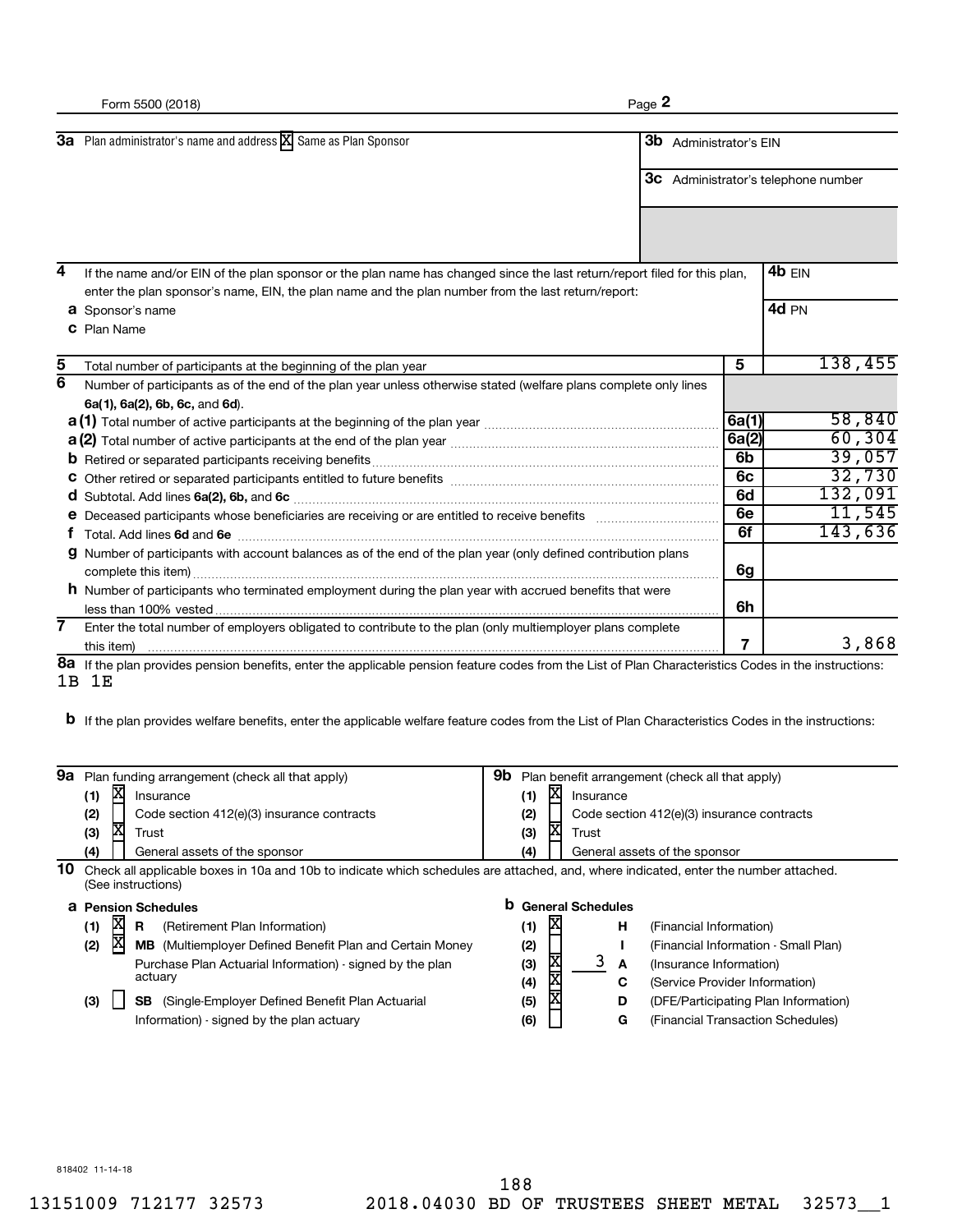| Part III | Form M-1 Compliance Information (to be completed by welfare benefit plans)                                                                                                                                                                                                                                                                                                                                         |           |
|----------|--------------------------------------------------------------------------------------------------------------------------------------------------------------------------------------------------------------------------------------------------------------------------------------------------------------------------------------------------------------------------------------------------------------------|-----------|
|          | 11a If the plan provides welfare benefits, was the plan subject to the Form M-1 filing requirements during the plan year? (See instructions and 29<br>If "Yes" is checked, complete lines 11b and 11c.                                                                                                                                                                                                             |           |
|          | 11b Is the plan currently in compliance with the Form M-1 filing requirements? (See instructions and 29 CFR 2520.101-2.)<br>Yes                                                                                                                                                                                                                                                                                    | <b>No</b> |
|          | 11c Enter the Receipt Confirmation Code for the 2018 Form M-1 annual report. If the plan was not required to file the 2018 Form M-1 annual report,<br>enter the Receipt Confirmation Code for the most recent Form M-1 that was required to be filed under the Form M-1 filing requirements. (Failure<br>to enter a valid Receipt Confirmation Code will subject the Form 5500 filing to rejection as incomplete.) |           |

Receipt Confirmation Code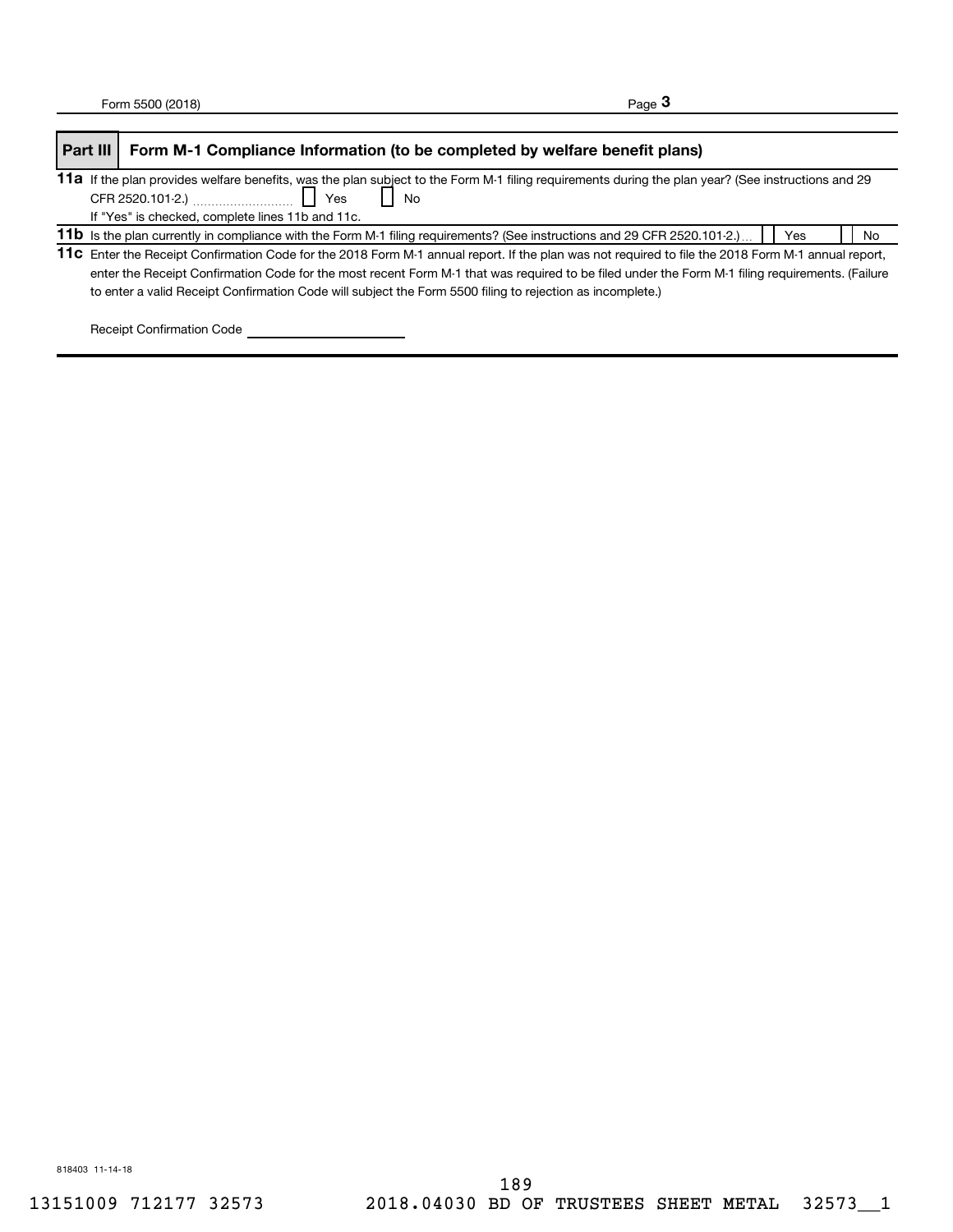| <b>SCHEDULE A</b> |
|-------------------|
| -----             |

**(Form 5500)**

Department of the Treasury

Internal Revenue Service

OMB No. 1210-0110

**2018**

| Department of Labor<br><b>Employee Benefits Security Administration</b>         | File as an attachment to Form 5500.                                                                    |            |                                 |            |                                                  |
|---------------------------------------------------------------------------------|--------------------------------------------------------------------------------------------------------|------------|---------------------------------|------------|--------------------------------------------------|
| Pension Benefit Guaranty Corporation                                            | Insurance companies are required to provide the information<br>pursuant to ERISA section 103(a)(2).    |            |                                 |            | This Form is Open to<br><b>Public Inspection</b> |
| For calendar plan year 2018 or fiscal plan year beginning                       | 01/01/2018                                                                                             | and ending | 12/31/2018                      |            |                                                  |
| <b>A</b> Name of plan<br>WORKERS'<br>SHEET METAL                                | NATIONAL PENSION<br>FUND                                                                               | в          | Three-diait<br>plan number (PN) |            | 001                                              |
|                                                                                 |                                                                                                        |            |                                 |            |                                                  |
| C Plan sponsor's name as shown on line 2a of Form 5500<br>BD.<br>TRUSTEES<br>OF | NATIONAL<br>PENSIO<br>WORKERS'<br>SHEET METAL                                                          | D          |                                 | 52-6112463 | Employer Identification Number (EIN)             |
| <b>Part I</b>                                                                   | Information Concerning Insurance Contract Coverage, Fees, and Commissions Provide information for each |            |                                 |            |                                                  |

This schedule is required to be filed under section 104 of the Employee Retirement Income Security Act of 1974 (ERISA).

**Insurance Information**

contract on a separate Schedule A. Individual contracts grouped as a unit in Parts II and III can be reported on a single Schedule A.

Coverage Information: **1**

**(a)** Name of insurance carrier

## AETNA

| $(b)$ EIN                                                 |                                                                                                                                                                                                  | (c) NAIC | (d) Contract or                      |  | (e) Approximate number of persons         | Policy or contract year       |          |  |
|-----------------------------------------------------------|--------------------------------------------------------------------------------------------------------------------------------------------------------------------------------------------------|----------|--------------------------------------|--|-------------------------------------------|-------------------------------|----------|--|
|                                                           |                                                                                                                                                                                                  | code     | identification number                |  | covered at end of policy or contract year | (f) From                      | $(g)$ To |  |
|                                                           |                                                                                                                                                                                                  |          |                                      |  |                                           |                               |          |  |
| 01/01/2018 12/31/2018<br>97101 GA 1433,1523<br>06-1067464 |                                                                                                                                                                                                  |          |                                      |  |                                           |                               |          |  |
|                                                           | 2<br>Insurance fee and commission information. Enter the total fees and total commissions paid. List in line 3 the agents, brokers, and other persons<br>in descending order of the amount paid. |          |                                      |  |                                           |                               |          |  |
|                                                           |                                                                                                                                                                                                  |          | (a) Total amount of commissions paid |  |                                           | (b) Total amount of fees paid |          |  |
|                                                           |                                                                                                                                                                                                  |          |                                      |  |                                           |                               |          |  |
| 3                                                         | Persons receiving commissions and fees. (Complete as many entries as needed to report all persons).                                                                                              |          |                                      |  |                                           |                               |          |  |
|                                                           | (a) Name and address of the agent, broker, or other person to whom commissions or fees were paid                                                                                                 |          |                                      |  |                                           |                               |          |  |

| (b) Amount of sales and base<br>commissions paid                                                 | Fees and other commissions paid |             |      |  |
|--------------------------------------------------------------------------------------------------|---------------------------------|-------------|------|--|
|                                                                                                  | (c) Amount                      | (d) Purpose | code |  |
|                                                                                                  |                                 |             |      |  |
|                                                                                                  |                                 |             |      |  |
|                                                                                                  |                                 |             |      |  |
| (a) Name and address of the agent, broker, or other person to whom commissions or fees were paid |                                 |             |      |  |

| (b) Amount of sales and base<br>commissions paid | Fees and other commissions paid<br>Organization |             |      |
|--------------------------------------------------|-------------------------------------------------|-------------|------|
|                                                  | (c) Amount                                      | (d) Purpose | code |
|                                                  |                                                 |             |      |

**For Paperwork Reduction Act Notice, see the Instructions for Form 5500. Schedule A (Form 5500) 2018**

**v. 171027**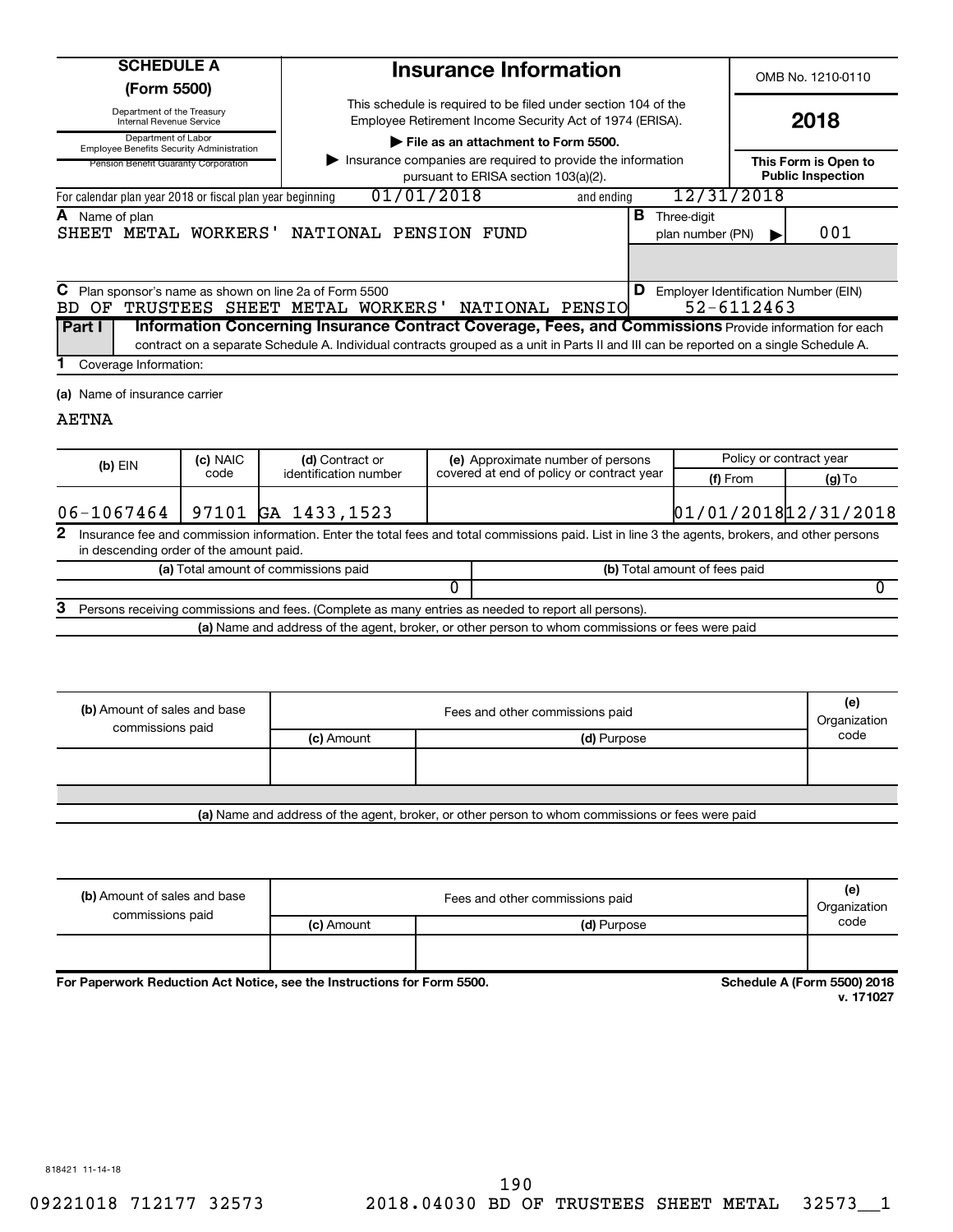## **(a)**  Name and address of the agent, broker, or other person to whom commissions or fees were paid

| (b) Amount of sales and base<br>commissions paid | Fees and other commissions paid<br>Organization |             |      |  |
|--------------------------------------------------|-------------------------------------------------|-------------|------|--|
|                                                  | (c) Amount                                      | (d) Purpose | code |  |
|                                                  |                                                 |             |      |  |
|                                                  |                                                 |             |      |  |

**(a)**  Name and address of the agent, broker, or other person to whom commissions or fees were paid

| (b) Amount of sales and base<br>commissions paid | Fees and other commissions paid |             |      |  |
|--------------------------------------------------|---------------------------------|-------------|------|--|
|                                                  | (c) Amount                      | (d) Purpose | code |  |
|                                                  |                                 |             |      |  |
|                                                  |                                 |             |      |  |
| .                                                |                                 |             |      |  |

**(a)**  Name and address of the agent, broker, or other person to whom commissions or fees were paid

| (b) Amount of sales and base | Fees and other commissions paid |                                                                                                 |      |
|------------------------------|---------------------------------|-------------------------------------------------------------------------------------------------|------|
| commissions paid             | (c) Amount                      | (d) Purpose                                                                                     | code |
|                              |                                 |                                                                                                 |      |
|                              |                                 |                                                                                                 |      |
|                              |                                 |                                                                                                 |      |
|                              |                                 | Let Name and address of the seart broker, as other person to whom commissions or face were poid |      |

**(a)**  Name and address of the agent, broker, or other person to whom commissions or fees were paid

| (b) Amount of sales and base<br>commissions paid | Fees and other commissions paid |                                                    |      |
|--------------------------------------------------|---------------------------------|----------------------------------------------------|------|
|                                                  | (c) Amount                      | (d) Purpose                                        | code |
|                                                  |                                 |                                                    |      |
|                                                  |                                 |                                                    |      |
| .                                                | $\sim$ $\sim$<br>.<br>.         | $\cdot$ $\cdot$<br>. .<br>$\overline{\phantom{a}}$ |      |

**(a)**  Name and address of the agent, broker, or other person to whom commissions or fees were paid

| (b) Amount of sales and base<br>commissions paid |            | Fees and other commissions paid | (e)<br>Organization |
|--------------------------------------------------|------------|---------------------------------|---------------------|
|                                                  | (c) Amount | (d) Purpose                     | code                |
|                                                  |            |                                 |                     |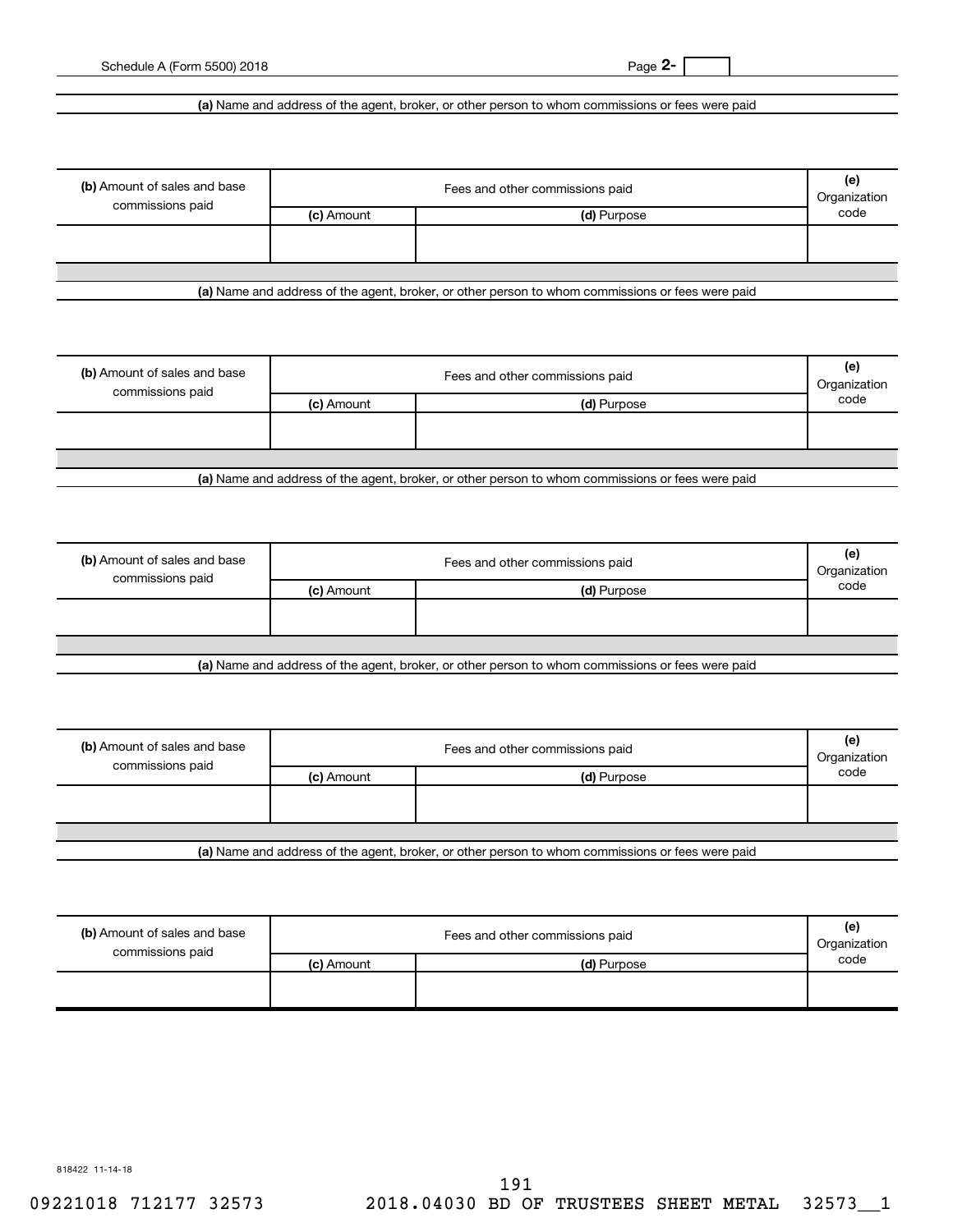|--|--|

|   | Part II<br><b>Investment and Annuity Contract Information</b>                                                                                                     |                                   |       |         |
|---|-------------------------------------------------------------------------------------------------------------------------------------------------------------------|-----------------------------------|-------|---------|
|   | Where individual contracts are provided, the entire group of such individual contracts with each carrier may be treated as a unit for<br>purposes of this report. |                                   |       |         |
| 4 |                                                                                                                                                                   |                                   | 4     | 127,515 |
| 5 |                                                                                                                                                                   |                                   | 5     |         |
| 6 | <b>Contracts With Allocated Funds:</b>                                                                                                                            |                                   |       |         |
|   | <b>a</b> State the basis of premium rates $\blacktriangleright$                                                                                                   |                                   |       |         |
|   |                                                                                                                                                                   |                                   | 6b    |         |
|   |                                                                                                                                                                   |                                   | 6с    |         |
|   | d If the carrier, service, or other organization incurred any specific costs in connection with                                                                   |                                   |       |         |
|   |                                                                                                                                                                   |                                   | 6d    |         |
|   | Specify nature of costs $\blacktriangleright$                                                                                                                     |                                   |       |         |
|   | $(2)$   group deferred annuity<br><b>e</b> Type of contract: $(1)$   individual policies                                                                          |                                   |       |         |
|   | other (specify)<br>(3)                                                                                                                                            |                                   |       |         |
|   |                                                                                                                                                                   |                                   |       |         |
|   | If contract purchased, in whole or in part, to distribute benefits from a terminating plan, check here                                                            |                                   |       |         |
| 7 | Contracts With Unallocated Funds (Do not include portions of these contracts maintained in separate accounts)                                                     |                                   |       |         |
|   | <b>a</b> Type of contract: (1)<br>deposit administration<br>(2)                                                                                                   | immediate participation quarantee |       |         |
|   | (4)<br>guaranteed investment<br>(3)                                                                                                                               | other $\blacktriangleright$       |       |         |
|   |                                                                                                                                                                   |                                   |       |         |
|   |                                                                                                                                                                   |                                   |       |         |
|   | <b>b</b> Balance at the end of the previous year <b>manually contained</b> and the end of the previous year <b>by</b> Balance at the end of the previous year     |                                   | 7b    |         |
|   | C Additions: (1) Contributions deposited during the year <i>manummann</i>                                                                                         | 7c(1)                             |       |         |
|   |                                                                                                                                                                   | 7c(2)                             |       |         |
|   |                                                                                                                                                                   | 7c(3)                             |       |         |
|   |                                                                                                                                                                   | 7c(4)                             |       |         |
|   | (5)                                                                                                                                                               | 7c(5)                             |       |         |
|   |                                                                                                                                                                   |                                   |       |         |
|   |                                                                                                                                                                   |                                   |       |         |
|   |                                                                                                                                                                   |                                   |       |         |
|   |                                                                                                                                                                   |                                   | 7c(6) | 0       |
|   |                                                                                                                                                                   |                                   | 7d    |         |
|   | <b>e</b> Deductions:                                                                                                                                              |                                   |       |         |
|   | (1) Disbursed from fund to pay benefits or purchase annuities during year                                                                                         | 7e(1)                             |       |         |
|   | (2) Administration charge made by carrier                                                                                                                         | 7e(2)                             |       |         |
|   |                                                                                                                                                                   | 7e(3)                             |       |         |
|   |                                                                                                                                                                   | 7e(4)                             |       |         |
|   |                                                                                                                                                                   |                                   |       |         |
|   |                                                                                                                                                                   |                                   |       |         |
|   |                                                                                                                                                                   |                                   |       |         |
|   |                                                                                                                                                                   |                                   |       |         |
|   |                                                                                                                                                                   |                                   | 7e(5) | 0       |
|   |                                                                                                                                                                   |                                   | 7f    |         |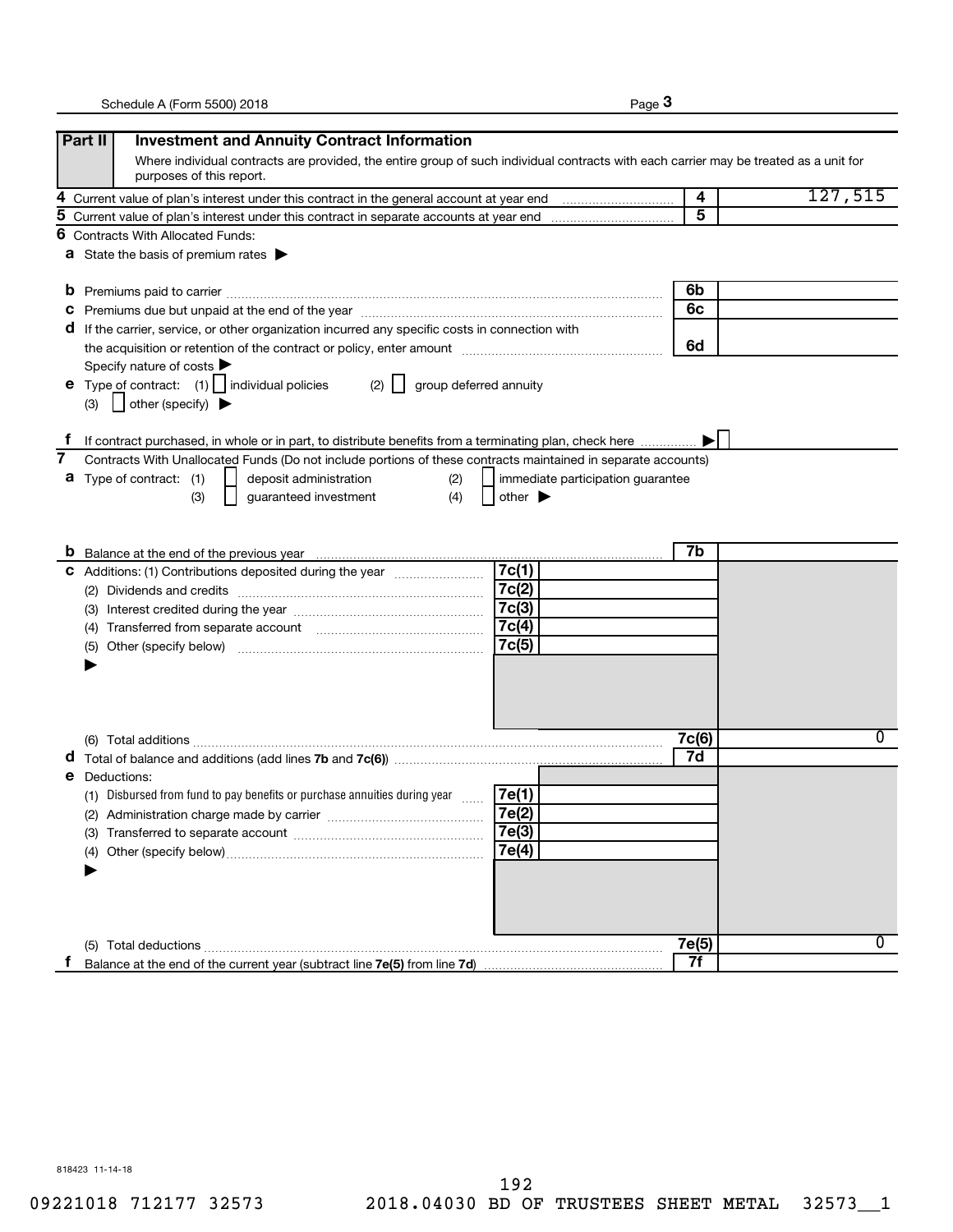**4**

|    | Part III<br><b>Welfare Benefit Contract Information</b>                                                                       |          |                                             |                 |                         |
|----|-------------------------------------------------------------------------------------------------------------------------------|----------|---------------------------------------------|-----------------|-------------------------|
|    | If more than one contract covers the same group of employees of the same employer(s) or members of the same                   |          |                                             |                 |                         |
|    | employee organization(s), the information may be combined for reporting purposes if such contracts are experience-rated       |          |                                             |                 |                         |
|    | as a unit. Where contracts cover individual employees, the entire group of such individual contracts with each carrier may be |          |                                             |                 |                         |
|    | treated as a unit for purposes of this report.                                                                                |          |                                             |                 |                         |
| 8  | Benefit and contract type (check all applicable boxes)                                                                        |          |                                             |                 |                         |
|    | a<br>Health (other than dental or vision)<br>$\mathbf b$<br>Dental                                                            |          | <b>C</b>   Vision                           |                 | d<br>Life insurance     |
|    | Temporary disability (accident and sickness) $f$<br>е<br>Long-term disability                                                 |          | $g \mid \cdot$<br>Supplemental unemployment |                 | h.<br>Prescription drug |
|    | п<br>HMO contract<br>Stop loss (large deductible)                                                                             |          | $\mathsf{k}$   PPO contract                 |                 | Indemnity contract      |
|    | m<br>Other (specify) $\blacktriangleright$                                                                                    |          |                                             |                 |                         |
| 9  | Experience-rated contracts:                                                                                                   |          |                                             |                 |                         |
| а  | Premiums: (1) Amount received                                                                                                 | 9a(1)    |                                             |                 |                         |
|    | (2) Increase (decrease) in amount due but unpaid                                                                              | 9a(2)    |                                             |                 |                         |
|    | (3) Increase (decrease) in unearned premium reserve                                                                           | 9a(3)    |                                             |                 |                         |
|    | (4)                                                                                                                           |          |                                             | 9a(4)           |                         |
| b  | Benefit charges (1) Claims paid                                                                                               | 9b(1)    |                                             |                 |                         |
|    |                                                                                                                               | 9b(2)    |                                             |                 |                         |
|    |                                                                                                                               |          |                                             | 9b(3)           |                         |
|    |                                                                                                                               |          |                                             | 9b(4)           |                         |
| С  | Remainder of premium: (1) Retention charges (on an accrual basis) -                                                           |          |                                             |                 |                         |
|    |                                                                                                                               | 9c(1)(A) |                                             |                 |                         |
|    |                                                                                                                               | 9c(1)(B) |                                             |                 |                         |
|    | (C)                                                                                                                           | 9c(1)(C) |                                             |                 |                         |
|    | (D)                                                                                                                           | 9c(1)(D) |                                             |                 |                         |
|    | (E)                                                                                                                           | 9c(1)(E) |                                             |                 |                         |
|    | (F)                                                                                                                           | 9c(1)(F) |                                             |                 |                         |
|    | (G)                                                                                                                           | 9c(1)(G) |                                             |                 |                         |
|    |                                                                                                                               |          |                                             | 9c(1)(H)        |                         |
|    | (2) Dividends or retroactive rate refunds. (These amounts were   paid in cash, or   credited.)                                |          |                                             | 9c(2)           |                         |
| d  | Status of policyholder reserves at end of year: (1) Amount held to provide benefits after retirement                          |          |                                             | 9d(1)           |                         |
|    |                                                                                                                               |          |                                             | 9d(2)           |                         |
|    |                                                                                                                               |          |                                             | 9d(3)           |                         |
|    | Dividends or retroactive rate refunds due. (Do not include amount entered in line 9c(2).)                                     |          |                                             | 9e              |                         |
| 10 | Nonexperience-rated contracts:                                                                                                |          |                                             |                 |                         |
| а  |                                                                                                                               |          |                                             | 10a             |                         |
| b  | If the carrier, service, or other organization incurred any specific costs in connection with                                 |          |                                             |                 |                         |
|    | the acquisition or retention of the contract or policy, other than reported in Part I, line 2                                 |          |                                             |                 |                         |
|    | above, report amount material content and a series and a series of the series of the series of the series and s               |          |                                             | 10 <sub>b</sub> |                         |
|    | Specify nature of costs.                                                                                                      |          |                                             |                 |                         |

11 Did the insurance company fail to provide any information necessary to complete Schedule A? 12 If the answer to line 11 is "Yes," specify the information not provided. **X No Part IV Provision of Information**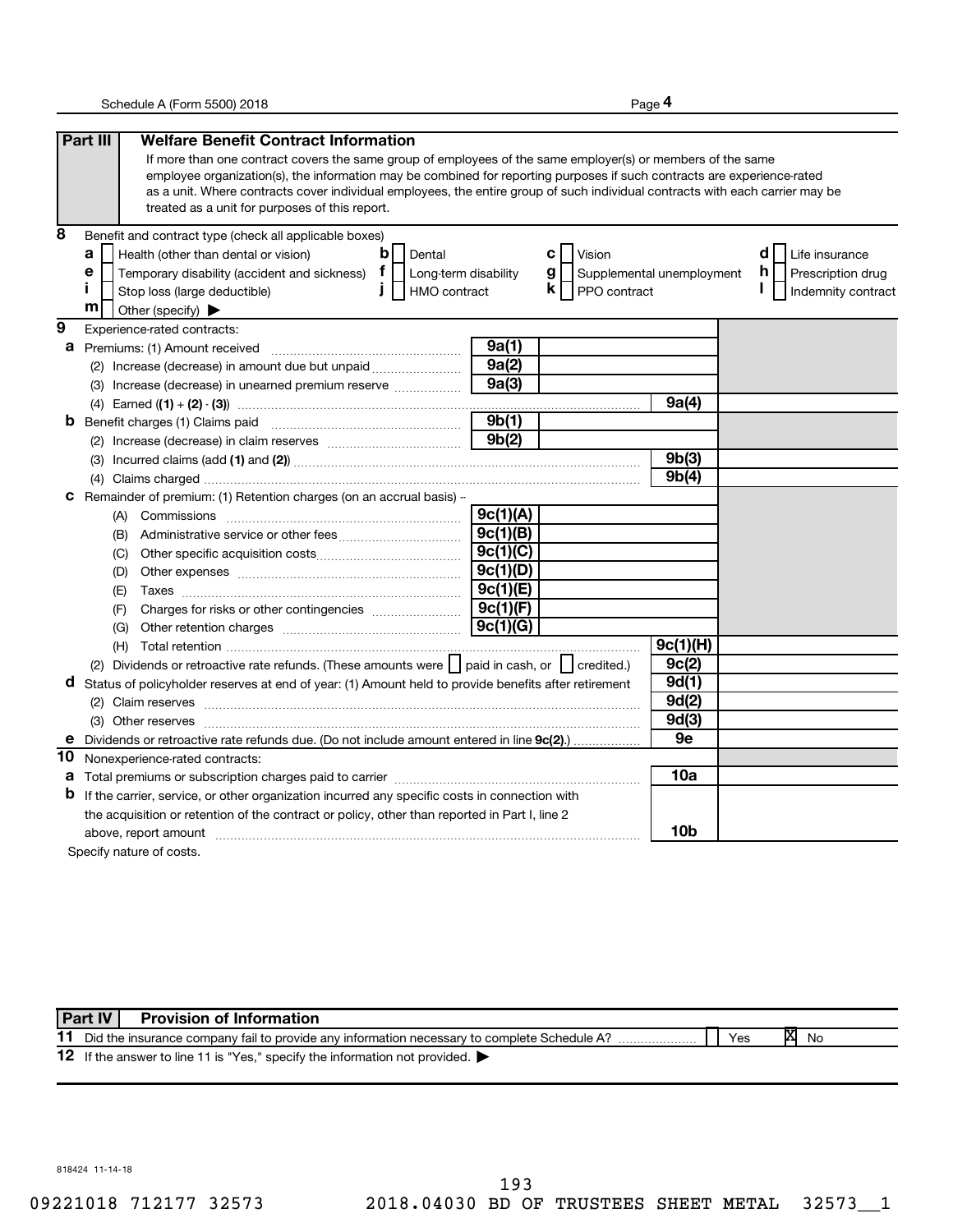| <b>SCHEDULE A</b>                                                            |          |                                                                                       | <b>Insurance Information</b>                                                                                                                                                                                                                                       |     |                                          |            | OMB No. 1210-0110                                |
|------------------------------------------------------------------------------|----------|---------------------------------------------------------------------------------------|--------------------------------------------------------------------------------------------------------------------------------------------------------------------------------------------------------------------------------------------------------------------|-----|------------------------------------------|------------|--------------------------------------------------|
| (Form 5500)<br>Department of the Treasury<br><b>Internal Revenue Service</b> |          |                                                                                       | This schedule is required to be filed under section 104 of the<br>Employee Retirement Income Security Act of 1974 (ERISA).                                                                                                                                         |     |                                          |            | 2018                                             |
| Department of Labor<br><b>Employee Benefits Security Administration</b>      |          |                                                                                       | File as an attachment to Form 5500.                                                                                                                                                                                                                                |     |                                          |            |                                                  |
| Pension Benefit Guaranty Corporation                                         |          |                                                                                       | Insurance companies are required to provide the information<br>pursuant to ERISA section 103(a)(2).                                                                                                                                                                |     |                                          |            | This Form is Open to<br><b>Public Inspection</b> |
| For calendar plan year 2018 or fiscal plan year beginning                    |          |                                                                                       | 01/01/2018<br>and ending                                                                                                                                                                                                                                           |     | 12/31/2018                               |            |                                                  |
| A Name of plan                                                               |          | SHEET METAL WORKERS' NATIONAL PENSION FUND                                            |                                                                                                                                                                                                                                                                    |     | <b>B</b> Three-digit<br>plan number (PN) |            | 001                                              |
| С<br>BD.<br>OF<br>Part I<br>Coverage Information:                            |          | Plan sponsor's name as shown on line 2a of Form 5500<br>TRUSTEES SHEET METAL WORKERS' | NATIONAL PENSIO<br>Information Concerning Insurance Contract Coverage, Fees, and Commissions Provide information for each<br>contract on a separate Schedule A. Individual contracts grouped as a unit in Parts II and III can be reported on a single Schedule A. |     |                                          | 52-6112463 | <b>D</b> Employer Identification Number (EIN)    |
| (a) Name of insurance carrier                                                | (c) NAIC | JOHN HANCOCK MUTUAL LIFE INSURANCE COMPANY<br>(d) Contract or                         | (e) Approximate number of persons                                                                                                                                                                                                                                  |     |                                          |            | Policy or contract year                          |
| (b) EIN                                                                      | code     | identification number                                                                 | covered at end of policy or contract year                                                                                                                                                                                                                          |     |                                          | (f) From   | $(g)$ To                                         |
| $01 - 0233346$<br>2                                                          |          | 65838 GAC 1022 ASSN 0                                                                 |                                                                                                                                                                                                                                                                    | 356 |                                          |            | 01/01/2018 12/31/2018                            |
| in descending order of the amount paid.                                      |          |                                                                                       | Insurance fee and commission information. Enter the total fees and total commissions paid. List in line 3 the agents, brokers, and other persons                                                                                                                   |     |                                          |            |                                                  |
|                                                                              |          | (a) Total amount of commissions paid                                                  |                                                                                                                                                                                                                                                                    |     | (b) Total amount of fees paid            |            |                                                  |
| з                                                                            |          |                                                                                       | 0                                                                                                                                                                                                                                                                  |     |                                          |            | 0                                                |
|                                                                              |          |                                                                                       | Persons receiving commissions and fees. (Complete as many entries as needed to report all persons).<br>(a) Name and address of the agent, broker, or other person to whom commissions or fees were paid                                                            |     |                                          |            |                                                  |
|                                                                              |          |                                                                                       |                                                                                                                                                                                                                                                                    |     |                                          |            |                                                  |
| (b) Amount of sales and base                                                 |          |                                                                                       | Fees and other commissions paid                                                                                                                                                                                                                                    |     |                                          |            | (e)<br>Organization                              |
| commissions paid                                                             |          | (c) Amount                                                                            | (d) Purpose                                                                                                                                                                                                                                                        |     |                                          |            | code                                             |
|                                                                              |          |                                                                                       |                                                                                                                                                                                                                                                                    |     |                                          |            |                                                  |
|                                                                              |          |                                                                                       | (a) Name and address of the agent, broker, or other person to whom commissions or fees were paid                                                                                                                                                                   |     |                                          |            |                                                  |
| (b) Amount of sales and base                                                 |          |                                                                                       | Fees and other commissions paid                                                                                                                                                                                                                                    |     |                                          |            | (e)                                              |

| (b) Amount of sales and base | Fees and other commissions paid |             | 151<br>Organization |
|------------------------------|---------------------------------|-------------|---------------------|
| commissions paid             | (c) Amount                      | (d) Purpose | code                |
|                              |                                 |             |                     |
|                              |                                 |             |                     |

For Paperwork Reduction Act Notice, see the Instructions for Form 5500.

**Schedule A (Form 5500) 2018**<br>v. 171027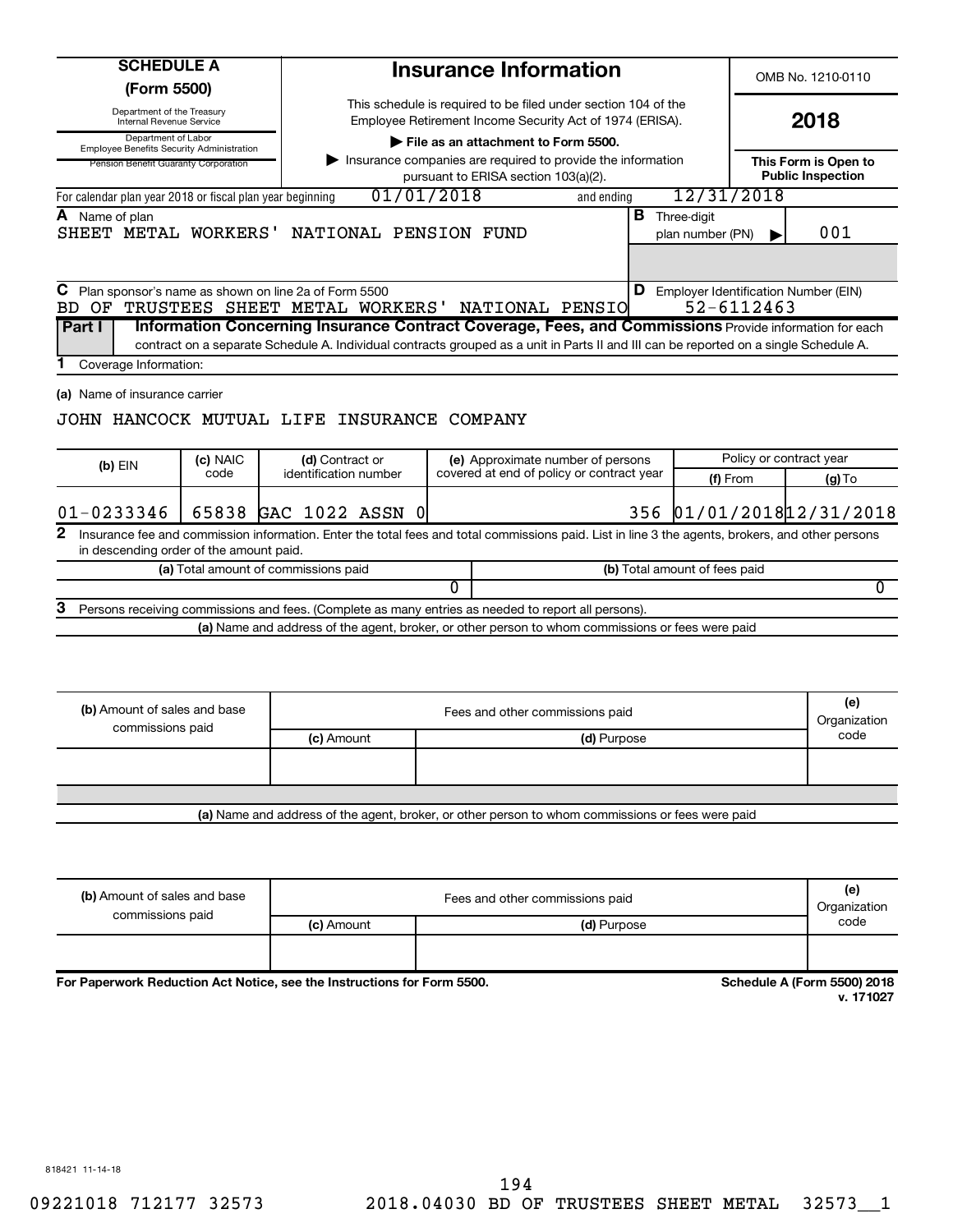**(a)**  Name and address of the agent, broker, or other person to whom commissions or fees were paid

| (b) Amount of sales and base<br>commissions paid | Fees and other commissions paid<br>Organization |             |      |
|--------------------------------------------------|-------------------------------------------------|-------------|------|
|                                                  | (c) Amount                                      | (d) Purpose | code |
|                                                  |                                                 |             |      |
|                                                  |                                                 |             |      |

**(a)**  Name and address of the agent, broker, or other person to whom commissions or fees were paid

| (b) Amount of sales and base<br>commissions paid | Fees and other commissions paid<br>Organization |             |      |
|--------------------------------------------------|-------------------------------------------------|-------------|------|
|                                                  | (c) Amount                                      | (d) Purpose | code |
|                                                  |                                                 |             |      |
|                                                  |                                                 |             |      |
|                                                  |                                                 |             |      |
| .                                                |                                                 | .<br>______ |      |

**(a)**  Name and address of the agent, broker, or other person to whom commissions or fees were paid

| (b) Amount of sales and base<br>commissions paid | Fees and other commissions paid |                                                                                                  | (e)<br>Organization |
|--------------------------------------------------|---------------------------------|--------------------------------------------------------------------------------------------------|---------------------|
|                                                  | (c) Amount                      | (d) Purpose                                                                                      | code                |
|                                                  |                                 |                                                                                                  |                     |
|                                                  |                                 |                                                                                                  |                     |
|                                                  |                                 |                                                                                                  |                     |
|                                                  |                                 | Let Name and address of the sample broker, as other person to whom commissions or fees were poid |                     |

**(a)**  Name and address of the agent, broker, or other person to whom commissions or fees were paid

| (b) Amount of sales and base<br>commissions paid | Fees and other commissions paid |                                                    |      |
|--------------------------------------------------|---------------------------------|----------------------------------------------------|------|
|                                                  | (c) Amount                      | (d) Purpose                                        | code |
|                                                  |                                 |                                                    |      |
|                                                  |                                 |                                                    |      |
|                                                  |                                 |                                                    |      |
| .                                                | $\sim$ $\sim$<br>.<br>.         | $\cdot$ $\cdot$<br>$\overline{\phantom{a}}$<br>. . |      |

**(a)**  Name and address of the agent, broker, or other person to whom commissions or fees were paid

| (b) Amount of sales and base<br>commissions paid |            | Fees and other commissions paid | (e)<br>Organization |
|--------------------------------------------------|------------|---------------------------------|---------------------|
|                                                  | (c) Amount | (d) Purpose                     | code                |
|                                                  |            |                                 |                     |

818422 11-14-18

09221018 712177 32573 2018.04030 BD OF TRUSTEES SHEET METAL 32573\_1 195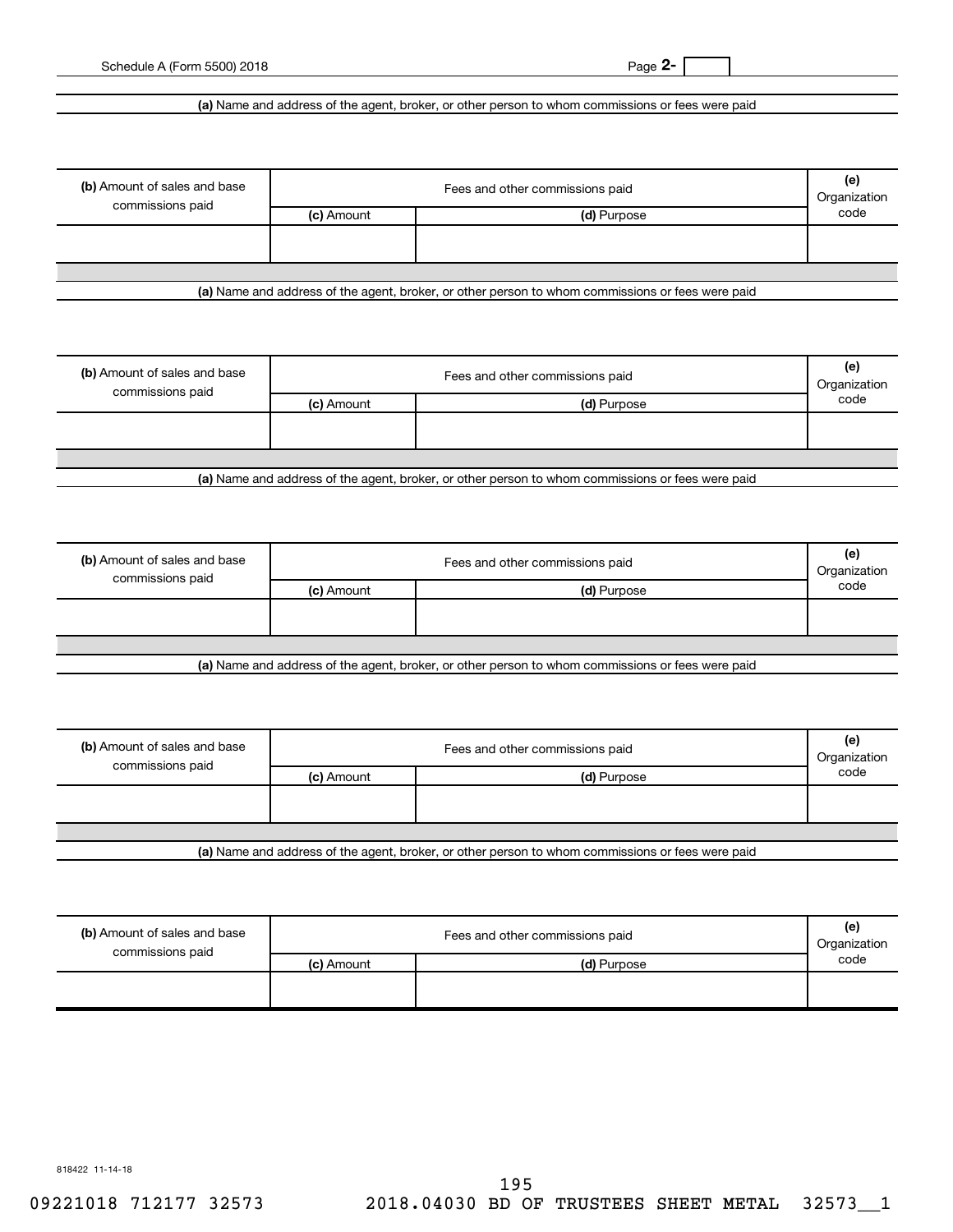|--|--|

|   | Part II<br><b>Investment and Annuity Contract Information</b>                                                                                                     |                             |                                     |           |
|---|-------------------------------------------------------------------------------------------------------------------------------------------------------------------|-----------------------------|-------------------------------------|-----------|
|   | Where individual contracts are provided, the entire group of such individual contracts with each carrier may be treated as a unit for<br>purposes of this report. |                             |                                     |           |
| 4 |                                                                                                                                                                   |                             | 4                                   |           |
| 5 |                                                                                                                                                                   |                             | 5                                   | 2,610,595 |
| 6 | <b>Contracts With Allocated Funds:</b>                                                                                                                            |                             |                                     |           |
|   | <b>a</b> State the basis of premium rates $\blacktriangleright$                                                                                                   |                             |                                     |           |
|   | b                                                                                                                                                                 |                             | 6b                                  |           |
|   | C                                                                                                                                                                 |                             | 6c                                  |           |
|   | d If the carrier, service, or other organization incurred any specific costs in connection with                                                                   |                             |                                     |           |
|   |                                                                                                                                                                   |                             | 6d                                  |           |
|   | Specify nature of costs                                                                                                                                           |                             |                                     |           |
|   | <b>e</b> Type of contract: $(1)$   individual policies<br>$(2)$                                                                                                   | group deferred annuity      |                                     |           |
|   | other (specify)<br>(3)                                                                                                                                            |                             |                                     |           |
|   |                                                                                                                                                                   |                             |                                     |           |
|   | If contract purchased, in whole or in part, to distribute benefits from a terminating plan, check here                                                            |                             |                                     |           |
| 7 | Contracts With Unallocated Funds (Do not include portions of these contracts maintained in separate accounts)                                                     |                             |                                     |           |
|   | Type of contract: (1)<br>deposit administration<br>(2)<br>а                                                                                                       |                             | X immediate participation guarantee |           |
|   | (4)<br>(3)<br>guaranteed investment                                                                                                                               | other $\blacktriangleright$ |                                     |           |
|   |                                                                                                                                                                   |                             |                                     |           |
|   |                                                                                                                                                                   |                             |                                     |           |
|   |                                                                                                                                                                   |                             | 7b                                  | 2,224,435 |
|   | C Additions: (1) Contributions deposited during the year manufactured.                                                                                            | 7c(1)                       |                                     |           |
|   |                                                                                                                                                                   | 7c(2)                       | 259,872                             |           |
|   |                                                                                                                                                                   | 7c(3)                       | 332,827                             |           |
|   | (4) Transferred from separate account [11] [11] Transferred from separate account                                                                                 | 7c(4)                       | $-432$                              |           |
|   | (5) Other (specify below)<br>REALIZED CAP G/L, MKT VALUE ADJ                                                                                                      | 7c(5)                       |                                     |           |
|   |                                                                                                                                                                   |                             |                                     |           |
|   |                                                                                                                                                                   |                             |                                     |           |
|   |                                                                                                                                                                   |                             |                                     |           |
|   |                                                                                                                                                                   |                             | 7c(6)                               | 592,267   |
|   |                                                                                                                                                                   |                             | 7d                                  | 2,816,702 |
|   | Deductions:<br>е                                                                                                                                                  |                             |                                     |           |
|   | (1) Disbursed from fund to pay benefits or purchase annuities during year                                                                                         | 7e(1)                       | 843,546                             |           |
|   | (2) Administration charge made by carrier                                                                                                                         | 7e(2)                       | 52,472                              |           |
|   |                                                                                                                                                                   | 7e(3)                       |                                     |           |
|   |                                                                                                                                                                   | 7e(4)                       |                                     |           |
|   |                                                                                                                                                                   |                             |                                     |           |
|   |                                                                                                                                                                   |                             |                                     |           |
|   |                                                                                                                                                                   |                             |                                     |           |
|   |                                                                                                                                                                   |                             |                                     |           |
|   |                                                                                                                                                                   |                             | 7e(5)                               | 896,018   |
|   |                                                                                                                                                                   |                             | 7f                                  | 1,920,684 |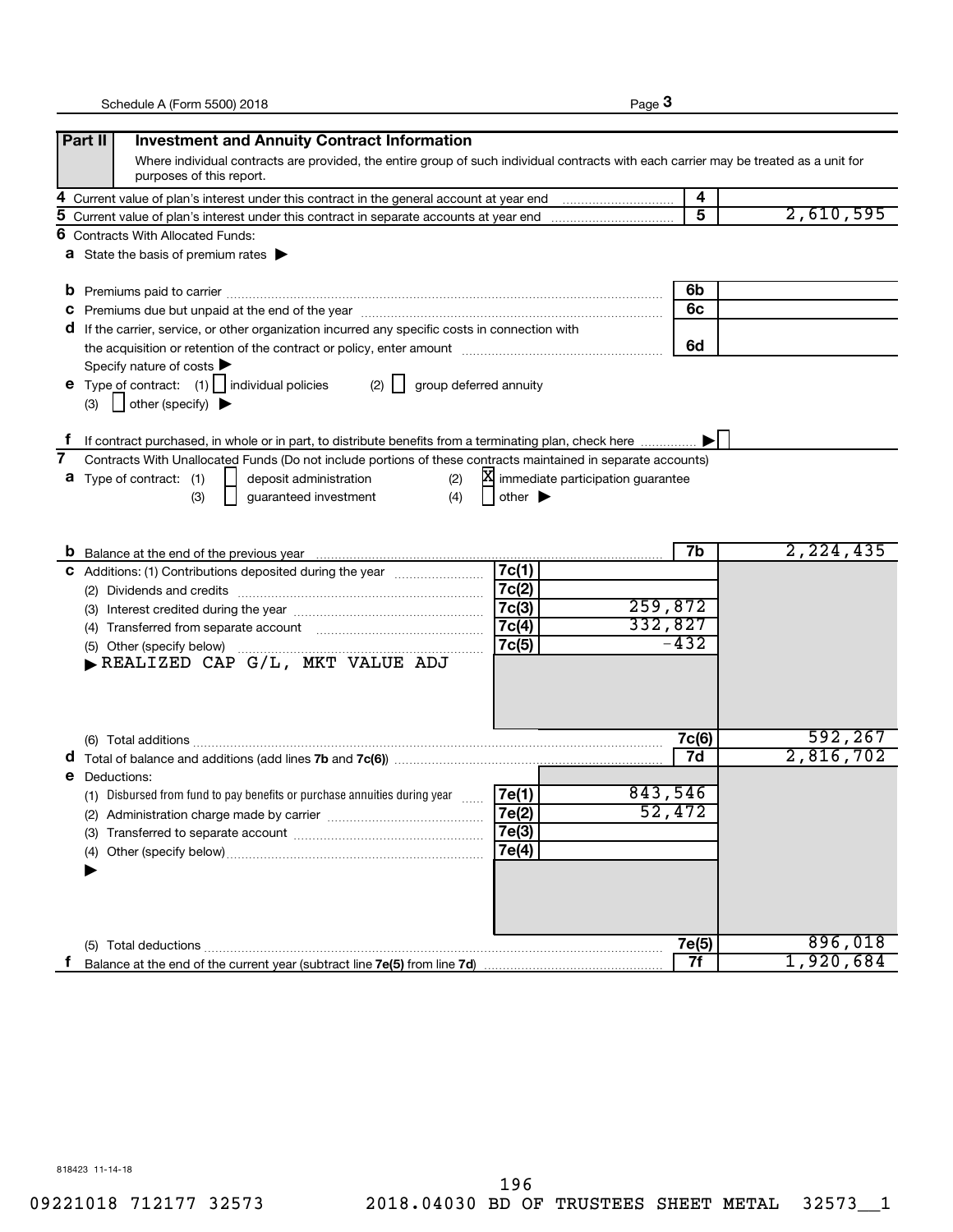**4**

|    | Part III<br><b>Welfare Benefit Contract Information</b>                                                                       |          |                                             |                 |                         |
|----|-------------------------------------------------------------------------------------------------------------------------------|----------|---------------------------------------------|-----------------|-------------------------|
|    | If more than one contract covers the same group of employees of the same employer(s) or members of the same                   |          |                                             |                 |                         |
|    | employee organization(s), the information may be combined for reporting purposes if such contracts are experience-rated       |          |                                             |                 |                         |
|    | as a unit. Where contracts cover individual employees, the entire group of such individual contracts with each carrier may be |          |                                             |                 |                         |
|    | treated as a unit for purposes of this report.                                                                                |          |                                             |                 |                         |
| 8  | Benefit and contract type (check all applicable boxes)                                                                        |          |                                             |                 |                         |
|    | a<br>Health (other than dental or vision)<br>$\mathbf b$<br>Dental                                                            |          | <b>C</b>   Vision                           |                 | d<br>Life insurance     |
|    | Temporary disability (accident and sickness) $f$<br>е<br>Long-term disability                                                 |          | $g \mid \cdot$<br>Supplemental unemployment |                 | h.<br>Prescription drug |
|    | п<br>HMO contract<br>Stop loss (large deductible)                                                                             |          | $\mathsf{k}$   PPO contract                 |                 | Indemnity contract      |
|    | m<br>Other (specify) $\blacktriangleright$                                                                                    |          |                                             |                 |                         |
| 9  | Experience-rated contracts:                                                                                                   |          |                                             |                 |                         |
| а  | Premiums: (1) Amount received                                                                                                 | 9a(1)    |                                             |                 |                         |
|    | (2) Increase (decrease) in amount due but unpaid                                                                              | 9a(2)    |                                             |                 |                         |
|    | (3) Increase (decrease) in unearned premium reserve                                                                           | 9a(3)    |                                             |                 |                         |
|    | (4)                                                                                                                           |          |                                             | 9a(4)           |                         |
| b  | Benefit charges (1) Claims paid                                                                                               | 9b(1)    |                                             |                 |                         |
|    |                                                                                                                               | 9b(2)    |                                             |                 |                         |
|    |                                                                                                                               |          |                                             | 9b(3)           |                         |
|    |                                                                                                                               |          |                                             | 9b(4)           |                         |
| С  | Remainder of premium: (1) Retention charges (on an accrual basis) -                                                           |          |                                             |                 |                         |
|    |                                                                                                                               | 9c(1)(A) |                                             |                 |                         |
|    |                                                                                                                               | 9c(1)(B) |                                             |                 |                         |
|    | (C)                                                                                                                           | 9c(1)(C) |                                             |                 |                         |
|    | (D)                                                                                                                           | 9c(1)(D) |                                             |                 |                         |
|    | (E)                                                                                                                           | 9c(1)(E) |                                             |                 |                         |
|    | (F)                                                                                                                           | 9c(1)(F) |                                             |                 |                         |
|    | (G)                                                                                                                           | 9c(1)(G) |                                             |                 |                         |
|    |                                                                                                                               |          |                                             | 9c(1)(H)        |                         |
|    | (2) Dividends or retroactive rate refunds. (These amounts were   paid in cash, or   credited.)                                |          |                                             | 9c(2)           |                         |
| d  | Status of policyholder reserves at end of year: (1) Amount held to provide benefits after retirement                          |          |                                             | 9d(1)           |                         |
|    |                                                                                                                               |          |                                             | 9d(2)           |                         |
|    |                                                                                                                               |          |                                             | 9d(3)           |                         |
|    | Dividends or retroactive rate refunds due. (Do not include amount entered in line 9c(2).)                                     |          |                                             | 9e              |                         |
| 10 | Nonexperience-rated contracts:                                                                                                |          |                                             |                 |                         |
| а  |                                                                                                                               |          |                                             | 10a             |                         |
| b  | If the carrier, service, or other organization incurred any specific costs in connection with                                 |          |                                             |                 |                         |
|    | the acquisition or retention of the contract or policy, other than reported in Part I, line 2                                 |          |                                             |                 |                         |
|    | above, report amount material content and a series and a series of the series of the series of the series and s               |          |                                             | 10 <sub>b</sub> |                         |
|    | Specify nature of costs.                                                                                                      |          |                                             |                 |                         |

11 Did the insurance company fail to provide any information necessary to complete Schedule A? 12 If the answer to line 11 is "Yes," specify the information not provided. **X No Part IV Provision of Information**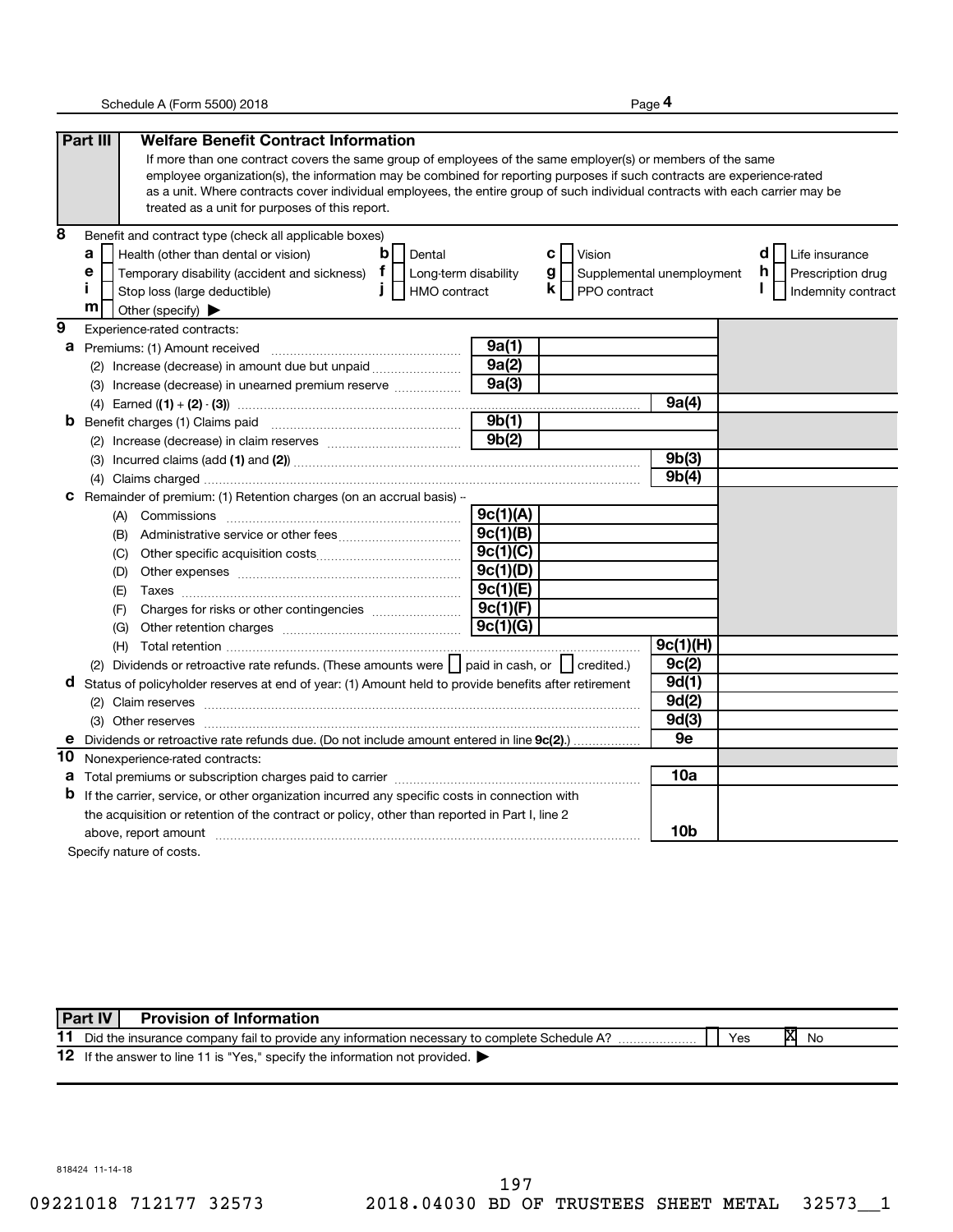| <b>SCHEDULE A</b><br>(Form 5500)                                                 |          |                                                                                                                                                         |                                                                                                                            | <b>Insurance Information</b>                                                                        |  |                                          |            | OMB No. 1210-0110                                |
|----------------------------------------------------------------------------------|----------|---------------------------------------------------------------------------------------------------------------------------------------------------------|----------------------------------------------------------------------------------------------------------------------------|-----------------------------------------------------------------------------------------------------|--|------------------------------------------|------------|--------------------------------------------------|
| Department of the Treasury<br>Internal Revenue Service                           |          |                                                                                                                                                         | This schedule is required to be filed under section 104 of the<br>Employee Retirement Income Security Act of 1974 (ERISA). |                                                                                                     |  |                                          | 2018       |                                                  |
| Department of Labor<br>Employee Benefits Security Administration                 |          |                                                                                                                                                         |                                                                                                                            | File as an attachment to Form 5500.                                                                 |  |                                          |            |                                                  |
| Pension Benefit Guaranty Corporation                                             |          |                                                                                                                                                         |                                                                                                                            | Insurance companies are required to provide the information<br>pursuant to ERISA section 103(a)(2). |  |                                          |            | This Form is Open to<br><b>Public Inspection</b> |
| For calendar plan year 2018 or fiscal plan year beginning                        |          | 01/01/2018                                                                                                                                              |                                                                                                                            | and ending                                                                                          |  | 12/31/2018                               |            |                                                  |
| <b>A</b> Name of plan<br>SHEET METAL WORKERS' NATIONAL PENSION FUND              |          |                                                                                                                                                         |                                                                                                                            |                                                                                                     |  | <b>B</b> Three-digit<br>plan number (PN) |            | 001                                              |
| $\,$ Plan sponsor's name as shown on line 2a of Form 5500<br>BD.<br>OF<br>Part I |          | TRUSTEES SHEET METAL WORKERS' NATIONAL PENSIO<br>Information Concerning Insurance Contract Coverage, Fees, and Commissions Provide information for each |                                                                                                                            |                                                                                                     |  |                                          | 52-6112463 | <b>D</b> Employer Identification Number (EIN)    |
| Coverage Information:                                                            |          | contract on a separate Schedule A. Individual contracts grouped as a unit in Parts II and III can be reported on a single Schedule A.                   |                                                                                                                            |                                                                                                     |  |                                          |            |                                                  |
| (a) Name of insurance carrier<br>UNION LABOR LIFE INSURANCE COMPANY              | (c) NAIC | (d) Contract or                                                                                                                                         |                                                                                                                            | (e) Approximate number of persons                                                                   |  |                                          |            | Policy or contract year                          |
| $(b)$ EIN                                                                        | code     | identification number                                                                                                                                   |                                                                                                                            | covered at end of policy or contract year                                                           |  | (f) From                                 |            | (g) To                                           |
| 13-1423090                                                                       |          | 69744 GA00204                                                                                                                                           |                                                                                                                            |                                                                                                     |  |                                          |            | 01/01/2018 12/31/2018                            |
| 2<br>in descending order of the amount paid.                                     |          | Insurance fee and commission information. Enter the total fees and total commissions paid. List in line 3 the agents, brokers, and other persons        |                                                                                                                            |                                                                                                     |  |                                          |            |                                                  |
|                                                                                  |          | (a) Total amount of commissions paid                                                                                                                    |                                                                                                                            |                                                                                                     |  | (b) Total amount of fees paid            |            |                                                  |
|                                                                                  |          |                                                                                                                                                         | 0                                                                                                                          |                                                                                                     |  |                                          |            | 0                                                |
| З                                                                                |          | Persons receiving commissions and fees. (Complete as many entries as needed to report all persons).                                                     |                                                                                                                            |                                                                                                     |  |                                          |            |                                                  |
|                                                                                  |          | (a) Name and address of the agent, broker, or other person to whom commissions or fees were paid                                                        |                                                                                                                            |                                                                                                     |  |                                          |            |                                                  |
| (b) Amount of sales and base<br>commissions paid                                 |          |                                                                                                                                                         |                                                                                                                            | Fees and other commissions paid                                                                     |  |                                          |            | (e)<br>Organization                              |
|                                                                                  |          | (c) Amount                                                                                                                                              |                                                                                                                            | (d) Purpose                                                                                         |  |                                          |            | code                                             |
|                                                                                  |          |                                                                                                                                                         |                                                                                                                            |                                                                                                     |  |                                          |            |                                                  |
|                                                                                  |          |                                                                                                                                                         |                                                                                                                            |                                                                                                     |  |                                          |            |                                                  |

| (b) Amount of sales and base<br>commissions paid |            | Fees and other commissions paid | (e)<br>Organization     |
|--------------------------------------------------|------------|---------------------------------|-------------------------|
|                                                  | (c) Amount | (d) Purpose                     | code                    |
|                                                  |            |                                 |                         |
| .                                                | .          | ------<br>----                  | $--- - - - - - - - - -$ |

For Paperwork Reduction Act Notice, see the Instructions for Form 5500.

**Schedule A (Form 5500) 2018**<br>v. 171027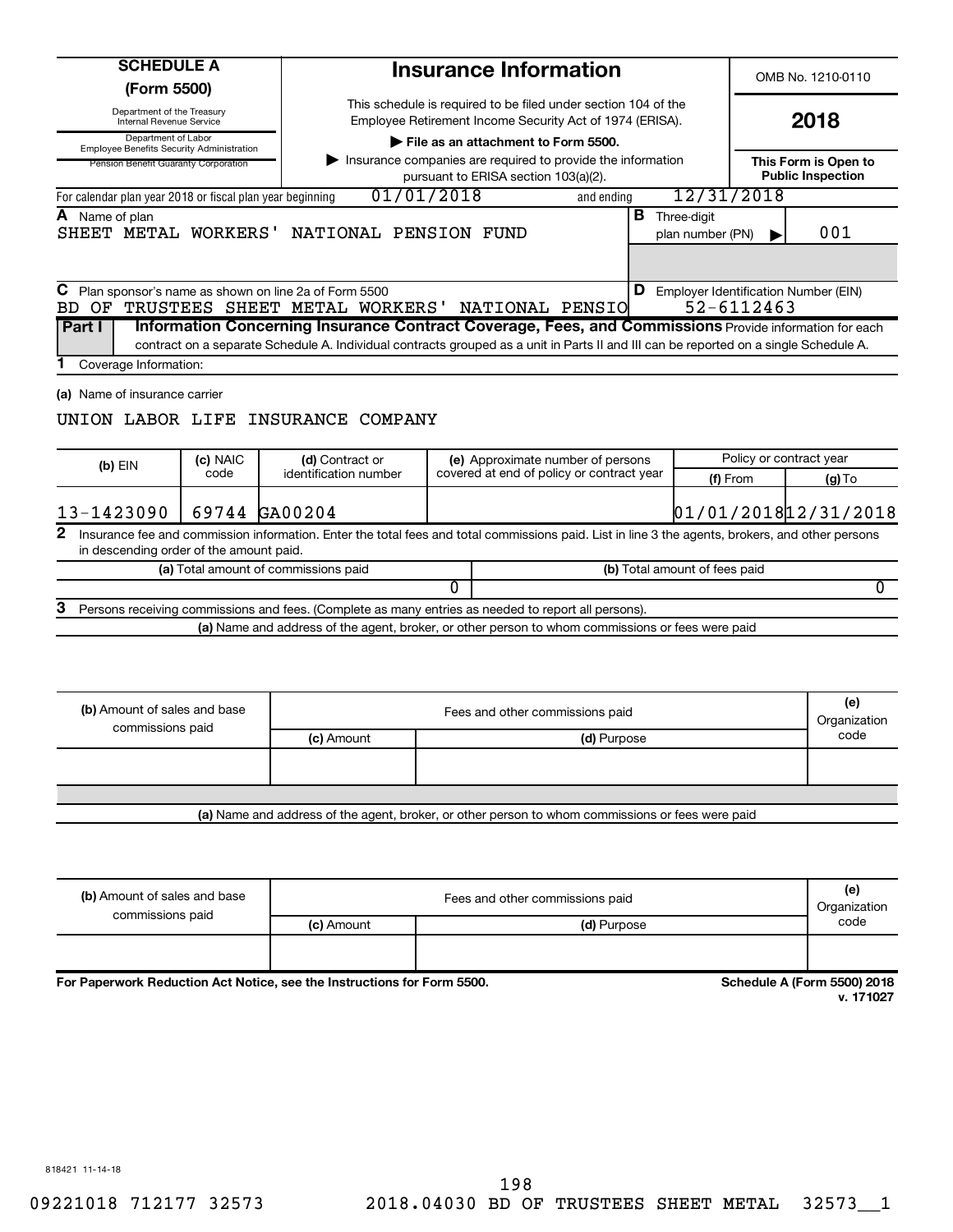## **(a)**  Name and address of the agent, broker, or other person to whom commissions or fees were paid

| (b) Amount of sales and base<br>commissions paid |            | Fees and other commissions paid | (e)<br>Organization |
|--------------------------------------------------|------------|---------------------------------|---------------------|
|                                                  | (c) Amount | (d) Purpose                     | code                |
|                                                  |            |                                 |                     |
|                                                  |            |                                 |                     |

**(a)**  Name and address of the agent, broker, or other person to whom commissions or fees were paid

| (b) Amount of sales and base<br>commissions paid | Fees and other commissions paid<br>Organization |             |      |
|--------------------------------------------------|-------------------------------------------------|-------------|------|
|                                                  | (c) Amount                                      | (d) Purpose | code |
|                                                  |                                                 |             |      |
|                                                  |                                                 |             |      |
| .                                                |                                                 |             |      |

**(a)**  Name and address of the agent, broker, or other person to whom commissions or fees were paid

| (b) Amount of sales and base |            | Fees and other commissions paid                                                                 | (e)<br>Organization |
|------------------------------|------------|-------------------------------------------------------------------------------------------------|---------------------|
| commissions paid             | (c) Amount | (d) Purpose                                                                                     | code                |
|                              |            |                                                                                                 |                     |
|                              |            |                                                                                                 |                     |
|                              |            |                                                                                                 |                     |
|                              |            | Let Name and address of the seart broker, as other person to whom commissions or face were poid |                     |

**(a)**  Name and address of the agent, broker, or other person to whom commissions or fees were paid

| (b) Amount of sales and base<br>commissions paid |                         | Fees and other commissions paid                    | (e)<br>Organization |
|--------------------------------------------------|-------------------------|----------------------------------------------------|---------------------|
|                                                  | (c) Amount              | (d) Purpose                                        | code                |
|                                                  |                         |                                                    |                     |
|                                                  |                         |                                                    |                     |
| .                                                | $\sim$ $\sim$<br>.<br>. | $\cdot$ $\cdot$<br>. .<br>$\overline{\phantom{a}}$ |                     |

**(a)**  Name and address of the agent, broker, or other person to whom commissions or fees were paid

| (b) Amount of sales and base<br>commissions paid |            | Fees and other commissions paid | (e)<br>Organization |
|--------------------------------------------------|------------|---------------------------------|---------------------|
|                                                  | (c) Amount | (d) Purpose                     | code                |
|                                                  |            |                                 |                     |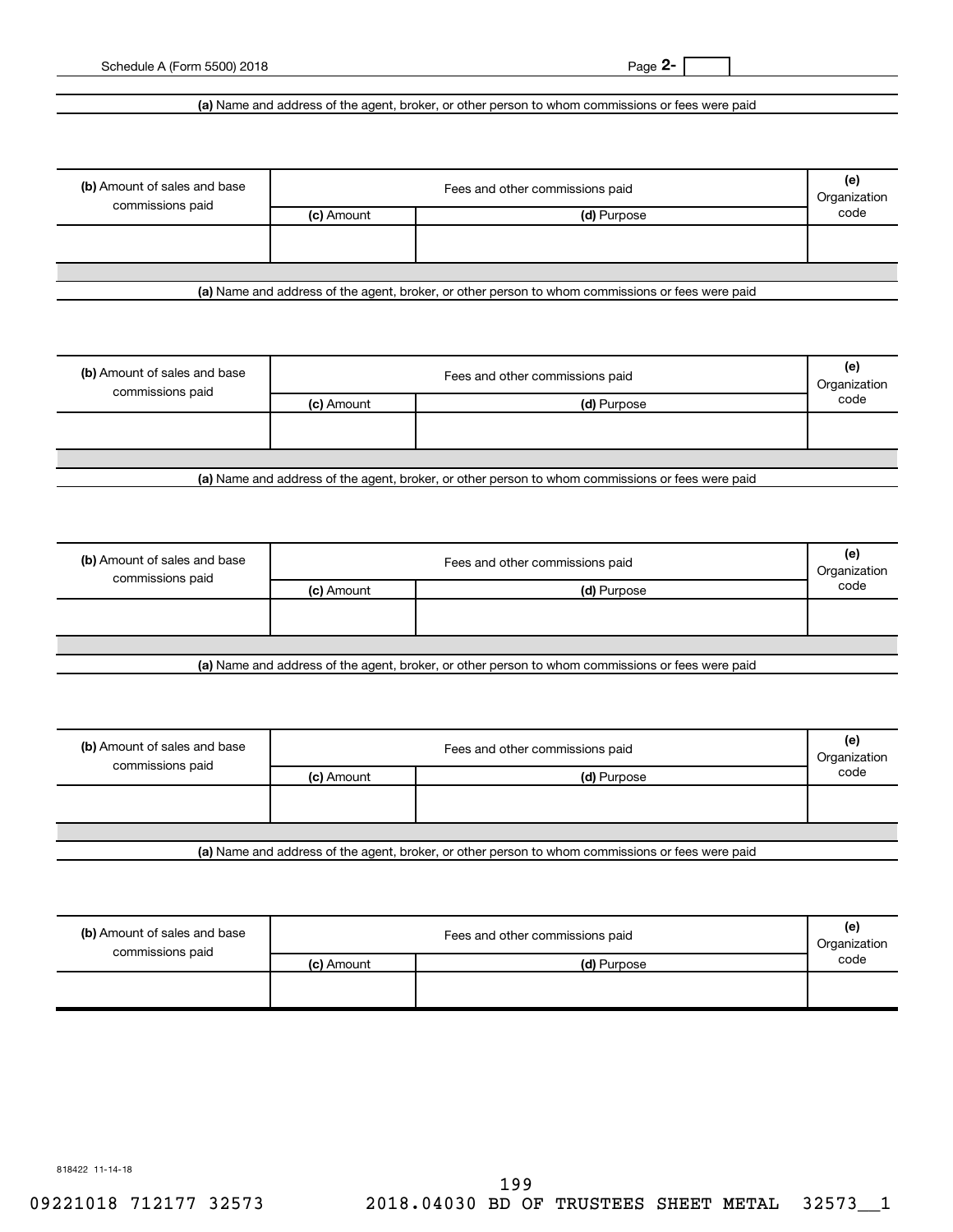|--|--|

| Where individual contracts are provided, the entire group of such individual contracts with each carrier may be treated as a unit for<br>627,773 |
|--------------------------------------------------------------------------------------------------------------------------------------------------|
|                                                                                                                                                  |
|                                                                                                                                                  |
|                                                                                                                                                  |
|                                                                                                                                                  |
|                                                                                                                                                  |
|                                                                                                                                                  |
|                                                                                                                                                  |
|                                                                                                                                                  |
|                                                                                                                                                  |
|                                                                                                                                                  |
|                                                                                                                                                  |
|                                                                                                                                                  |
|                                                                                                                                                  |
|                                                                                                                                                  |
|                                                                                                                                                  |
|                                                                                                                                                  |
|                                                                                                                                                  |
|                                                                                                                                                  |
|                                                                                                                                                  |
|                                                                                                                                                  |
|                                                                                                                                                  |
|                                                                                                                                                  |
|                                                                                                                                                  |
|                                                                                                                                                  |
|                                                                                                                                                  |
|                                                                                                                                                  |
|                                                                                                                                                  |
|                                                                                                                                                  |
|                                                                                                                                                  |
|                                                                                                                                                  |
| 0                                                                                                                                                |
|                                                                                                                                                  |
|                                                                                                                                                  |
|                                                                                                                                                  |
|                                                                                                                                                  |
|                                                                                                                                                  |
|                                                                                                                                                  |
|                                                                                                                                                  |
|                                                                                                                                                  |
|                                                                                                                                                  |
|                                                                                                                                                  |
| 0                                                                                                                                                |
|                                                                                                                                                  |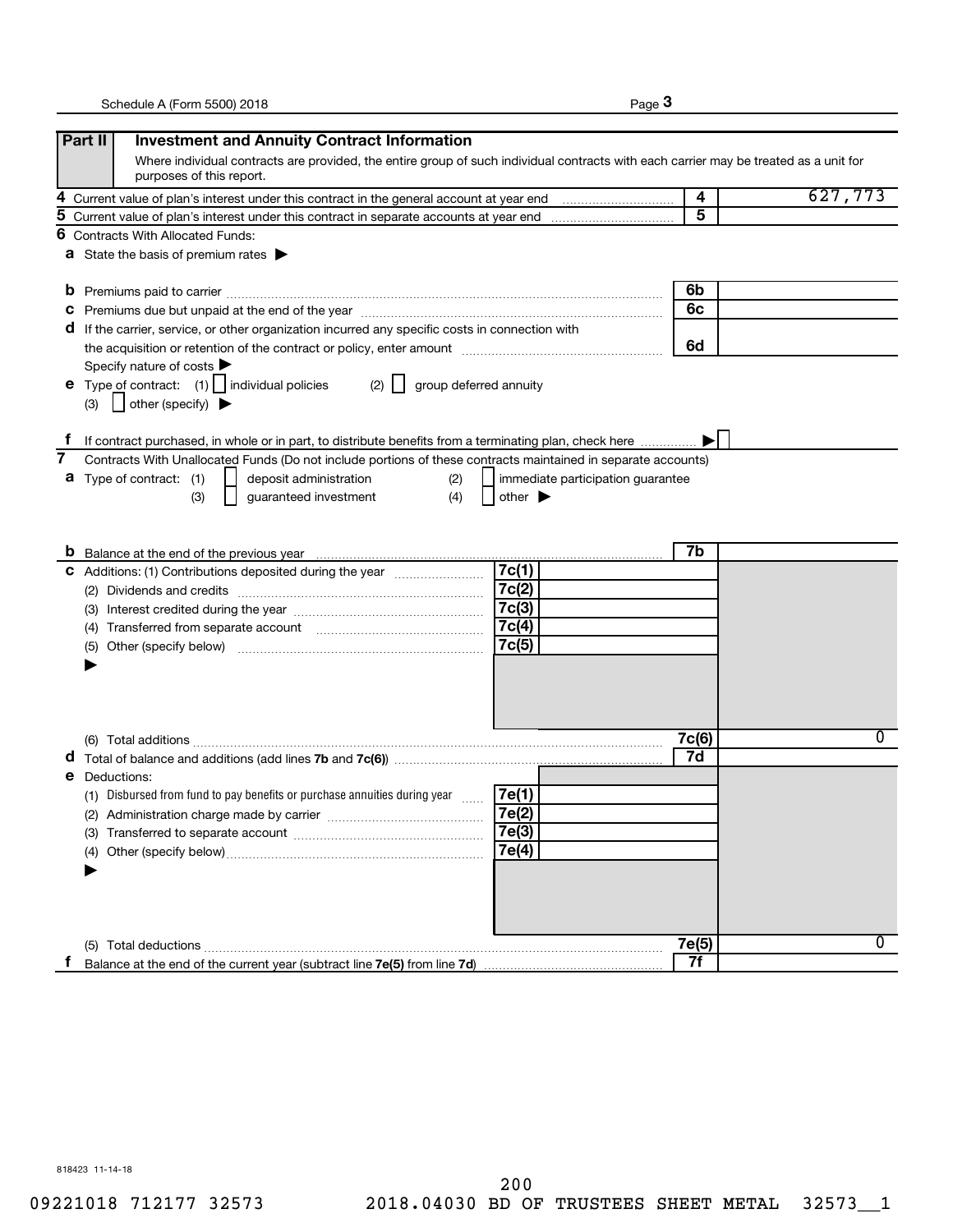**4**

|    | Part III<br><b>Welfare Benefit Contract Information</b>                                                                                                                                                                                                  |                      |                         |                           |                         |
|----|----------------------------------------------------------------------------------------------------------------------------------------------------------------------------------------------------------------------------------------------------------|----------------------|-------------------------|---------------------------|-------------------------|
|    | If more than one contract covers the same group of employees of the same employer(s) or members of the same                                                                                                                                              |                      |                         |                           |                         |
|    | employee organization(s), the information may be combined for reporting purposes if such contracts are experience-rated<br>as a unit. Where contracts cover individual employees, the entire group of such individual contracts with each carrier may be |                      |                         |                           |                         |
|    | treated as a unit for purposes of this report.                                                                                                                                                                                                           |                      |                         |                           |                         |
| 8  | Benefit and contract type (check all applicable boxes)                                                                                                                                                                                                   |                      |                         |                           |                         |
|    | a<br>Dental<br>Health (other than dental or vision)<br>b                                                                                                                                                                                                 |                      | сl<br>Vision            |                           | d<br>Life insurance     |
|    | Temporary disability (accident and sickness) $f$<br>е                                                                                                                                                                                                    | Long-term disability | $g \mid$                | Supplemental unemployment | h.<br>Prescription drug |
|    | HMO contract<br>Stop loss (large deductible)<br>$\mathbf{I}$                                                                                                                                                                                             |                      | $k$    <br>PPO contract |                           | Indemnity contract      |
|    | m<br>Other (specify) $\blacktriangleright$                                                                                                                                                                                                               |                      |                         |                           |                         |
| 9  | Experience-rated contracts:                                                                                                                                                                                                                              |                      |                         |                           |                         |
| а  | Premiums: (1) Amount received                                                                                                                                                                                                                            | 9a(1)                |                         |                           |                         |
|    | (2) Increase (decrease) in amount due but unpaid                                                                                                                                                                                                         | 9a(2)                |                         |                           |                         |
|    | (3) Increase (decrease) in unearned premium reserve                                                                                                                                                                                                      | 9a(3)                |                         |                           |                         |
|    |                                                                                                                                                                                                                                                          |                      |                         | 9a(4)                     |                         |
| b  |                                                                                                                                                                                                                                                          | $\sqrt{9b(1)}$       |                         |                           |                         |
|    |                                                                                                                                                                                                                                                          | 9b(2)                |                         |                           |                         |
|    |                                                                                                                                                                                                                                                          |                      |                         | 9b(3)                     |                         |
|    |                                                                                                                                                                                                                                                          |                      |                         | 9b(4)                     |                         |
| С  | Remainder of premium: (1) Retention charges (on an accrual basis) -                                                                                                                                                                                      |                      |                         |                           |                         |
|    |                                                                                                                                                                                                                                                          | 9c(1)(A)             |                         |                           |                         |
|    |                                                                                                                                                                                                                                                          | 9c(1)(B)             |                         |                           |                         |
|    | (C)                                                                                                                                                                                                                                                      | 9c(1)(C)             |                         |                           |                         |
|    | (D)                                                                                                                                                                                                                                                      | 9c(1)(D)             |                         |                           |                         |
|    | (E)                                                                                                                                                                                                                                                      | 9c(1)(E)             |                         |                           |                         |
|    | (F)                                                                                                                                                                                                                                                      | 9c(1)(F)             |                         |                           |                         |
|    | (G)                                                                                                                                                                                                                                                      | 9c(1)(G)             |                         |                           |                         |
|    |                                                                                                                                                                                                                                                          |                      |                         | 9c(1)(H)                  |                         |
|    | (2) Dividends or retroactive rate refunds. (These amounts were     paid in cash, or     credited.)                                                                                                                                                       |                      |                         | 9c(2)                     |                         |
| d  | Status of policyholder reserves at end of year: (1) Amount held to provide benefits after retirement                                                                                                                                                     |                      |                         | 9d(1)                     |                         |
|    |                                                                                                                                                                                                                                                          |                      |                         | 9d(2)                     |                         |
|    |                                                                                                                                                                                                                                                          |                      |                         | 9d(3)                     |                         |
|    | Dividends or retroactive rate refunds due. (Do not include amount entered in line 9c(2)                                                                                                                                                                  |                      |                         | 9e                        |                         |
| 10 | Nonexperience-rated contracts:                                                                                                                                                                                                                           |                      |                         |                           |                         |
| а  |                                                                                                                                                                                                                                                          |                      |                         | 10a                       |                         |
| b  | If the carrier, service, or other organization incurred any specific costs in connection with                                                                                                                                                            |                      |                         |                           |                         |
|    | the acquisition or retention of the contract or policy, other than reported in Part I, line 2                                                                                                                                                            |                      |                         |                           |                         |
|    | above, report amount material content and a series of the series of the series of the series of the series of the series of the series of the series of the series of the series of the series of the series of the series of                            |                      |                         | 10b                       |                         |
|    | Specify nature of costs.                                                                                                                                                                                                                                 |                      |                         |                           |                         |

11 Did the insurance company fail to provide any information necessary to complete Schedule A? 12 If the answer to line 11 is "Yes," specify the information not provided. **X No Part IV Provision of Information**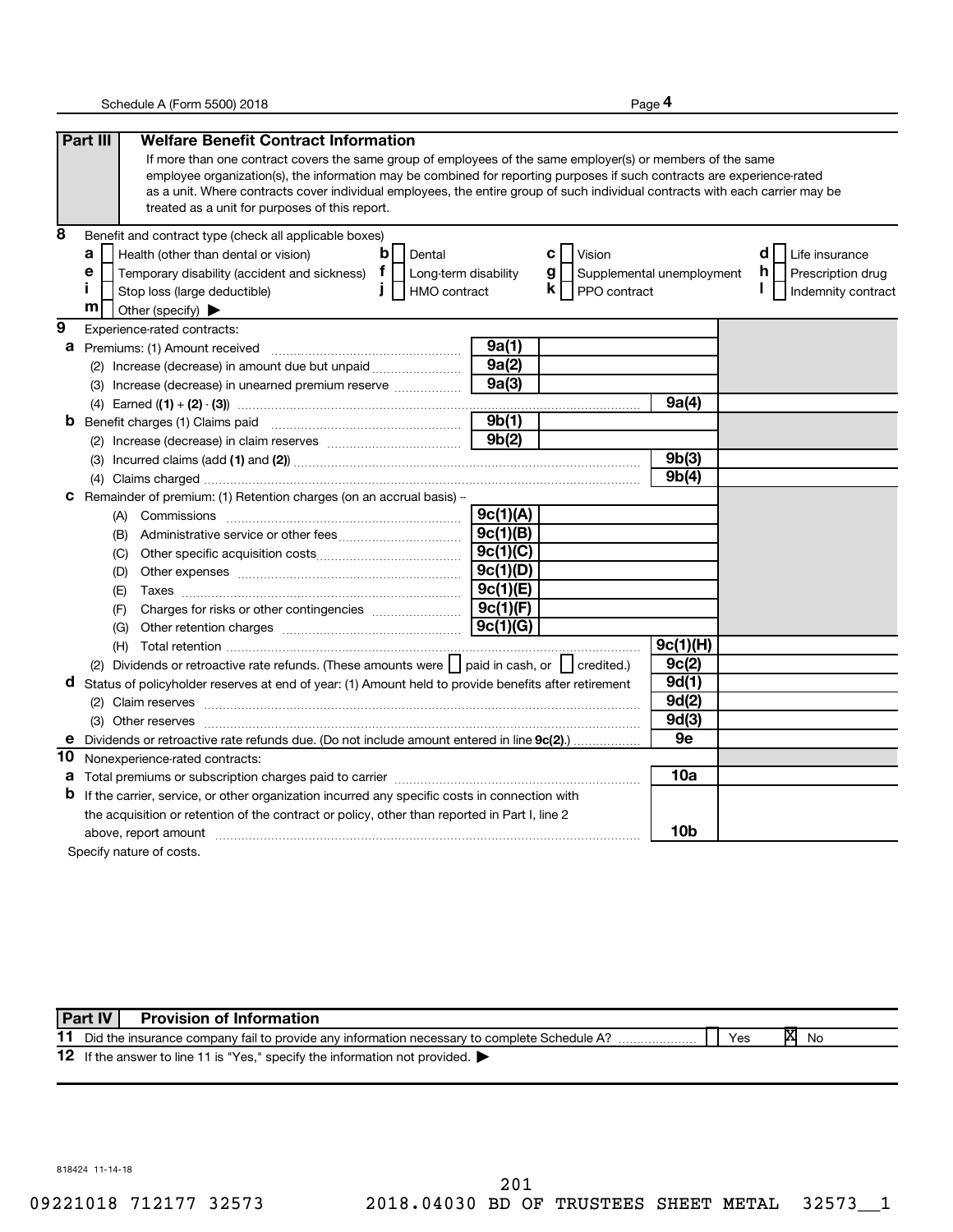| <b>SCHEDULE D</b>                                                          | <b>DFE/Participating Plan Information</b>                                                                                                                                 | OMB No. 1210-0110                                           |
|----------------------------------------------------------------------------|---------------------------------------------------------------------------------------------------------------------------------------------------------------------------|-------------------------------------------------------------|
| (Form 5500)<br>Department of the Treasury                                  | This schedule is required to be filed under section 104 of the Employee                                                                                                   |                                                             |
| Internal Revenue Service<br>Department of Labor                            | Retirement Income Security Act of 1974 (ERISA).                                                                                                                           | 2018                                                        |
| <b>Employee Benefits Security Administration</b>                           | File as an attachment to Form 5500.                                                                                                                                       | This Form is Open to<br><b>Public Inspection.</b>           |
| For calendar plan year 2018 or fiscal plan year beginning                  | 01/01/2018<br>and ending                                                                                                                                                  | 12/31/2018                                                  |
| A Name of plan<br>SHEET METAL WORKERS'                                     | <b>B</b> Three-digit<br>NATIONAL PENSION FUND<br>plan number (PN)                                                                                                         | 001                                                         |
| C Plan or DFE sponsor's name as shown on line 2a of Form 5500<br>BD.<br>OF | TRUSTEES SHEET METAL WORKERS'<br>NATIONAL PENSIO                                                                                                                          | <b>D</b> Employer Identification Number (EIN)<br>52-6112463 |
| Part I                                                                     | Information on interests in MTIAs, CCTs, PSAs, and 103-12 IEs (to be completed by plans and DFEs)<br>(Complete as many entries as needed to report all interests in DFEs) |                                                             |
| а                                                                          | Name of MTIA, CCT, PSA, or 103-12 IE: MULTIEMPLOYER PROPERTY TRUST                                                                                                        |                                                             |
| b                                                                          | Name of sponsor of entity listed in (a): NEW TOWER TRUST COMPANY                                                                                                          |                                                             |
| EIN-PN 20-1641876 001<br>c                                                 | $d$ Entity<br><b>e</b> Dollar value of interest in MTIA, CCT, PSA,<br>$\mathbf C$<br>or 103-12 IE at end of year (see instructions)<br>code                               | 109,630,706.                                                |
| а                                                                          | Name of MTIA, CCT, PSA, or 103-12 IE: COLLECTIVE SHORT TERM INVESTMENT FU                                                                                                 |                                                             |
| Name of sponsor of entity listed in (a): BNY MELLON<br>b                   |                                                                                                                                                                           |                                                             |
| EIN-PN 13-6154008 003<br>c                                                 | $d$ Entity<br><b>e</b> Dollar value of interest in MTIA, CCT, PSA,<br>$\mathbf C$<br>or 103-12 IE at end of year (see instructions)<br>code                               | 272, 232, 620.                                              |
|                                                                            |                                                                                                                                                                           |                                                             |
| a                                                                          | Name of MTIA, CCT, PSA, or 103-12 IE: EB DV LARGE CAP<br><b>GROWTH STOCK INDEX</b>                                                                                        |                                                             |
| Name of sponsor of entity listed in (a): BNY MELLON<br>b                   |                                                                                                                                                                           |                                                             |
| EIN-PN 25-6078093 003<br>c                                                 | $d$ Entity<br><b>e</b> Dollar value of interest in MTIA, CCT, PSA,<br>$\mathbf C$<br>or 103-12 IE at end of year (see instructions)<br>code                               | 62,688,987.                                                 |
|                                                                            |                                                                                                                                                                           |                                                             |
| а                                                                          | Name of MTIA, CCT, PSA, or 103-12 IE: EB DV LARGE CAP VALUE STOCK INDEX                                                                                                   |                                                             |
| Name of sponsor of entity listed in (a): BNY MELLON<br>b                   |                                                                                                                                                                           |                                                             |
| EIN-PN 25-6078093 005<br>С                                                 | <b>d</b> Entity<br><b>e</b> Dollar value of interest in MTIA, CCT, PSA,<br>C<br>or 103-12 IE at end of year (see instructions)<br>code                                    | 107,766,646.                                                |
|                                                                            |                                                                                                                                                                           |                                                             |
| Name of MTIA, CCT, PSA, or 103-12 IE: EB<br>а                              | <b>EMERGING MARKETS</b><br>DV<br><b>INDEX</b>                                                                                                                             |                                                             |
| Name of sponsor of entity listed in (a): BNY MELLON<br>b                   |                                                                                                                                                                           |                                                             |
| EIN-PN 25-6078093 189<br>c                                                 | $d$ Entity<br>e Dollar value of interest in MTIA, CCT, PSA,<br>C<br>or 103-12 IE at end of year (see instructions)<br>code                                                | 98, 161, 275.                                               |
|                                                                            |                                                                                                                                                                           |                                                             |
| Name of MTIA, CCT, PSA, or 103-12 IE: LEGAL<br>а                           | GENERAL S&P<br>400<br>INDEX FUND<br>&                                                                                                                                     |                                                             |
| Name of sponsor of entity listed in (a): RELIANCE<br>b                     | TRUST<br>COMPANY OF DELAWARE                                                                                                                                              |                                                             |
| EIN-PN 35-7085469 004<br>c                                                 | $d$ Entity<br><b>e</b> Dollar value of interest in MTIA, CCT, PSA,<br>С<br>or 103-12 IE at end of year (see instructions)<br>code                                         | 427,080,024.                                                |
|                                                                            |                                                                                                                                                                           |                                                             |
| Name of MTIA, CCT, PSA, or 103-12 IE: LEGAL<br>а                           | GENERAL S&P<br>500<br>INDEX FUND<br>&                                                                                                                                     |                                                             |
| Name of sponsor of entity listed in (a): RELIANCE<br>b                     | TRUST COMPANY OF DELAWARE                                                                                                                                                 |                                                             |
| EIN-PN 35-7085469 005<br>c                                                 | $d$ Entity<br><b>e</b> Dollar value of interest in MTIA, CCT, PSA,<br>С<br>or 103-12 IE at end of year (see instructions)<br>code                                         | 593,327,867.                                                |
| For Paperwork Reduction Act Notice, see the Instructions for Form 5500.    |                                                                                                                                                                           | Schedule D (Form 5500) 2018<br>v. 171027                    |
|                                                                            |                                                                                                                                                                           |                                                             |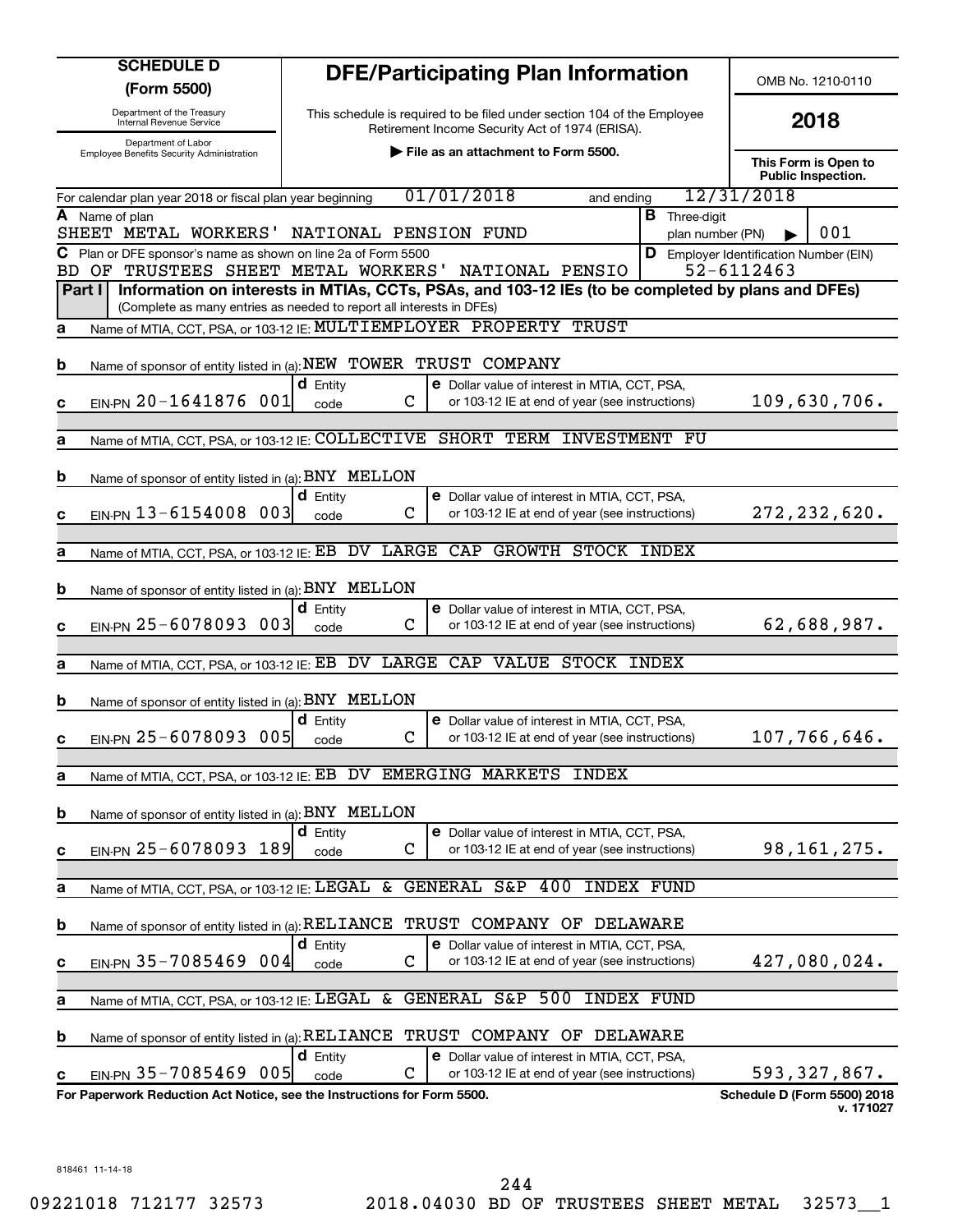|   | Schedule D (Form 5500) 2018                                      |                         |                    | Page 2-                                                                                                |              |
|---|------------------------------------------------------------------|-------------------------|--------------------|--------------------------------------------------------------------------------------------------------|--------------|
|   |                                                                  |                         |                    |                                                                                                        |              |
| а | Name of MTIA, CCT, PSA, or 103-12 IE: LEGAL & GENERAL S&P 5600   |                         |                    | INDEX FUND                                                                                             |              |
| b | Name of sponsor of entity listed in (a): RELIANCE                |                         |                    | TRUST COMPANY OF DELAWARE                                                                              |              |
| c | EIN-PN 35-7085469 009                                            | $d$ Entity<br>code      |                    | <b>e</b> Dollar value of interest in MTIA, CCT, PSA,<br>or 103-12 IE at end of year (see instructions) | 79,524,745.  |
| а | Name of MTIA, CCT, PSA, or 103-12 IE: LEGAL &                    |                         | GENERAL MSCI INDEX |                                                                                                        |              |
|   |                                                                  |                         |                    |                                                                                                        |              |
| b | Name of sponsor of entity listed in (a): RELIANCE                | $d$ Entity              |                    | TRUST COMPANY OF DELAWARE<br><b>e</b> Dollar value of interest in MTIA, CCT, PSA,                      |              |
| c | EIN-PN 35-7085469 001                                            | code                    |                    | or 103-12 IE at end of year (see instructions)                                                         | 259,831,616. |
|   |                                                                  |                         |                    |                                                                                                        |              |
| а | Name of MTIA, CCT, PSA, or 103-12 IE: AEW CORE PROPERTY TRUST    |                         |                    |                                                                                                        |              |
| b | Name of sponsor of entity listed in (a): AEW CORE PROPERTY TRUST |                         |                    |                                                                                                        |              |
|   |                                                                  | $d$ Entity              |                    | <b>e</b> Dollar value of interest in MTIA, CCT, PSA,                                                   |              |
| c | EIN-PN 26-0557406 000                                            | code                    |                    | or 103-12 IE at end of year (see instructions)                                                         | 108,575,891. |
| а | Name of MTIA, CCT, PSA, or 103-12 IE:                            |                         |                    |                                                                                                        |              |
|   |                                                                  |                         |                    |                                                                                                        |              |
| b | Name of sponsor of entity listed in (a):                         |                         |                    |                                                                                                        |              |
|   |                                                                  | <b>d</b> Entity         |                    | <b>e</b> Dollar value of interest in MTIA, CCT, PSA,                                                   |              |
| с | <b>EIN-PN</b>                                                    | code                    |                    | or 103-12 IE at end of year (see instructions)                                                         |              |
|   |                                                                  |                         |                    |                                                                                                        |              |
| а | Name of MTIA, CCT, PSA, or 103-12 IE:                            |                         |                    |                                                                                                        |              |
| b | Name of sponsor of entity listed in (a):                         |                         |                    |                                                                                                        |              |
|   |                                                                  | <b>d</b> Entity         |                    | <b>e</b> Dollar value of interest in MTIA, CCT, PSA,                                                   |              |
| с | <b>EIN-PN</b>                                                    | code                    |                    | or 103-12 IE at end of year (see instructions)                                                         |              |
|   |                                                                  |                         |                    |                                                                                                        |              |
| а | Name of MTIA, CCT, PSA, or 103-12 IE:                            |                         |                    |                                                                                                        |              |
| b | Name of sponsor of entity listed in (a):                         |                         |                    |                                                                                                        |              |
|   |                                                                  | <b>d</b> Entity         |                    | <b>e</b> Dollar value of interest in MTIA, CCT, PSA,                                                   |              |
| с | <b>EIN-PN</b>                                                    | code                    |                    | or 103-12 IE at end of year (see instructions)                                                         |              |
| а |                                                                  |                         |                    |                                                                                                        |              |
|   | Name of MTIA, CCT, PSA, or 103-12 IE:                            |                         |                    |                                                                                                        |              |
| b | Name of sponsor of entity listed in (a):                         |                         |                    |                                                                                                        |              |
| с | EIN-PN                                                           | <b>d</b> Entity<br>code |                    | e Dollar value of interest in MTIA, CCT, PSA,<br>or 103-12 IE at end of year (see instructions)        |              |
|   |                                                                  |                         |                    |                                                                                                        |              |
| а | Name of MTIA, CCT, PSA, or 103-12 IE:                            |                         |                    |                                                                                                        |              |
|   |                                                                  |                         |                    |                                                                                                        |              |
| b | Name of sponsor of entity listed in (a):                         | <b>d</b> Entity         |                    | e Dollar value of interest in MTIA, CCT, PSA,                                                          |              |
| с | EIN-PN                                                           | code                    |                    | or 103-12 IE at end of year (see instructions)                                                         |              |
|   |                                                                  |                         |                    |                                                                                                        |              |
| а | Name of MTIA, CCT, PSA, or 103-12 IE:                            |                         |                    |                                                                                                        |              |
| b | Name of sponsor of entity listed in (a):                         |                         |                    |                                                                                                        |              |
|   |                                                                  | <b>d</b> Entity         |                    | <b>e</b> Dollar value of interest in MTIA, CCT, PSA,                                                   |              |
| С | EIN-PN                                                           | code                    |                    | or 103-12 IE at end of year (see instructions)                                                         |              |
|   |                                                                  |                         |                    |                                                                                                        |              |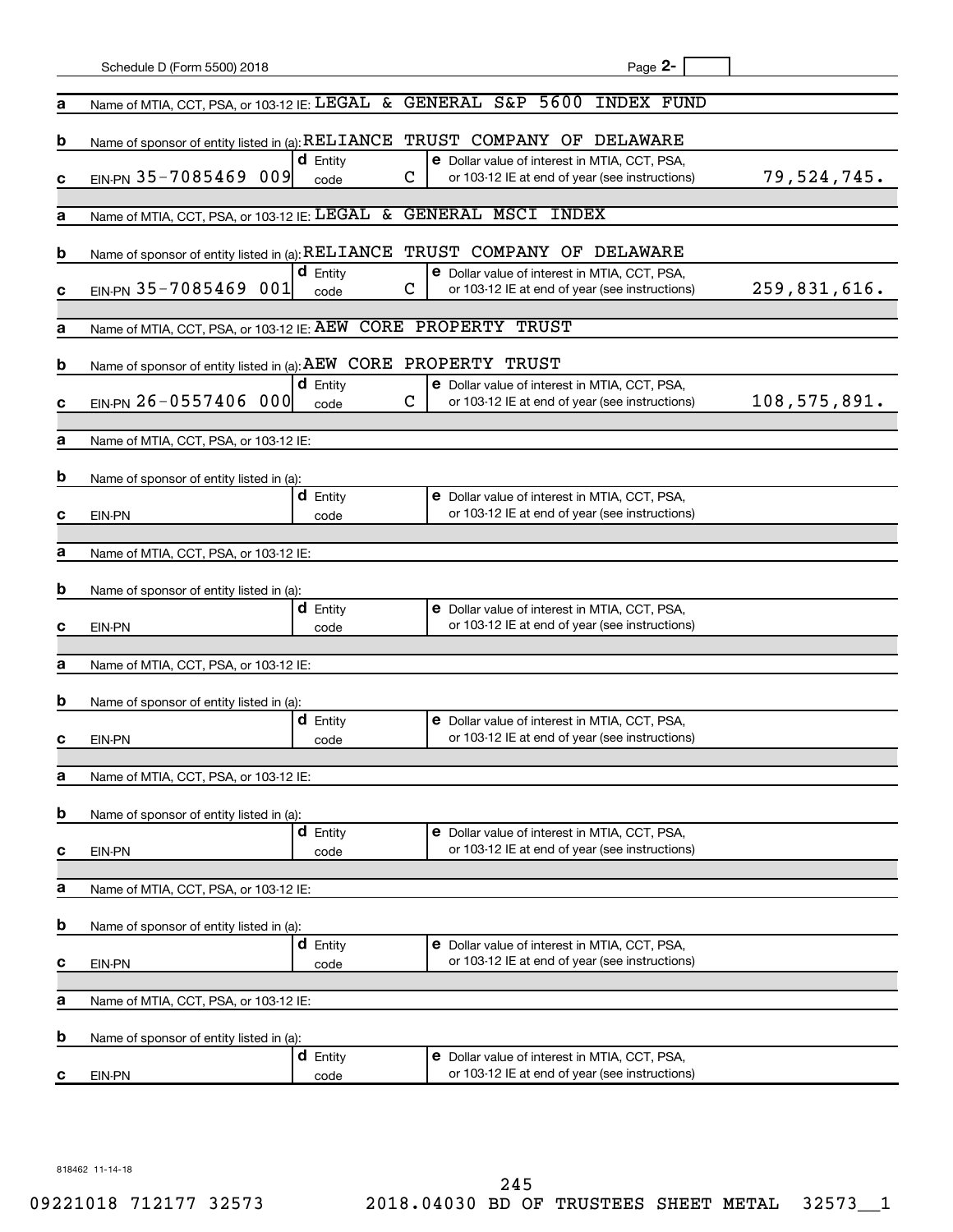| Schedule D (Form 5500) 2018 |  | Page |  |
|-----------------------------|--|------|--|
|                             |  |      |  |

|                  | Information on Participating Plans (to be completed by DFEs)<br>Part II |                       |
|------------------|-------------------------------------------------------------------------|-----------------------|
|                  | (Complete as many entries as needed to report all participating plans)  |                       |
| а<br>$\mathbf b$ | Plan name                                                               |                       |
|                  | Name of                                                                 | C<br>EIN-PN           |
|                  | plan sponsor                                                            |                       |
| а                | Plan name                                                               |                       |
| $\mathbf b$      | Name of                                                                 | C<br>EIN-PN           |
|                  | plan sponsor                                                            |                       |
| а                | Plan name                                                               |                       |
| $\mathbf b$      | Name of                                                                 | C<br>EIN-PN           |
|                  | plan sponsor                                                            |                       |
|                  |                                                                         |                       |
| а                | Plan name                                                               |                       |
| $\mathbf b$      | Name of                                                                 | C<br>EIN-PN           |
|                  | plan sponsor                                                            |                       |
| а                | Plan name                                                               |                       |
| $\mathbf b$      | Name of                                                                 | C<br>EIN-PN           |
|                  | plan sponsor                                                            |                       |
|                  |                                                                         |                       |
| а                | Plan name                                                               |                       |
| $\mathbf b$      | Name of                                                                 | C<br>EIN-PN           |
|                  | plan sponsor                                                            |                       |
| а                | Plan name                                                               |                       |
| $\mathbf b$      | Name of                                                                 | C<br>EIN-PN           |
|                  | plan sponsor                                                            |                       |
|                  |                                                                         |                       |
| а                | Plan name                                                               |                       |
| $\mathbf b$      | Name of                                                                 | C<br>EIN-PN           |
|                  | plan sponsor                                                            |                       |
|                  |                                                                         |                       |
| а<br>b           | Plan name                                                               |                       |
|                  | Name of                                                                 | C<br>EIN-PN           |
|                  | plan sponsor                                                            |                       |
| a                | Plan name                                                               |                       |
| b                | Name of                                                                 | $\mathbf c$<br>EIN-PN |
|                  | plan sponsor                                                            |                       |
|                  |                                                                         |                       |
| a                | Plan name                                                               |                       |
| b                | Name of                                                                 | $\mathbf c$<br>EIN-PN |
|                  | plan sponsor                                                            |                       |
| a                | Plan name                                                               |                       |
| b                | Name of                                                                 | $\mathbf c$<br>EIN-PN |
|                  | plan sponsor                                                            |                       |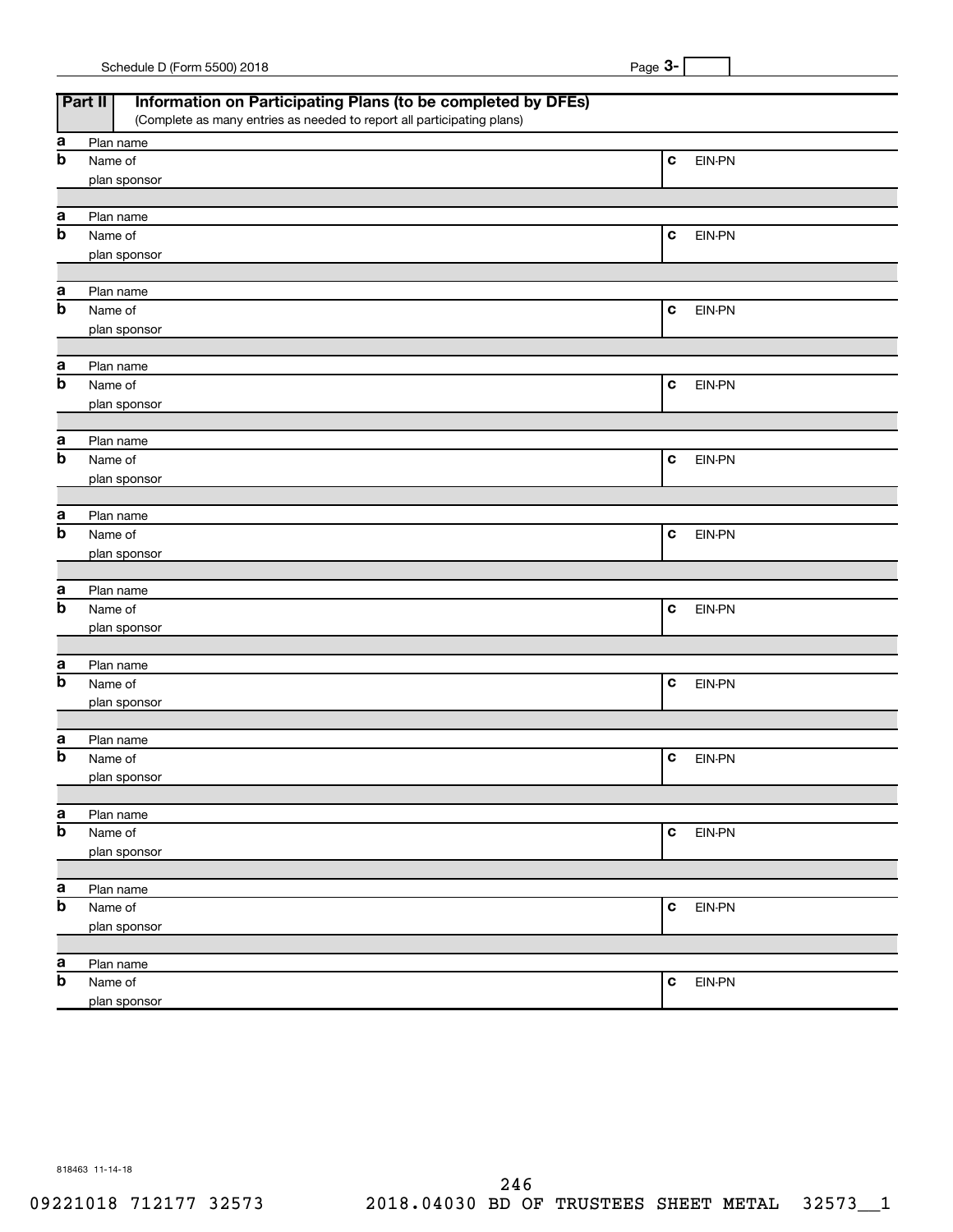| <b>SCHEDULE H</b><br>(Form 5500)                                        | <b>Financial Information</b>                                                                                                                                                                                                                                                                                                                                                                                                                                                                                                                                                                                                                                                                                                                          |                    |            |                                                    |                                    | OMB No. 1210-0110                         |     |          |
|-------------------------------------------------------------------------|-------------------------------------------------------------------------------------------------------------------------------------------------------------------------------------------------------------------------------------------------------------------------------------------------------------------------------------------------------------------------------------------------------------------------------------------------------------------------------------------------------------------------------------------------------------------------------------------------------------------------------------------------------------------------------------------------------------------------------------------------------|--------------------|------------|----------------------------------------------------|------------------------------------|-------------------------------------------|-----|----------|
| Department of the Treasury<br><b>Internal Revenue Service</b>           | This schedule is required to be filed under section 104 of the Employee<br>Retirement Income Security Act of 1974 (ERISA), and section 6058(a) of the                                                                                                                                                                                                                                                                                                                                                                                                                                                                                                                                                                                                 |                    |            |                                                    | 2018                               |                                           |     |          |
| Department of Labor<br>Employee Benefits Security Administration        | Internal Revenue Code (the Code).                                                                                                                                                                                                                                                                                                                                                                                                                                                                                                                                                                                                                                                                                                                     |                    |            |                                                    |                                    |                                           |     |          |
| Pension Benefit Guaranty Corporation                                    | File as an attachment to Form 5500.                                                                                                                                                                                                                                                                                                                                                                                                                                                                                                                                                                                                                                                                                                                   |                    |            |                                                    |                                    | This Form is Open<br>to Public Inspection |     |          |
|                                                                         | For calendar plan year 2018 or fiscal plan year beginning 01/01/2018                                                                                                                                                                                                                                                                                                                                                                                                                                                                                                                                                                                                                                                                                  |                    | and ending |                                                    | 12/31/2018                         |                                           |     |          |
| A Name of plan                                                          |                                                                                                                                                                                                                                                                                                                                                                                                                                                                                                                                                                                                                                                                                                                                                       |                    |            | <b>B</b> Three-digit                               |                                    |                                           |     |          |
|                                                                         |                                                                                                                                                                                                                                                                                                                                                                                                                                                                                                                                                                                                                                                                                                                                                       |                    |            | plan number (PN) $\blacktriangleright$             |                                    |                                           | 001 |          |
|                                                                         | SHEET METAL WORKERS' NATIONAL PENSION FUND                                                                                                                                                                                                                                                                                                                                                                                                                                                                                                                                                                                                                                                                                                            |                    |            |                                                    |                                    |                                           |     |          |
| C Plan sponsor's name as shown on line 2a of Form 5500                  |                                                                                                                                                                                                                                                                                                                                                                                                                                                                                                                                                                                                                                                                                                                                                       |                    |            | <b>D</b> Employer Identification Number (EIN)      |                                    |                                           |     |          |
| OF<br>BD.                                                               | TRUSTEES SHEET METAL WORKERS'<br>NATIONAL PENSIO                                                                                                                                                                                                                                                                                                                                                                                                                                                                                                                                                                                                                                                                                                      |                    |            | 52-6112463                                         |                                    |                                           |     |          |
| <b>Asset and Liability Statement</b><br>Part I                          |                                                                                                                                                                                                                                                                                                                                                                                                                                                                                                                                                                                                                                                                                                                                                       |                    |            |                                                    |                                    |                                           |     |          |
| 1                                                                       | Current value of plan assets and liabilities at the beginning and end of the plan year. Combine the value of plan assets held in more than one<br>trust. Report the value of the plan's interest in a commingled fund containing the assets of more than one plan on a line-by-line basis unless the<br>value is reportable on lines 1c(9) through 1c(14). Do not enter the value of that portion of an insurance contract which guarantees, during this<br>plan year, to pay a specific dollar benefit at a future date. Round off amounts to the nearest dollar. MTIAs, CCTs, PSAs, and 103-12 IEs do not<br>complete lines 1b(1), 1b(2), 1c(8), 1g, 1h, and 1i. CCTs, PSAs, and 103-12 IEs also do not complete lines 1d and 1e. See instructions. |                    |            |                                                    |                                    |                                           |     |          |
|                                                                         | <b>Assets</b>                                                                                                                                                                                                                                                                                                                                                                                                                                                                                                                                                                                                                                                                                                                                         |                    |            | (a) Beginning of Year                              |                                    | (b) End of Year                           |     |          |
| Total noninterest-bearing cash<br>а                                     |                                                                                                                                                                                                                                                                                                                                                                                                                                                                                                                                                                                                                                                                                                                                                       | 1a                 |            | $\overline{87,311,716}$                            |                                    | 93, 253, 887                              |     |          |
| b<br>Receivables (less allowance for doubtful accounts):                |                                                                                                                                                                                                                                                                                                                                                                                                                                                                                                                                                                                                                                                                                                                                                       |                    |            |                                                    |                                    |                                           |     |          |
|                                                                         |                                                                                                                                                                                                                                                                                                                                                                                                                                                                                                                                                                                                                                                                                                                                                       | 1 <sub>b</sub> (1) |            | 67,439,916                                         |                                    | 63,676,544                                |     |          |
|                                                                         |                                                                                                                                                                                                                                                                                                                                                                                                                                                                                                                                                                                                                                                                                                                                                       | 1b(2)              |            | 39,081,304                                         |                                    | 25, 144, 525                              |     |          |
|                                                                         |                                                                                                                                                                                                                                                                                                                                                                                                                                                                                                                                                                                                                                                                                                                                                       | 1 <sub>b</sub> (3) |            |                                                    |                                    |                                           |     |          |
| General investments:<br>С                                               |                                                                                                                                                                                                                                                                                                                                                                                                                                                                                                                                                                                                                                                                                                                                                       |                    |            | 550, 242, 128                                      |                                    | 410,693,161                               |     |          |
|                                                                         | (1) Interest-bearing cash (incl. money market accounts & certificates of deposit)                                                                                                                                                                                                                                                                                                                                                                                                                                                                                                                                                                                                                                                                     | 1c(1)              |            | 432,024,765                                        |                                    | 374, 215, 711                             |     |          |
| (2)<br>(3)                                                              | Corporate debt instruments (other than employer securities):                                                                                                                                                                                                                                                                                                                                                                                                                                                                                                                                                                                                                                                                                          | 1c(2)              |            |                                                    |                                    |                                           |     |          |
|                                                                         |                                                                                                                                                                                                                                                                                                                                                                                                                                                                                                                                                                                                                                                                                                                                                       | 1c(3)(A)           |            |                                                    |                                    |                                           |     |          |
|                                                                         |                                                                                                                                                                                                                                                                                                                                                                                                                                                                                                                                                                                                                                                                                                                                                       | 1c(3)(B)           |            | 390, 370, 697                                      |                                    | 400,627,219                               |     |          |
| (4) Corporate stocks (other than employer securities):                  |                                                                                                                                                                                                                                                                                                                                                                                                                                                                                                                                                                                                                                                                                                                                                       |                    |            |                                                    |                                    |                                           |     |          |
|                                                                         |                                                                                                                                                                                                                                                                                                                                                                                                                                                                                                                                                                                                                                                                                                                                                       | 1c(4)(A)           |            |                                                    |                                    |                                           |     |          |
|                                                                         |                                                                                                                                                                                                                                                                                                                                                                                                                                                                                                                                                                                                                                                                                                                                                       |                    |            | $1c(4)(B)$ <sup>1</sup> , 105, 448, 546            |                                    | 851, 526, 104                             |     |          |
| (5)                                                                     |                                                                                                                                                                                                                                                                                                                                                                                                                                                                                                                                                                                                                                                                                                                                                       | 1c(5)              |            | 583,100,252                                        |                                    | 779,587,440                               |     |          |
| (6)                                                                     |                                                                                                                                                                                                                                                                                                                                                                                                                                                                                                                                                                                                                                                                                                                                                       | 1c(6)              |            | 11,850,000                                         |                                    |                                           |     | $\Omega$ |
| (7)                                                                     |                                                                                                                                                                                                                                                                                                                                                                                                                                                                                                                                                                                                                                                                                                                                                       | 1c(7)              |            |                                                    |                                    |                                           |     |          |
| Participant loans<br>(8)                                                |                                                                                                                                                                                                                                                                                                                                                                                                                                                                                                                                                                                                                                                                                                                                                       | 1c(8)              |            |                                                    |                                    |                                           |     |          |
| Value of interest in common/collective trusts<br>(9)                    |                                                                                                                                                                                                                                                                                                                                                                                                                                                                                                                                                                                                                                                                                                                                                       | 1c(9)              |            | $\left[ 2\,,100\,,203\,,063 \right]$ 2,010,244,486 |                                    |                                           |     |          |
| Value of interest in pooled separate accounts<br>(10)                   |                                                                                                                                                                                                                                                                                                                                                                                                                                                                                                                                                                                                                                                                                                                                                       | 1c(10)             |            |                                                    |                                    |                                           |     |          |
| Value of interest in master trust investment accounts<br>(11)           |                                                                                                                                                                                                                                                                                                                                                                                                                                                                                                                                                                                                                                                                                                                                                       | 1c(11)             |            |                                                    |                                    |                                           |     |          |
| (12)                                                                    | Value of interest in 103-12 investment entities                                                                                                                                                                                                                                                                                                                                                                                                                                                                                                                                                                                                                                                                                                       | 1c(12)             |            |                                                    |                                    |                                           |     |          |
| (13)                                                                    | Value of interest in registered investment companies (e.g., mutual funds)                                                                                                                                                                                                                                                                                                                                                                                                                                                                                                                                                                                                                                                                             | <u>1c(13)</u>      |            | 191,999,909                                        |                                    | 167, 392, 988                             |     |          |
| (14)                                                                    | Value of funds held in insurance co. general account (unallocated contracts)                                                                                                                                                                                                                                                                                                                                                                                                                                                                                                                                                                                                                                                                          | 1c(14)             |            | 104, 194, 383                                      |                                    | 157,300,704                               |     |          |
| Other<br>(15)                                                           | SEE STATEMENT 3                                                                                                                                                                                                                                                                                                                                                                                                                                                                                                                                                                                                                                                                                                                                       | 1c(15)             |            | 315,788                                            |                                    |                                           |     | 304,315  |
| For Paperwork Reduction Act Notice, see the Instructions for Form 5500. |                                                                                                                                                                                                                                                                                                                                                                                                                                                                                                                                                                                                                                                                                                                                                       |                    |            |                                                    | <b>Schedule H (Form 5500) 2018</b> |                                           |     |          |

**v. 171027**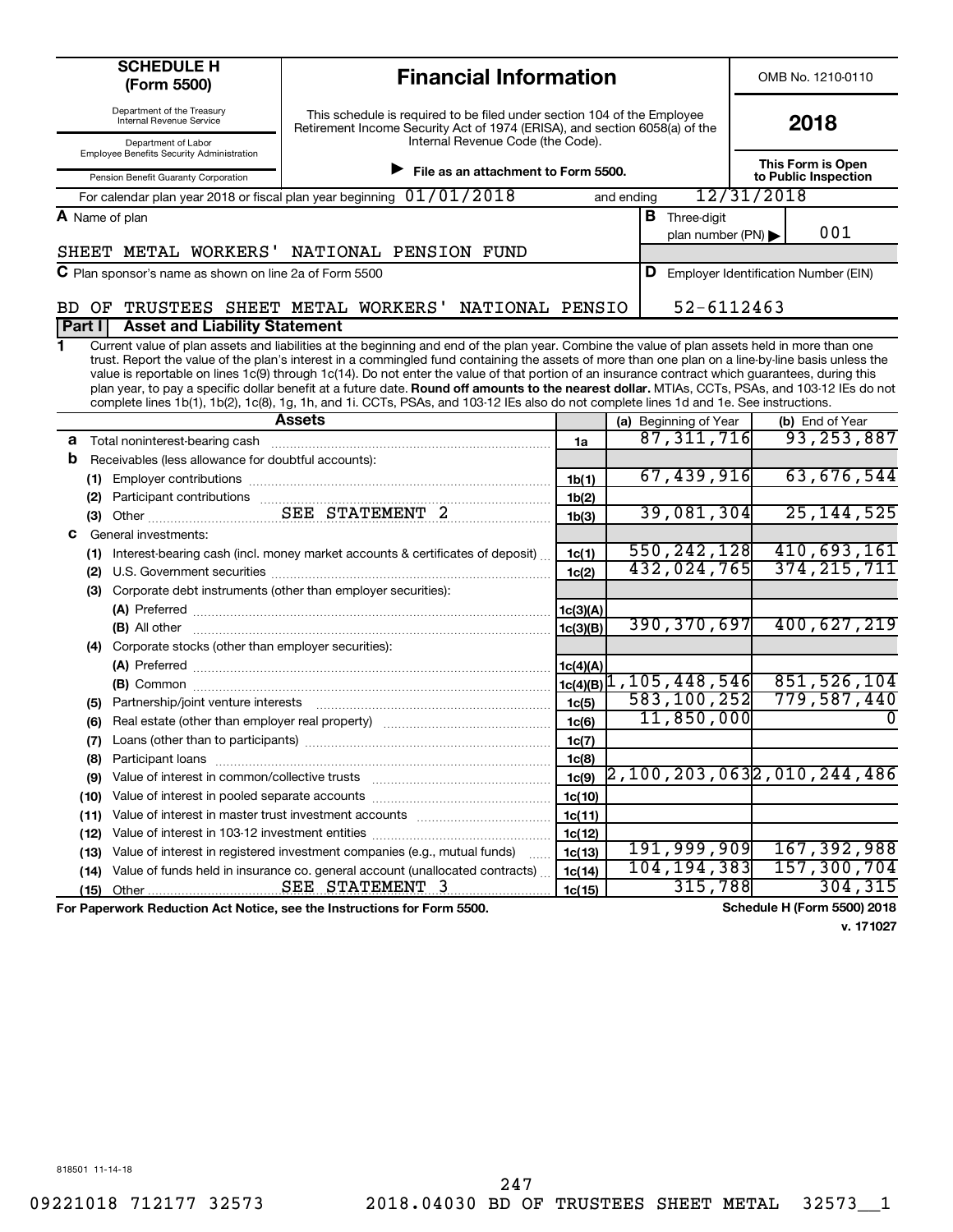| 1 d | Employer-related investments:                         |       | (a) Beginning of Year | (b) End of Year  |
|-----|-------------------------------------------------------|-------|-----------------------|------------------|
|     |                                                       | 1d(1) |                       |                  |
|     |                                                       | 1d(2) |                       |                  |
| e   | Buildings and other property used in plan operation   | 1e    | 1,680,639             |                  |
|     | Total assets (add all amounts in lines 1a through 1e) | 1f    | 5,665,263,106         | 5, 333, 967, 084 |
|     | <b>Liabilities</b>                                    |       |                       |                  |
|     |                                                       | 1g    |                       |                  |
| n   |                                                       | 1h    | 1,754,569             | 1,800,180        |
|     |                                                       | 1i    |                       |                  |
|     |                                                       | 1i    | 661, 495, 785         | 456,683,300      |
| κ   |                                                       | 1k    | 663, 250, 354         | 458,483,480      |
|     | <b>Net Assets</b>                                     |       |                       |                  |
|     | Net assets (subtract line 1k from line 1f)            |       | 5,002,012,752         | 4,875,483,604    |
|     |                                                       |       |                       |                  |

## **Part II Income and Expense Statement**

Plan income, expenses, and changes in net assets for the year. Include all income and expenses of the plan, including any trust(s) or separately maintained fund(s) and any payments/receipts to/from insurance carriers. Round off amounts to the nearest dollar. MTIAs, CCTs, PSAs, and 103-12 IEs do not complete lines 2a, 2b(1)(E), 2e, 2f, and 2g. **2**

|   | <b>Income</b>                                                         |          | (a) Amount       | (b) Total        |
|---|-----------------------------------------------------------------------|----------|------------------|------------------|
|   | <b>a</b> Contributions:                                               |          |                  |                  |
|   | (1) Received or receivable in cash from: (A) Employers                | 2a(1)(A) | 594, 295, 033    |                  |
|   |                                                                       | 2a(1)(B) |                  |                  |
|   |                                                                       | 2a(1)(C) |                  |                  |
|   |                                                                       | 2a(2)    |                  |                  |
|   | (3) Total contributions. Add lines 2a(1)(A), (B), (C), and line 2a(2) | 2a(3)    |                  | 594, 295, 033    |
| b | <b>Earnings on investments:</b>                                       |          |                  |                  |
|   | (1) Interest:                                                         |          |                  |                  |
|   | (A) Interest-bearing cash (including money market                     |          |                  |                  |
|   |                                                                       | 2b(1)(A) | 15,580           |                  |
|   | (B) U.S. Government securities                                        | 2b(1)(B) | 10,143,534       |                  |
|   | (C) Corporate debt instruments                                        | 2b(1)(C) | 22, 365, 969     |                  |
|   |                                                                       | 2b(1)(D) |                  |                  |
|   |                                                                       | 2b(1)(E) |                  |                  |
|   |                                                                       | 2b(1)(F) | 9,868,546        |                  |
|   |                                                                       | 2b(1)(G) |                  | 42,393,629       |
|   |                                                                       | 2b(2)(A) | 172,500          |                  |
|   |                                                                       | 2b(2)(B) | 16,967,478       |                  |
|   | (C) Registered investment company shares (e.g. mutual funds)          | 2b(2)(C) | 1,965,998        |                  |
|   | (D) Total dividends. Add lines 2b(2)(A), (B), and (C)                 | 2b(2)(D) |                  | 19,105,976       |
|   |                                                                       | 2b(3)    |                  |                  |
|   | (4) Net gain (loss) on sale of assets: (A) Aggregate proceeds         | 2b(4)(A) | 499,657,299      |                  |
|   | (B) Aggregate carrying amount (see instructions)                      | 2b(4)(B) | 389,009,309      |                  |
|   | (C) Subtract line 2b(4)(B) from line 2b(4)(A) and enter result        | 2b(4)(C) |                  | 110,647,990      |
|   | (5) Unrealized appreciation (depreciation) of assets: (A) Real estate | 2b(5)(A) |                  |                  |
|   |                                                                       | 2b(5)(B) | $-185, 404, 778$ |                  |
|   | (C) Total unrealized appreciation of assets.                          |          |                  |                  |
|   |                                                                       | 2b(5)(C) |                  | $-185, 404, 778$ |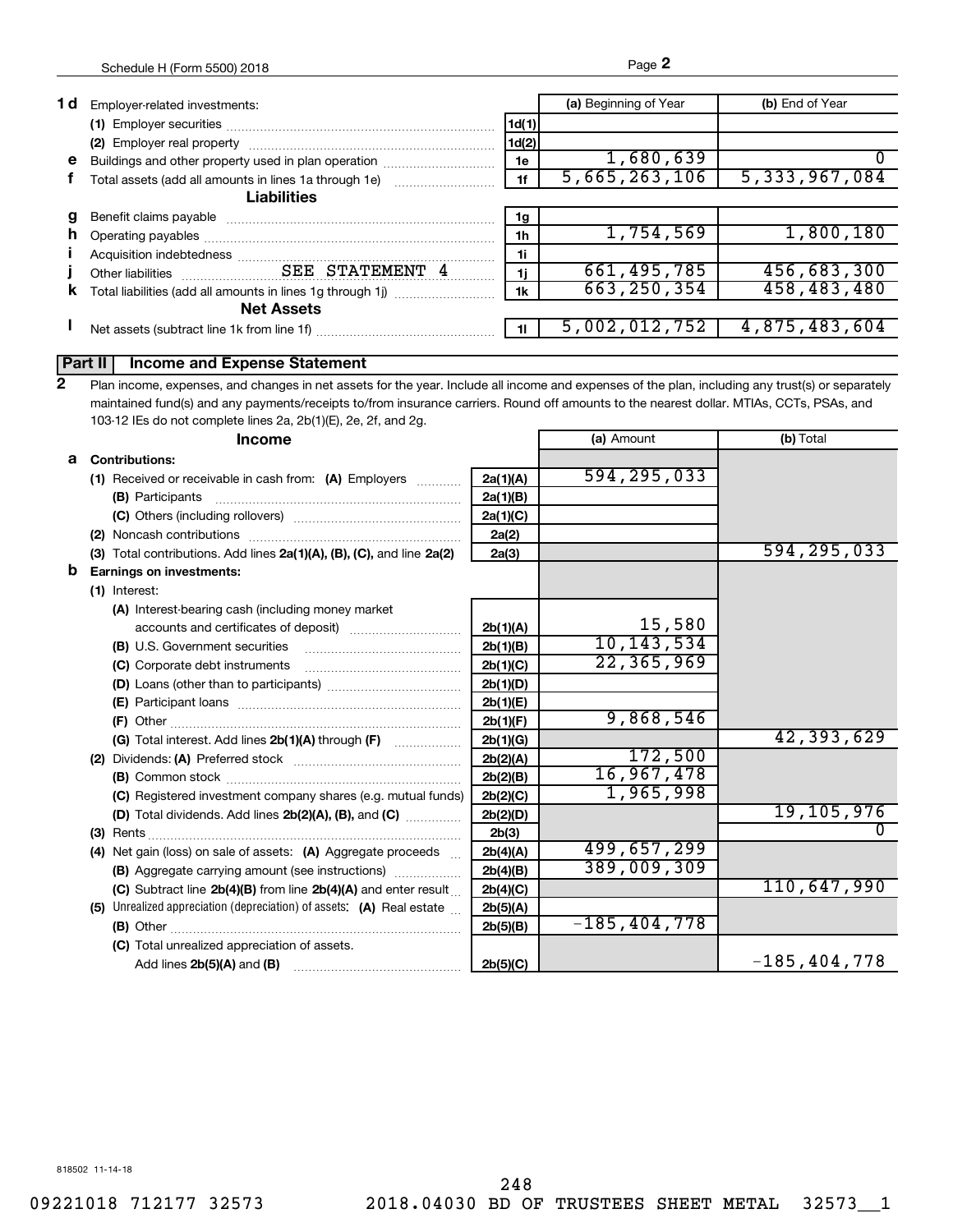|                |                                                                                                                                                                                                                                                        |                 |    | (a) Amount |             | (b) Total                                                                 |
|----------------|--------------------------------------------------------------------------------------------------------------------------------------------------------------------------------------------------------------------------------------------------------|-----------------|----|------------|-------------|---------------------------------------------------------------------------|
|                |                                                                                                                                                                                                                                                        | 2b(6)           |    |            |             | $-182, 794, 551$                                                          |
|                | (7) Net investment gain (loss) from pooled separate accounts                                                                                                                                                                                           | 2b(7)           |    |            |             |                                                                           |
|                | (8) Net investment gain (loss) from master trust investment accounts                                                                                                                                                                                   | 2b(8)           |    |            |             |                                                                           |
|                |                                                                                                                                                                                                                                                        | 2b(9)           |    |            |             |                                                                           |
|                | (10) Net investment gain (loss) from registered investment companies                                                                                                                                                                                   |                 |    |            |             |                                                                           |
|                | (e.g., mutual funds)<br>Other income<br>Cuber income<br>Cuber income<br>Cuber income<br>Cuber income<br>Cuber income<br>Cuber income<br>Cuber income<br>Cuber income<br>Cuber income<br>Cuber income<br>Cuber in complete of the set of the set of the | 2b(10)          |    |            |             | $-209,753$<br>1,147,280                                                   |
| с              |                                                                                                                                                                                                                                                        | 2c              |    |            |             | 399,180,826                                                               |
| d              | Total income. Add all income amounts in column (b) and enter total <i></i>                                                                                                                                                                             | 2d              |    |            |             |                                                                           |
|                | <b>Expenses</b>                                                                                                                                                                                                                                        |                 |    |            |             |                                                                           |
| е              | Benefit payment and payments to provide benefits:                                                                                                                                                                                                      |                 |    |            | 501,424,471 |                                                                           |
|                |                                                                                                                                                                                                                                                        | 2e(1)           |    |            |             |                                                                           |
|                |                                                                                                                                                                                                                                                        | 2e(2)           |    |            |             |                                                                           |
|                |                                                                                                                                                                                                                                                        | 2e(3)           |    |            |             | 501,424,471                                                               |
|                |                                                                                                                                                                                                                                                        | 2e(4)           |    |            |             |                                                                           |
| t              |                                                                                                                                                                                                                                                        | 2f              |    |            |             |                                                                           |
| g              | Certain deemed distributions of participant loans (see instructions)                                                                                                                                                                                   | 2g              |    |            |             |                                                                           |
| h              | Interest expense material contracts and contracts and contracts are all the contracts and contracts are the contracts of the contracts of the contracts of the contracts of the contracts of the contracts of the contracts of                         | 2 <sub>h</sub>  |    |            | 1,999,343   |                                                                           |
| п              |                                                                                                                                                                                                                                                        | 2i(1)           |    |            | 10,895      |                                                                           |
|                |                                                                                                                                                                                                                                                        | 2i(2)           |    |            | 10,683,102  |                                                                           |
|                |                                                                                                                                                                                                                                                        | 2i(3)           |    |            | 11,592,163  |                                                                           |
|                | (4) Other SEE STATEMENT 6                                                                                                                                                                                                                              | 2i(4)           |    |            |             | 24, 285, 503                                                              |
|                |                                                                                                                                                                                                                                                        | 2i(5)           |    |            |             | 525,709,974                                                               |
| I              | Total expenses. Add all expense amounts in column (b) and enter total                                                                                                                                                                                  | 2j              |    |            |             |                                                                           |
|                | <b>Net Income and Reconciliation</b>                                                                                                                                                                                                                   |                 |    |            |             | $-126, 529, 148$                                                          |
| ĸ              | Net income (loss). Subtract line 2j from line 2d                                                                                                                                                                                                       | 2k              |    |            |             |                                                                           |
|                | Transfers of assets:                                                                                                                                                                                                                                   |                 |    |            |             |                                                                           |
|                |                                                                                                                                                                                                                                                        | 2I(1)           |    |            |             |                                                                           |
|                | <b>Part III   Accountant's Opinion</b>                                                                                                                                                                                                                 | 2I(2)           |    |            |             |                                                                           |
| $\overline{3}$ |                                                                                                                                                                                                                                                        |                 |    |            |             |                                                                           |
|                | Complete lines 3a through 3c if the opinion of an independent qualified public accountant is attached to this Form 5500.                                                                                                                               |                 |    |            |             |                                                                           |
|                | Complete line 3d if an opinion is not attached.<br>a The attached opinion of an independent qualified public accountant for this plan is (see instructions):                                                                                           |                 |    |            |             |                                                                           |
|                | $(1)$ $X$ Unqualified<br>$(3)$    <br>(2)<br>Qualified<br>Disclaimer                                                                                                                                                                                   | $(4)$   Adverse |    |            |             |                                                                           |
| b              | Did the accountant perform a limited scope audit pursuant to 29 CFR 2520.103-8 and/or 103-12(d)?                                                                                                                                                       |                 |    |            |             | 凶<br>Yes<br>No                                                            |
| c              | Enter the name and EIN of the accountant (or accounting firm) below:                                                                                                                                                                                   |                 |    |            |             |                                                                           |
|                | (1) Name: CALIBRE CPA GROUP PLLC                                                                                                                                                                                                                       |                 |    |            |             | (2) EIN: $47 - 0900880$                                                   |
| d              | The opinion of an independent qualified public accountant is not attached because:                                                                                                                                                                     |                 |    |            |             |                                                                           |
|                | This form is filed for a CCT, PSA, or MTIA.<br>(1)<br>(2)                                                                                                                                                                                              |                 |    |            |             | It will be attached to the next Form 5500 pursuant to 29 CFR 2520.104-50. |
|                | Part IV<br><b>Compliance Questions</b>                                                                                                                                                                                                                 |                 |    |            |             |                                                                           |
| 4              | CCTs and PSAs do not complete Part IV. MTIAs, 103-12 IEs, and GIAs do not complete lines 4a, 4e, 4f, 4g, 4h, 4k, 4m, 4n, or 5.                                                                                                                         |                 |    |            |             |                                                                           |
|                | 103-12 IEs also do not complete lines 4j and 4l. MTIAs also do not complete line 4l.                                                                                                                                                                   |                 |    |            |             |                                                                           |
|                | During the plan year:                                                                                                                                                                                                                                  |                 |    | Yes        | No          | Amount                                                                    |
| а              | Was there a failure to transmit to the plan any participant contributions within the time                                                                                                                                                              |                 |    |            |             |                                                                           |
|                | period described in 29 CFR 2510.3-102? Continue to answer "Yes" for any prior year                                                                                                                                                                     |                 |    |            |             |                                                                           |
|                | failures until fully corrected. (See instructions and DOL's Voluntary Fiduciary                                                                                                                                                                        |                 |    |            |             |                                                                           |
|                |                                                                                                                                                                                                                                                        |                 | 4a |            | х           |                                                                           |
| b              | Were any loans by the plan or fixed income obligations due the plan in default as of the                                                                                                                                                               |                 |    |            |             |                                                                           |
|                | close of the plan year or classified during the year as uncollectible? Disregard                                                                                                                                                                       |                 |    |            |             |                                                                           |
|                | participant loans secured by participant's account balance. (Attach Schedule G (Form                                                                                                                                                                   |                 |    |            |             |                                                                           |
|                | 5500) Part I if "Yes" is checked.)                                                                                                                                                                                                                     |                 | 4b |            | X           |                                                                           |
|                |                                                                                                                                                                                                                                                        |                 |    |            |             |                                                                           |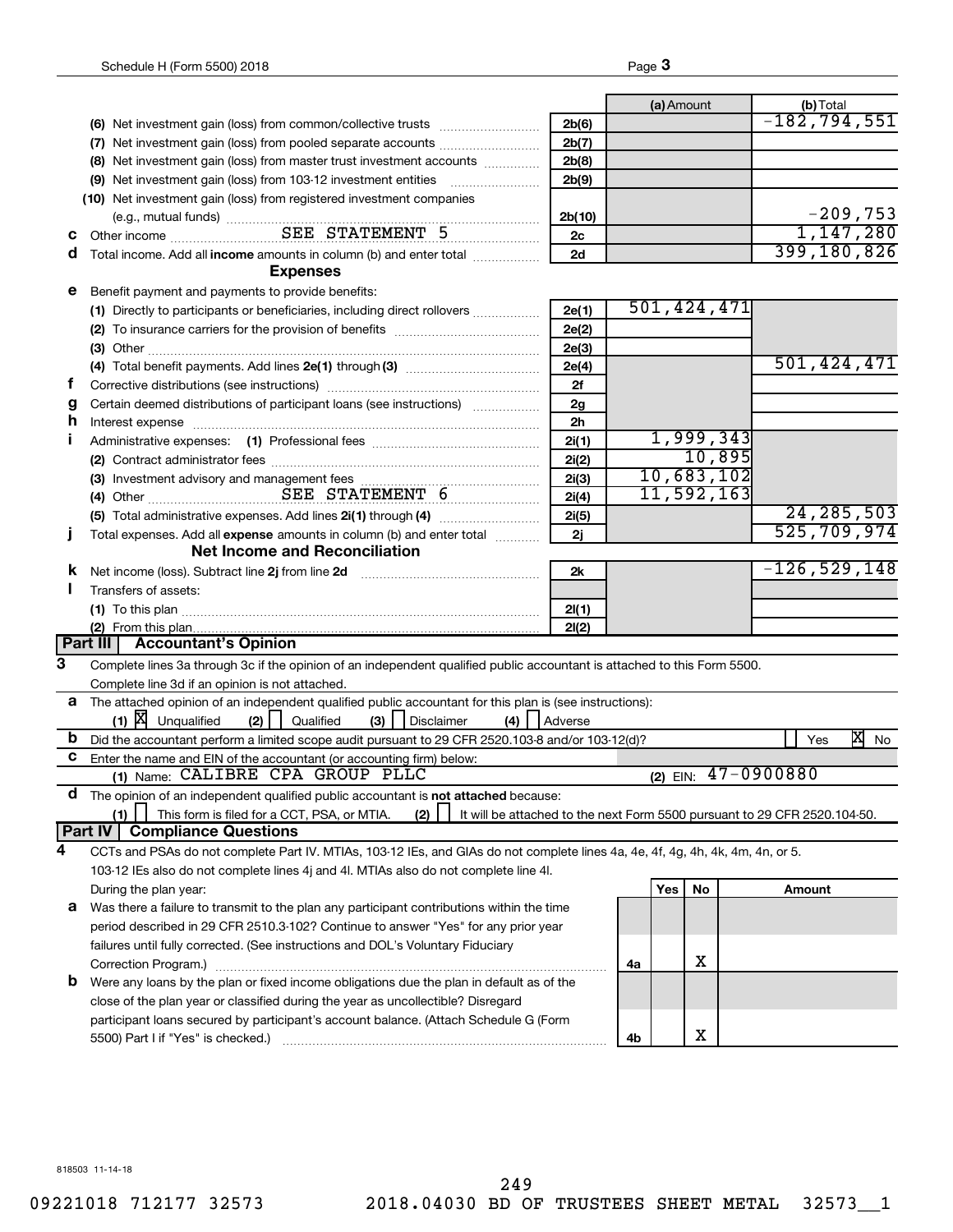|     |                                                                                                                                                              |                | Yes                   | <b>No</b> |      | Amount        |
|-----|--------------------------------------------------------------------------------------------------------------------------------------------------------------|----------------|-----------------------|-----------|------|---------------|
| с   | Were any leases to which the plan was a party in default or classified during the year as                                                                    |                |                       |           |      |               |
|     | uncollectible? (Attach Schedule G (Form 5500) Part II if "Yes" is checked.)                                                                                  | 4 <sub>c</sub> |                       | X         |      |               |
| d   | Were there any nonexempt transactions with any party-in-interest? (Do not include                                                                            |                |                       |           |      |               |
|     | transactions reported on line 4a. Attach Schedule G (Form 5500) Part III if "Yes" is                                                                         |                |                       |           |      |               |
|     |                                                                                                                                                              | 4d             |                       | x         |      |               |
| е   |                                                                                                                                                              | 4e             | $\overline{\text{x}}$ |           |      | 1,000,000     |
| f   | Did the plan have a loss, whether or not reimbursed by the plan's fidelity bond, that                                                                        |                |                       |           |      |               |
|     |                                                                                                                                                              | 4f             |                       | X         |      |               |
| g   | Did the plan hold any assets whose current value was neither readily determinable on                                                                         |                |                       |           |      |               |
|     | an established market nor set by an independent third party appraiser?                                                                                       | 4 <sub>q</sub> | x                     |           |      | 779,587,440   |
| h.  | Did the plan receive any noncash contributions whose value was neither readily                                                                               |                |                       |           |      |               |
|     | determinable on an established market nor set by an independent third party                                                                                  |                |                       |           |      |               |
|     |                                                                                                                                                              | 4h             |                       | x         |      |               |
|     | Did the plan have assets held for investment? (Attach schedule(s) of assets if "Yes" is                                                                      |                |                       |           |      |               |
|     |                                                                                                                                                              | 4i             | x                     |           |      |               |
|     | Were any plan transactions or series of transactions in excess of 5% of the current                                                                          |                |                       |           |      |               |
|     | value of plan assets? (Attach schedule of transactions if "Yes" is checked, and see                                                                          |                |                       |           |      |               |
|     |                                                                                                                                                              | 4i             | х                     |           |      |               |
| ĸ   | Were all the plan assets either distributed to participants or beneficiaries, transferred                                                                    |                |                       |           |      |               |
|     |                                                                                                                                                              | 4k             |                       | X         |      |               |
|     |                                                                                                                                                              | 41             |                       | X         |      |               |
|     | <b>m</b> If this is an individual account plan, was there a blackout period? (See instructions                                                               |                |                       |           |      |               |
|     |                                                                                                                                                              | 4m             |                       | X         |      |               |
| n   | If 4m was answered "Yes," check the "Yes" box if you either provided the required notice or                                                                  |                |                       |           |      |               |
|     | one of the exceptions to providing the notice applied under 29 CFR 2520.101-3                                                                                | 4n             |                       | х         |      |               |
|     | 5a Has a resolution to terminate the plan been adopted during the plan year or any prior plan year?                                                          |                |                       | Yes       | X No |               |
|     | If "Yes," enter the amount of any plan assets that reverted to the employer this year                                                                        |                |                       |           |      |               |
| 5 b | If, during this plan year, any assets or liabilities were transferred from this plan to another plan(s), identify the plan(s) to which assets or liabilities |                |                       |           |      |               |
|     | were transferred. (See instructions.)                                                                                                                        |                |                       |           |      |               |
|     | 5b(1) Name of plan(s)                                                                                                                                        |                | 5b(2) EIN(s)          |           |      | $5b(3)$ PN(s) |
|     |                                                                                                                                                              |                |                       |           |      |               |
|     |                                                                                                                                                              |                |                       |           |      |               |
|     |                                                                                                                                                              |                |                       |           |      |               |
|     |                                                                                                                                                              |                |                       |           |      |               |

| 5 c If the plan is a defined benefit plan, is it covered under the PBGC insurance program (See ERISA section 4021.)? $X$ Yes $\Box$ No        |  |  |  | Not determined |
|-----------------------------------------------------------------------------------------------------------------------------------------------|--|--|--|----------------|
| <sup>1f</sup> "Yes" is checked, enter the My PAA confirmation number from the PBGC premium filing for this plan year $4170\overline{2}$ 9 $4$ |  |  |  | . (See instr.) |

 $\mathsf{l}$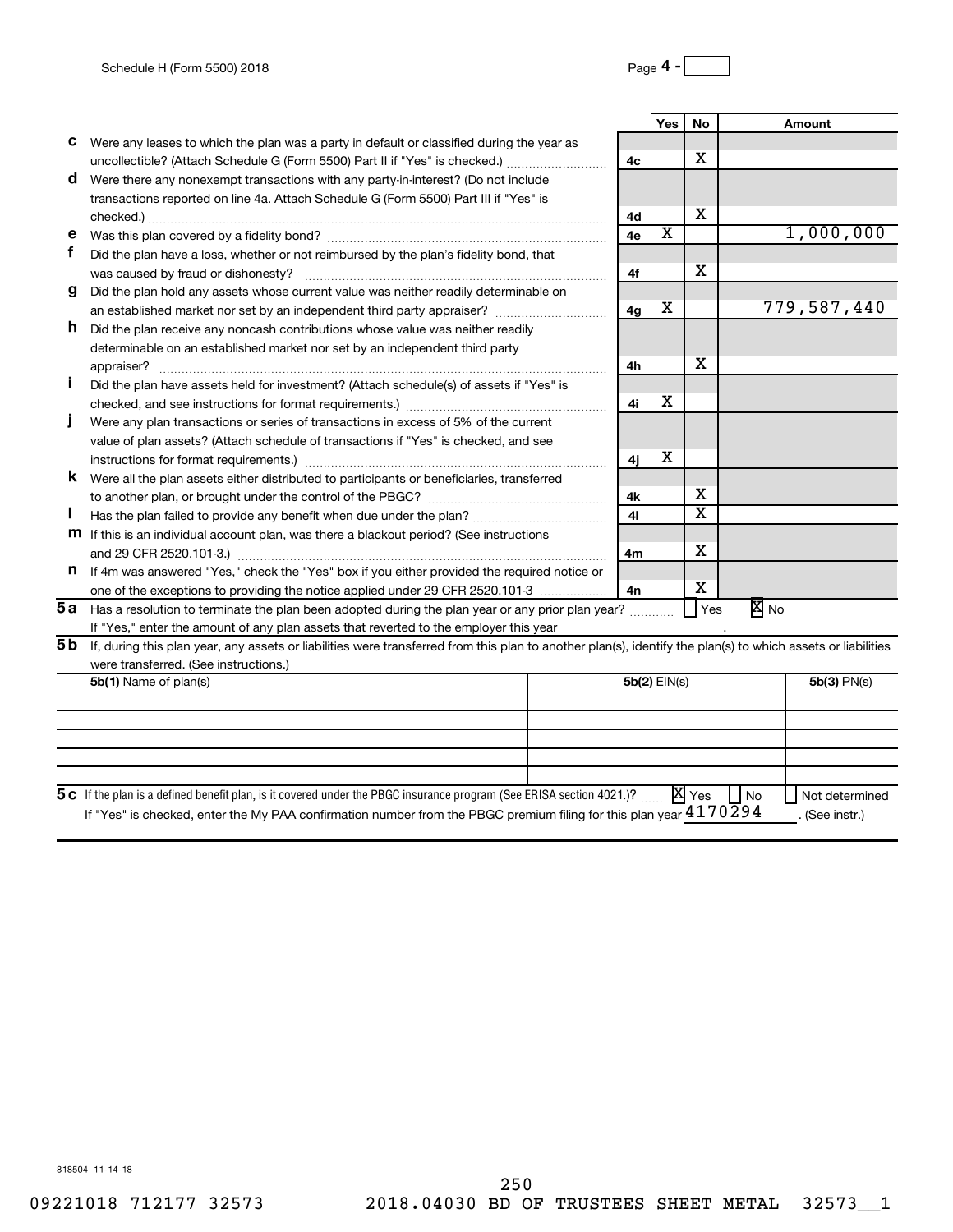| <b>SCHEDULE MB</b>                                                                                       | Multiemployer Defined Benefit Plan and Certain                                                                                                                                                                                                                                                                                                                                                                                                                                                                |                                                  |                               |                                        |
|----------------------------------------------------------------------------------------------------------|---------------------------------------------------------------------------------------------------------------------------------------------------------------------------------------------------------------------------------------------------------------------------------------------------------------------------------------------------------------------------------------------------------------------------------------------------------------------------------------------------------------|--------------------------------------------------|-------------------------------|----------------------------------------|
| (Form 5500)                                                                                              | OMB No. 1210-0110                                                                                                                                                                                                                                                                                                                                                                                                                                                                                             |                                                  |                               |                                        |
| Department of the Treasury<br>Internal Revenue Service                                                   |                                                                                                                                                                                                                                                                                                                                                                                                                                                                                                               | 2018                                             |                               |                                        |
| Department of Labor<br>Employee Benefits Security Administration<br>Pension Benefit Guaranty Corporation |                                                                                                                                                                                                                                                                                                                                                                                                                                                                                                               | This Form is Open to<br><b>Public Inspection</b> |                               |                                        |
| For calendar plan year 2018 or fiscal plan year beginning                                                | File as an attachment to Form 5500 or 5500-SF.<br>01/01/2018                                                                                                                                                                                                                                                                                                                                                                                                                                                  | and ending                                       | $12/31/2018$ ,                |                                        |
| $\blacktriangleright$ Round off amounts to nearest dollar.                                               |                                                                                                                                                                                                                                                                                                                                                                                                                                                                                                               |                                                  |                               |                                        |
|                                                                                                          | Caution: A penalty of \$1,000 will be assessed for late filing of this report unless reasonable cause is established.                                                                                                                                                                                                                                                                                                                                                                                         |                                                  |                               |                                        |
| A Name of plan                                                                                           |                                                                                                                                                                                                                                                                                                                                                                                                                                                                                                               | <b>B</b> Three-digit                             |                               |                                        |
|                                                                                                          |                                                                                                                                                                                                                                                                                                                                                                                                                                                                                                               | plan number (PN) $\blacktriangleright$           |                               | 001                                    |
|                                                                                                          | SHEET METAL WORKERS' NATIONAL PENSION FUND                                                                                                                                                                                                                                                                                                                                                                                                                                                                    |                                                  |                               |                                        |
| C Plan sponsor's name as shown on line 2a of Form 5500 or 5500-SF                                        |                                                                                                                                                                                                                                                                                                                                                                                                                                                                                                               | <b>D</b> Employer Identification Number (EIN)    |                               |                                        |
| OF TRUSTEES SHEET METAL WORKERS'<br>BD.                                                                  | NATIONAL PENSIO                                                                                                                                                                                                                                                                                                                                                                                                                                                                                               | 52-6112463                                       |                               |                                        |
| $(1)$ $X$<br>Е<br>Type of plan:                                                                          | Money Purchase (see instructions)<br>Multiemployer Defined Benefit<br>(2)                                                                                                                                                                                                                                                                                                                                                                                                                                     |                                                  |                               |                                        |
| <b>1 a</b> Enter the valuation date:                                                                     | 01<br>2018<br>01<br>Month<br>Day<br>Year                                                                                                                                                                                                                                                                                                                                                                                                                                                                      |                                                  |                               |                                        |
| <b>b</b> Assets                                                                                          |                                                                                                                                                                                                                                                                                                                                                                                                                                                                                                               |                                                  |                               |                                        |
| (1) Current value of assets                                                                              |                                                                                                                                                                                                                                                                                                                                                                                                                                                                                                               | 1 <sub>b</sub> (1)                               |                               | 4,983,616,157                          |
|                                                                                                          |                                                                                                                                                                                                                                                                                                                                                                                                                                                                                                               | 1b(2)                                            |                               | 4,877,069,115                          |
| C (1) Accrued liability for plan using immediate gain methods                                            |                                                                                                                                                                                                                                                                                                                                                                                                                                                                                                               | 1c(1)                                            |                               | 7,737,632,788                          |
| (2) Information for plans using spread gain methods:                                                     |                                                                                                                                                                                                                                                                                                                                                                                                                                                                                                               |                                                  |                               |                                        |
|                                                                                                          |                                                                                                                                                                                                                                                                                                                                                                                                                                                                                                               | 1c(2)(a)                                         |                               |                                        |
|                                                                                                          |                                                                                                                                                                                                                                                                                                                                                                                                                                                                                                               | 1c(2)(b)                                         |                               |                                        |
|                                                                                                          |                                                                                                                                                                                                                                                                                                                                                                                                                                                                                                               | 1c(2)(c)                                         |                               |                                        |
|                                                                                                          | (3) Accrued liability under unit credit cost method [11] matter intermal matter in the liability under unit credit cost method [11] matter intermal matter intermal matter in the set of the set of the set of the set of the                                                                                                                                                                                                                                                                                 | 1 <sub>c</sub> (3)                               |                               | 7,737,632,788                          |
| <b>d</b> Information on current liabilities of the plan:                                                 |                                                                                                                                                                                                                                                                                                                                                                                                                                                                                                               |                                                  |                               |                                        |
|                                                                                                          | (1) Amount excluded from current liability attributable to pre-participation service (see instructions)                                                                                                                                                                                                                                                                                                                                                                                                       | 1d(1)                                            |                               |                                        |
| (2) "RPA '94" information:                                                                               |                                                                                                                                                                                                                                                                                                                                                                                                                                                                                                               |                                                  |                               |                                        |
|                                                                                                          |                                                                                                                                                                                                                                                                                                                                                                                                                                                                                                               | 1d(2)(a)                                         |                               | 14839783736                            |
|                                                                                                          | (b) Expected increase in current liability due to benefits accruing during the plan year                                                                                                                                                                                                                                                                                                                                                                                                                      | 1d(2)(b)                                         |                               | 221,872,739                            |
|                                                                                                          |                                                                                                                                                                                                                                                                                                                                                                                                                                                                                                               |                                                  |                               | 508,077,742                            |
|                                                                                                          |                                                                                                                                                                                                                                                                                                                                                                                                                                                                                                               | 1d(2)(c)                                         |                               | 523,077,742                            |
| <b>Statement by Enrolled Actuary</b>                                                                     |                                                                                                                                                                                                                                                                                                                                                                                                                                                                                                               | 1 <sub>d</sub> (3)                               |                               |                                        |
|                                                                                                          | To the best of my knowledge, the information supplied in this schedule and accompanying schedules, statements and attachments, if any, is complete and accurate. Each prescribed assumption<br>was applied in accordance with applicable law and regulations. In my opinion, each other assumption is reasonable (taking into account the experience of the plan and reasonable expectations)<br>and such other assumptions, in combination, offer my best estimate of anticipated experience under the plan. |                                                  |                               |                                        |
| <b>SIGN</b><br><b>HERE</b>                                                                               |                                                                                                                                                                                                                                                                                                                                                                                                                                                                                                               |                                                  |                               | 09/25/2019                             |
|                                                                                                          | Signature of actuary                                                                                                                                                                                                                                                                                                                                                                                                                                                                                          |                                                  | Date                          |                                        |
| DANIEL V. CINER,<br>MAAA                                                                                 |                                                                                                                                                                                                                                                                                                                                                                                                                                                                                                               |                                                  | 1705773                       |                                        |
| SEGAL CONSULTING                                                                                         | Type or print name of actuary                                                                                                                                                                                                                                                                                                                                                                                                                                                                                 | $312 - 984 - 8500$                               | Most recent enrollment number |                                        |
| 101 NORTH WACKER DRIVE,<br><b>CHICAGO</b>                                                                | Firm name<br>SUITE 500<br>IL 60606-1724                                                                                                                                                                                                                                                                                                                                                                                                                                                                       |                                                  |                               | Telephone number (including area code) |
|                                                                                                          | Address of the firm                                                                                                                                                                                                                                                                                                                                                                                                                                                                                           |                                                  |                               |                                        |
|                                                                                                          | If the actuary has not fully reflected any regulation or ruling promulgated under the statute in completing this schedule,                                                                                                                                                                                                                                                                                                                                                                                    |                                                  |                               |                                        |
| check the box and see instructions                                                                       | For Panorwork Poduction Act Notice, see the Instructions for Form 5500 or 5500-SE                                                                                                                                                                                                                                                                                                                                                                                                                             |                                                  |                               | Schodule MR (Form 5500) 2019           |

**For Paperwork Reduction Act Notice, see the Instructions for Form 5500 or 5500-SF. Schedule MB (Form 5500) 2018**

**v. 171027**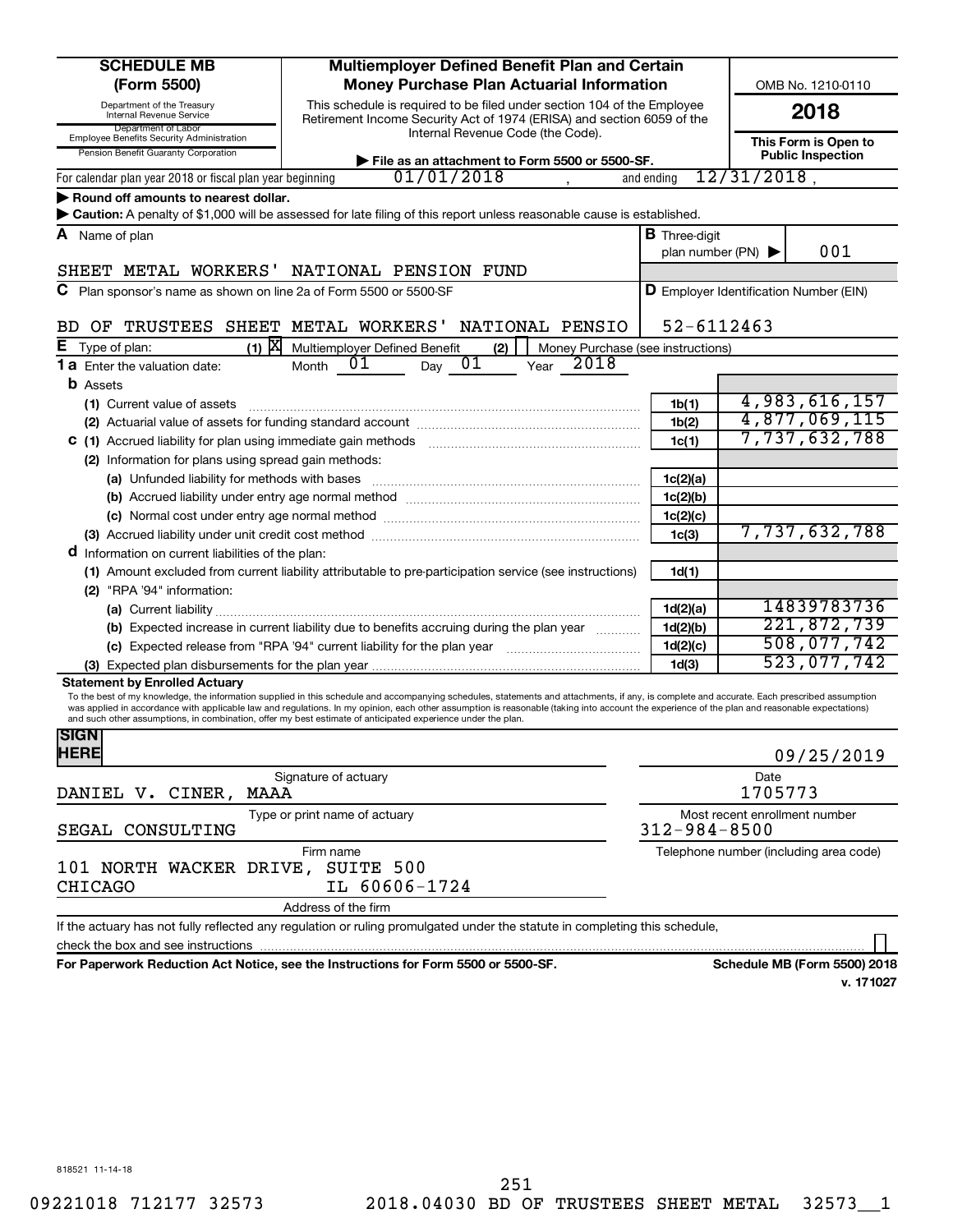| 2 Operational information as of beginning of this plan year:                                                                                                                                                                                                                                                                                                                                                                            |                          |                        |          |                               |    |                         |
|-----------------------------------------------------------------------------------------------------------------------------------------------------------------------------------------------------------------------------------------------------------------------------------------------------------------------------------------------------------------------------------------------------------------------------------------|--------------------------|------------------------|----------|-------------------------------|----|-------------------------|
| a                                                                                                                                                                                                                                                                                                                                                                                                                                       |                          |                        |          |                               | 2a | 4,893,616,157           |
| b<br>"RPA '94" current liability/participant count breakdown:                                                                                                                                                                                                                                                                                                                                                                           |                          |                        |          | (1) Number of participants    |    | (2) Current liability   |
| (1) For retired participants and beneficiaries receiving payment                                                                                                                                                                                                                                                                                                                                                                        |                          |                        |          | 47,843                        |    | 6,463,359,802           |
|                                                                                                                                                                                                                                                                                                                                                                                                                                         |                          |                        |          | 33,089                        |    | 2, 151, 847, 501        |
| (3) For active participants:                                                                                                                                                                                                                                                                                                                                                                                                            |                          |                        |          |                               |    |                         |
|                                                                                                                                                                                                                                                                                                                                                                                                                                         |                          |                        |          |                               |    | 954,031,470             |
|                                                                                                                                                                                                                                                                                                                                                                                                                                         |                          |                        |          |                               |    | 5, 270, 544, 963        |
|                                                                                                                                                                                                                                                                                                                                                                                                                                         |                          |                        |          | 58,840                        |    | 6, 224, 576, 433        |
| (4) Total<br>$\overline{a_1, \ldots, a_n, \ldots, a_n, \ldots, a_n, \ldots, a_n, \ldots, a_n, \ldots, a_n, \ldots, a_n, \ldots, a_n, \ldots, a_n, \ldots, a_n, \ldots, a_n, \ldots, a_n, \ldots, a_n, \ldots, a_n, \ldots, a_n, \ldots, a_n, \ldots, a_n, \ldots, a_n, \ldots, a_n, \ldots, a_n, \ldots, a_n, \ldots, a_n, \ldots, a_n, \ldots, a_n, \ldots, a_n, \ldots, a_n, \ldots, a_n, \ldots, a_n, \ldots, a_n, \ldots, a_n, \ld$ |                          |                        |          | 139,772                       |    | 14839783736             |
| C If the percentage resulting from dividing line 2a by line 2b(4), column (2), is less than 70%, enter such                                                                                                                                                                                                                                                                                                                             |                          |                        |          |                               |    |                         |
|                                                                                                                                                                                                                                                                                                                                                                                                                                         |                          |                        |          |                               | 2c | 32.9800 %               |
| 3 Contributions made to the plan for the plan year by employer(s) and employees:                                                                                                                                                                                                                                                                                                                                                        |                          |                        |          |                               |    |                         |
| (a) Date<br>(b) Amount paid by                                                                                                                                                                                                                                                                                                                                                                                                          | (c) Amount paid by       | (a) Date               |          | (b) Amount paid by            |    | (c) Amount paid by      |
| (MM-DD-YYYY)<br>employer(s)                                                                                                                                                                                                                                                                                                                                                                                                             | employees                | (MM-DD-YYYY)           |          | employer(s)                   |    | employees               |
| 590, 918, 958<br>$06 - 30 - 2018$                                                                                                                                                                                                                                                                                                                                                                                                       |                          |                        |          |                               |    |                         |
|                                                                                                                                                                                                                                                                                                                                                                                                                                         |                          |                        |          |                               |    |                         |
|                                                                                                                                                                                                                                                                                                                                                                                                                                         |                          |                        |          |                               |    |                         |
|                                                                                                                                                                                                                                                                                                                                                                                                                                         |                          |                        |          |                               |    |                         |
|                                                                                                                                                                                                                                                                                                                                                                                                                                         |                          |                        |          |                               |    |                         |
|                                                                                                                                                                                                                                                                                                                                                                                                                                         |                          |                        |          |                               |    |                         |
|                                                                                                                                                                                                                                                                                                                                                                                                                                         |                          | Totals <sup>&gt;</sup> | 3(b)     | $590918958$ <sub>3(c)</sub>   |    |                         |
| 4 Information on plan status:                                                                                                                                                                                                                                                                                                                                                                                                           |                          |                        |          |                               |    |                         |
| Funded percentage for monitoring plan's status (line 1b(2) divided by line 1c(3))<br>a                                                                                                                                                                                                                                                                                                                                                  |                          |                        |          |                               | 4a | 63.00%                  |
| Enter code to indicate plan's status (see instructions for attachment of supporting evidence of<br>b                                                                                                                                                                                                                                                                                                                                    |                          |                        |          |                               |    |                         |
|                                                                                                                                                                                                                                                                                                                                                                                                                                         |                          |                        |          |                               | 4b | Е                       |
| Is the plan making the scheduled progress under any applicable funding improvement or rehabilitation plan?<br>C                                                                                                                                                                                                                                                                                                                         |                          |                        |          |                               |    | $X \times$<br><b>No</b> |
| d<br>If the plan is in critical status or critical and declining status, were any benefits reduced (see instructions)?                                                                                                                                                                                                                                                                                                                  |                          |                        |          |                               |    | Yes<br>No               |
| If line d is "Yes," enter the reduction in liability resulting from the reduction in benefits (see<br>е                                                                                                                                                                                                                                                                                                                                 |                          |                        |          |                               |    |                         |
|                                                                                                                                                                                                                                                                                                                                                                                                                                         |                          |                        |          |                               | 4е |                         |
| f.<br>If the rehabilitation plan projects emergence from critical status or critical and declining status, enter                                                                                                                                                                                                                                                                                                                        |                          |                        |          |                               |    |                         |
| the plan year in which it is projected to emerge.                                                                                                                                                                                                                                                                                                                                                                                       |                          |                        |          |                               |    |                         |
| If the rehabilitation plan is based on forestalling possible insolvency, enter the plan year in which                                                                                                                                                                                                                                                                                                                                   |                          |                        |          |                               | 4f |                         |
|                                                                                                                                                                                                                                                                                                                                                                                                                                         |                          |                        |          |                               |    |                         |
| 5 Actuarial cost method used as the basis for this plan year's funding standard account computations (check all that apply):                                                                                                                                                                                                                                                                                                            |                          |                        | <b>X</b> |                               |    |                         |
| Attained age normal<br>b<br>a<br>f                                                                                                                                                                                                                                                                                                                                                                                                      | Entry age normal         | C                      |          | Accrued benefit (unit credit) |    | d<br>Aggregate<br>h     |
| Frozen initial liability<br>e                                                                                                                                                                                                                                                                                                                                                                                                           | Individual level premium | g                      |          | Individual aggregate          |    | Shortfall               |
| Î.<br>Other (specify):                                                                                                                                                                                                                                                                                                                                                                                                                  |                          |                        |          |                               |    |                         |
|                                                                                                                                                                                                                                                                                                                                                                                                                                         |                          |                        |          |                               | 5i |                         |
| k                                                                                                                                                                                                                                                                                                                                                                                                                                       |                          |                        |          |                               |    | X <sub>No</sub><br>Yes  |
|                                                                                                                                                                                                                                                                                                                                                                                                                                         |                          |                        |          |                               |    |                         |

**5m** s the change made pursuant to Revenue Procedure 2000-40 or other autor **m** If line k is "Yes," and line I is "No," enter the date (MM-DD-YYYY) of the ruling letter (individual or class) approving the change in funding method ~~~~~~~~~~~~~~~~~~~~~~~~~~~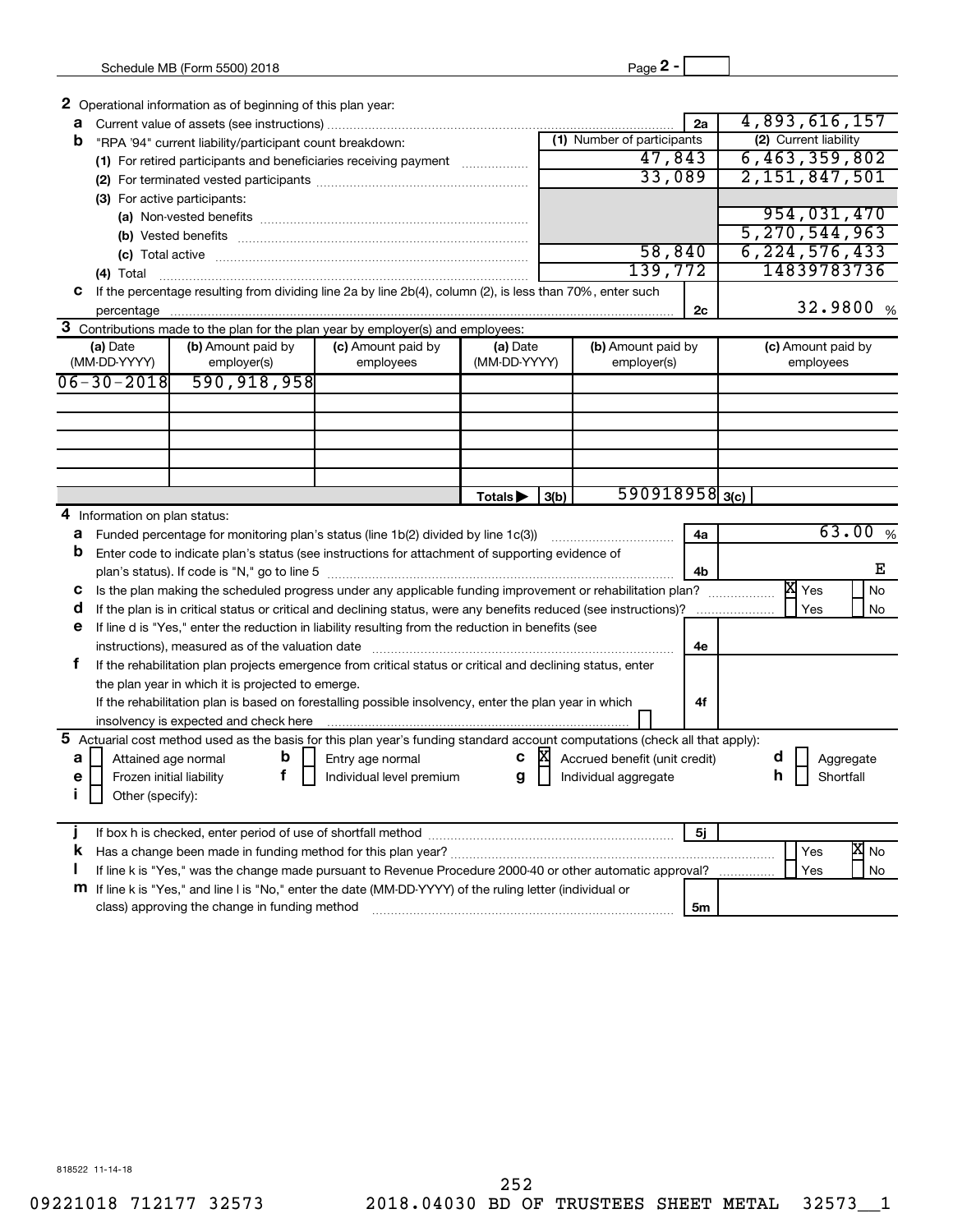| 6 | Checklist of certain actuarial assumptions:                                                                                  |                     |              |                     |                  |                                |                                   |            |
|---|------------------------------------------------------------------------------------------------------------------------------|---------------------|--------------|---------------------|------------------|--------------------------------|-----------------------------------|------------|
| a |                                                                                                                              |                     |              |                     |                  | 6a                             | 2.98                              | %          |
|   |                                                                                                                              |                     |              | Pre-retirement      |                  |                                | Post-retirement                   |            |
| b | Rates specified in insurance or annuity contracts                                                                            |                     | Yes          | No                  | <b>X</b> N/A     | Yes                            | <b>X</b> N/A<br>No                |            |
| с | Mortality table code for valuation purposes:                                                                                 |                     |              |                     |                  |                                |                                   |            |
|   |                                                                                                                              | 6c(1)               |              | 13                  |                  |                                | $\overline{13}$                   |            |
|   |                                                                                                                              | 6c(2)               |              | 13F                 |                  |                                | 13F                               |            |
| a |                                                                                                                              | 6d                  |              |                     | 7.50%            |                                | 7.50%                             |            |
| е |                                                                                                                              | 6e                  | 18.6<br>%    |                     | N/A              | %                              | $\overline{X}$ N/A                |            |
| Ť |                                                                                                                              | 6f                  | %            |                     | X <sub>N/A</sub> |                                |                                   |            |
| g | Estimated investment return on actuarial value of assets for year ending on the valuation date                               |                     |              | .                   | 6g               |                                | 6.2%                              |            |
| h | Estimated investment return on current value of assets for year ending on the valuation date                                 |                     |              |                     | 6h               |                                | 14.1%                             |            |
|   |                                                                                                                              |                     |              |                     |                  |                                |                                   |            |
|   | 7 New amortization bases established in the current plan year:                                                               |                     |              |                     |                  |                                |                                   |            |
|   | (1) Type of base                                                                                                             | (2) Initial balance |              |                     |                  | (3) Amortization Charge/Credit |                                   |            |
|   |                                                                                                                              |                     | 95, 359, 793 |                     |                  |                                | 10,049,346                        |            |
|   | 3                                                                                                                            |                     | $-7,750,216$ |                     |                  |                                | $-816, 745$                       |            |
|   |                                                                                                                              |                     |              |                     |                  |                                |                                   |            |
|   | 8 Miscellaneous information:                                                                                                 |                     |              |                     |                  |                                |                                   |            |
|   |                                                                                                                              |                     |              |                     |                  |                                |                                   |            |
|   | <b>a</b> If a waiver of a funding deficiency has been approved for this plan year, enter the                                 |                     |              |                     |                  |                                |                                   |            |
|   |                                                                                                                              |                     |              |                     | 8а               |                                |                                   |            |
|   | <b>b</b> (1) Is the plan required to provide a projection of expected benefit payments? (See the instructions.) If "Yes,"    |                     |              |                     |                  |                                |                                   |            |
|   |                                                                                                                              |                     |              |                     |                  |                                | X Yes<br>$ $ No                   |            |
|   | <b>b</b> (2) Is the plan required to provide a Schedule of Active Participant Data? (See the instructions.) If "Yes," attach |                     |              |                     |                  |                                |                                   |            |
|   | a schedule                                                                                                                   |                     |              |                     |                  |                                | X Yes<br>    No                   |            |
|   | C Are any of the plan's amortization bases operating under an extension of time under section 412(e) (as in effect           |                     |              |                     |                  |                                |                                   |            |
|   |                                                                                                                              |                     |              |                     |                  |                                | X Yes                             | $\big $ No |
|   | <b>d</b> If line c is "Yes," provide the following additional information:                                                   |                     |              |                     |                  |                                |                                   |            |
|   |                                                                                                                              |                     |              |                     |                  |                                | <b>X</b> Yes                      | No         |
|   | (2) If line 8d(1) is "Yes," enter the number of years by which the amortization period was extended                          |                     |              |                     | 8d(2)            |                                |                                   |            |
|   | (3) Was an extension approved by the Internal Revenue Service under section 412(e) (as in effect                             |                     |              |                     |                  |                                |                                   |            |
|   |                                                                                                                              |                     |              |                     |                  |                                | $\overline{\mathbf{x}}$ No<br>Yes |            |
|   | (4) If line 8d(3) is "Yes," enter number of years by which the amortization period was extended (not                         |                     |              |                     |                  |                                |                                   |            |
|   | including the number of years in line (2))                                                                                   |                     |              |                     | 8d(4)            |                                |                                   |            |
|   |                                                                                                                              |                     |              |                     | 8d(5)            |                                |                                   |            |
|   | (6) If line 8d(3) is "Yes," is the amortization base eligible for amortization using interest rates                          |                     |              |                     |                  |                                |                                   |            |
|   |                                                                                                                              |                     |              |                     |                  |                                | Yes                               | No         |
|   | e If box 5h is checked or line 8c is "Yes," enter the difference between the minimum required                                |                     |              |                     |                  |                                |                                   |            |
|   | contribution for the year and the minimum that would have been required without using the                                    |                     |              |                     |                  |                                |                                   |            |
|   | shortfall method or extending the amortization base(s)                                                                       |                     |              |                     | 8е               |                                | 822,778,652                       |            |
|   | 9 Funding standard account statement for this plan year:                                                                     |                     |              |                     |                  |                                |                                   |            |
|   | Charges to funding standard account:                                                                                         |                     |              |                     |                  |                                |                                   |            |
|   | <b>a</b> Prior year funding deficiency, if any                                                                               |                     |              |                     | 9a               |                                |                                   |            |
|   |                                                                                                                              |                     |              |                     | 9b               |                                | 92,111,005                        |            |
|   | <b>C</b> Amortization charges as of valuation date:                                                                          |                     |              | Outstanding balance |                  |                                |                                   |            |
|   |                                                                                                                              |                     |              |                     |                  |                                |                                   |            |
|   | (1) All bases except funding waivers and certain bases for which the                                                         |                     |              | 4,733,798,070       |                  |                                | 574,100,734                       |            |
|   |                                                                                                                              | 9c(1)               |              |                     |                  |                                |                                   |            |
|   | (2) Funding waivers                                                                                                          | 9c(2)               |              |                     |                  |                                |                                   |            |
|   | (3) Certain bases for which the amortization period has been                                                                 |                     |              |                     |                  |                                |                                   |            |
|   |                                                                                                                              | 9c(3)               |              |                     |                  |                                |                                   |            |
|   | d Interest as applicable on lines 9a, 9b, and 9c [11] manufactures materials in the set of lines and lines 9a, 9b, and 9c    |                     |              |                     | 9d               |                                | 49,965,880                        |            |
|   | e Total charges. Add lines 9a through 9d                                                                                     |                     |              |                     | 9e               |                                | 716,177,619                       |            |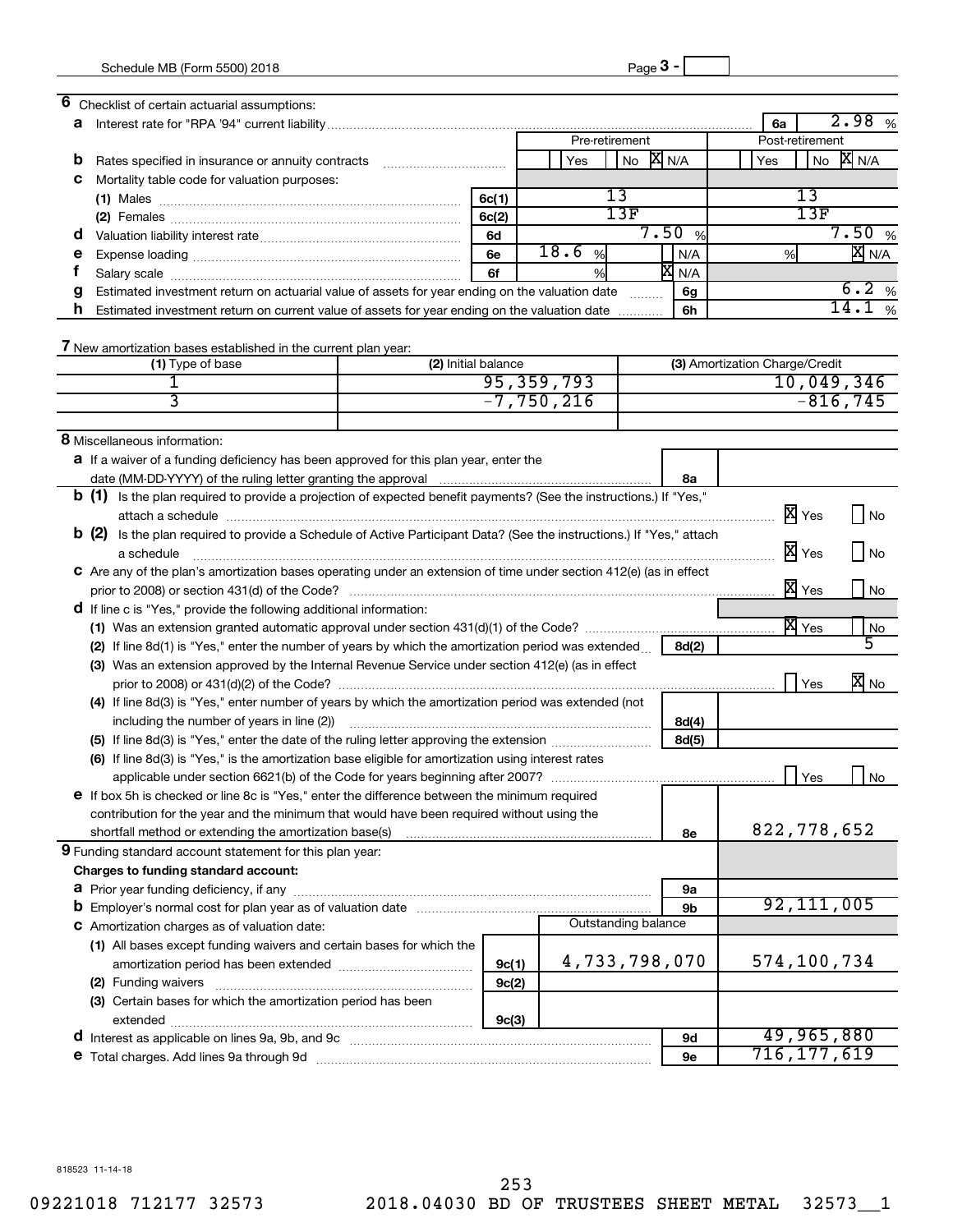|                                                                                    | Schedule MB (Form 5500) 2018                                                                                                                                                                                                   |      | Page 4              |                |                  |    |
|------------------------------------------------------------------------------------|--------------------------------------------------------------------------------------------------------------------------------------------------------------------------------------------------------------------------------|------|---------------------|----------------|------------------|----|
|                                                                                    | Credits to funding standard account:                                                                                                                                                                                           |      |                     |                |                  |    |
|                                                                                    | Prior year credit balance, if any manufacture content and an interest of any manufacture content and any manufacture content and any manufacture content and any manufacture content and any manufacture content and any manuf |      |                     | 9f             | 249,042,884      |    |
| g                                                                                  | Employer contributions. Total from column (b) of line 3 [11] manufacture contributions. Total from column (b) of line 3                                                                                                        |      |                     | 9 <sub>q</sub> | 590,918,958      |    |
|                                                                                    |                                                                                                                                                                                                                                |      | Outstanding balance |                |                  |    |
|                                                                                    | <b>h</b> Amortization credits as of valuation date                                                                                                                                                                             | $9h$ | 1,624,191,513       |                | 252,028,288      |    |
|                                                                                    |                                                                                                                                                                                                                                |      |                     | 9i             | 59,748,346       |    |
|                                                                                    |                                                                                                                                                                                                                                |      |                     |                |                  |    |
|                                                                                    | Full funding limitation (FFL) and credits:                                                                                                                                                                                     |      |                     |                |                  |    |
|                                                                                    |                                                                                                                                                                                                                                |      | 3, 441, 846, 379    |                |                  |    |
|                                                                                    |                                                                                                                                                                                                                                |      | 8,795,151,415       |                |                  |    |
|                                                                                    |                                                                                                                                                                                                                                |      |                     | 9j(3)          |                  |    |
|                                                                                    | <b>k</b> (1) Waived funding deficiency <b>continuum continuum continuum continuum</b> continuum continuum continuum continuum                                                                                                  |      |                     | 9k(1)          |                  |    |
|                                                                                    |                                                                                                                                                                                                                                |      |                     | 9k(2)          |                  |    |
|                                                                                    |                                                                                                                                                                                                                                |      |                     | 91             | 1, 151, 738, 476 |    |
| 9m                                                                                 |                                                                                                                                                                                                                                |      |                     |                | 435,560,857      |    |
|                                                                                    | n Funding deficiency: If line 9e is greater than line 9I, enter the difference manufactured contains an extendion                                                                                                              |      |                     | 9n             |                  |    |
|                                                                                    |                                                                                                                                                                                                                                |      |                     |                |                  |    |
|                                                                                    | <b>90</b> Current year's accumulated reconciliation account:                                                                                                                                                                   |      |                     |                |                  |    |
|                                                                                    | (1) Due to waived funding deficiency accumulated prior to the 2018 plan year                                                                                                                                                   |      |                     | 9o(1)          |                  |    |
| (2) Due to amortization bases extended and amortized using the interest rate under |                                                                                                                                                                                                                                |      |                     |                |                  |    |
|                                                                                    | section 6621(b) of the Code:                                                                                                                                                                                                   |      |                     |                |                  |    |
|                                                                                    |                                                                                                                                                                                                                                |      |                     | 9o(2)(a)       |                  |    |
| 9o(2)(b)                                                                           |                                                                                                                                                                                                                                |      |                     |                |                  |    |
|                                                                                    | (3) Total as of valuation date $\ldots$ $\ldots$ $\ldots$ $\ldots$ $\ldots$ $\ldots$ $\ldots$ $\ldots$ $\ldots$ $\ldots$ $\ldots$ $\ldots$ $\ldots$ $\ldots$ $\ldots$                                                          |      |                     | 9o(3)          |                  |    |
|                                                                                    | 10 Contribution necessary to avoid an accumulated funding deficiency. (See instructions.)                                                                                                                                      |      |                     | 10             |                  |    |
| 11                                                                                 |                                                                                                                                                                                                                                |      |                     |                | X Yes            | No |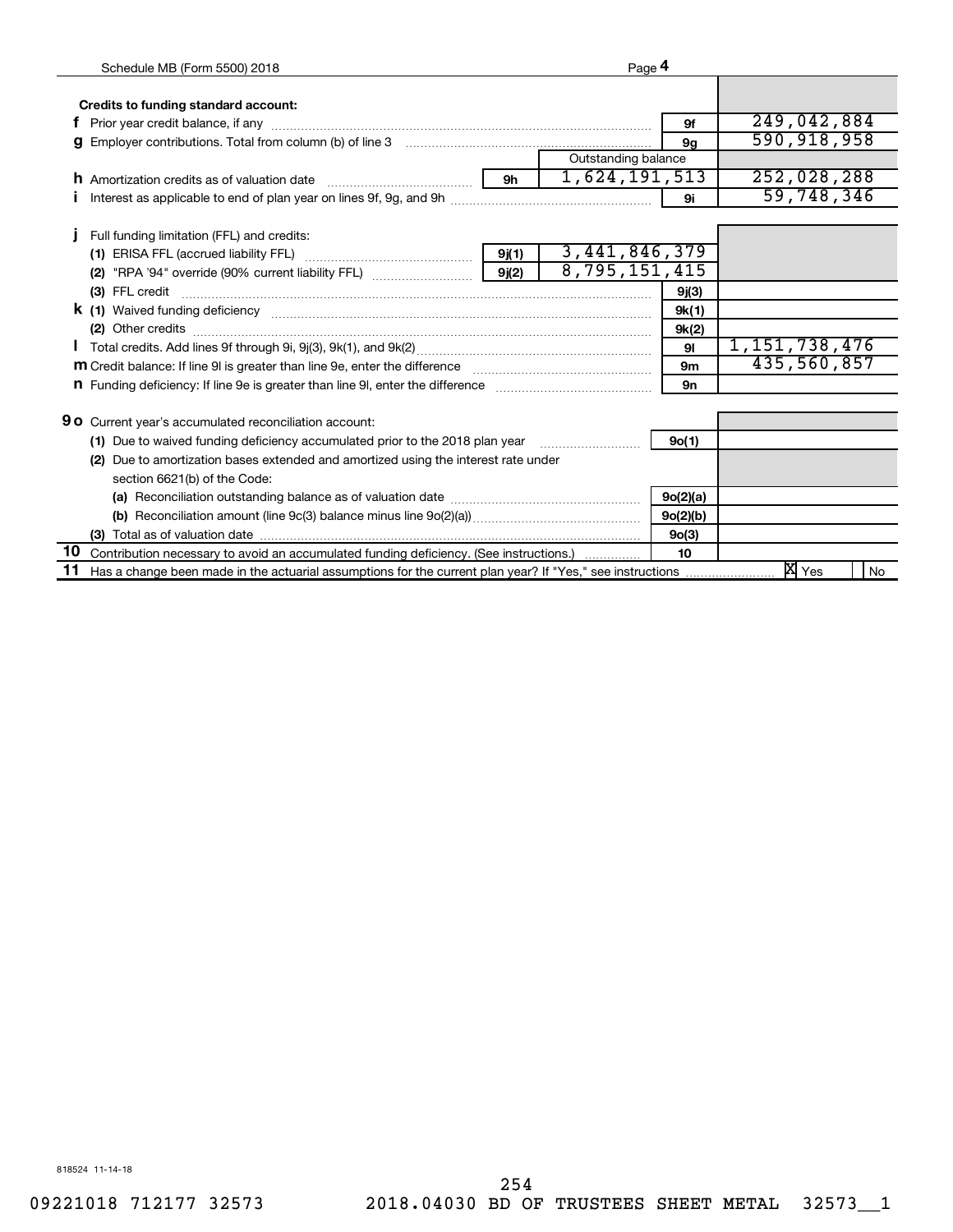|     | <b>SCHEDULE R</b>                                                                           | <b>Retirement Plan Information</b><br>(Form 5500)                                                                                                                                                                          |                                                   |                                               | OMB No. 1210-0110 |                    |  |
|-----|---------------------------------------------------------------------------------------------|----------------------------------------------------------------------------------------------------------------------------------------------------------------------------------------------------------------------------|---------------------------------------------------|-----------------------------------------------|-------------------|--------------------|--|
|     | Department of the Treasury<br>Internal Revenue Service                                      | This schedule is required to be filed under sections 104 and 4065 of the<br>Employee Retirement Income Security Act of 1974 (ERISA) and section 6058(a)<br>of the Internal Revenue Code (the Code).<br>Department of Labor |                                                   |                                               | 2018              |                    |  |
|     | <b>Employee Benefits Security</b><br>Administration<br>Pension Benefit Guaranty Corporation |                                                                                                                                                                                                                            | This Form is Open to<br><b>Public Inspection.</b> |                                               |                   |                    |  |
|     | For calendar plan year 2018 or fiscal plan year beginning                                   | 01/01/2018<br>and ending                                                                                                                                                                                                   |                                                   | 12/31/2018                                    |                   |                    |  |
|     | A Name of plan                                                                              |                                                                                                                                                                                                                            | <b>B</b> Three-digit                              |                                               |                   |                    |  |
|     |                                                                                             | SHEET METAL WORKERS' NATIONAL PENSION FUND                                                                                                                                                                                 |                                                   | plan number (PN)                              |                   | 001                |  |
|     |                                                                                             |                                                                                                                                                                                                                            |                                                   |                                               |                   |                    |  |
|     | C Plan sponsor's name as shown on line 2a of Form 5500                                      |                                                                                                                                                                                                                            |                                                   | <b>D</b> Employer Identification Number (EIN) |                   |                    |  |
| BD. | OF                                                                                          | TRUSTEES SHEET METAL WORKERS' NATIONAL PENSIO                                                                                                                                                                              |                                                   | 52-6112463                                    |                   |                    |  |
|     | Part I<br><b>Distributions</b>                                                              |                                                                                                                                                                                                                            |                                                   |                                               |                   |                    |  |
|     |                                                                                             | All references to distributions relate only to payments of benefits during the plan year.                                                                                                                                  |                                                   |                                               |                   |                    |  |
| 1   |                                                                                             | Total value of distributions paid in property other than in cash or the forms of property specified                                                                                                                        |                                                   |                                               |                   |                    |  |
|     | in the instructions                                                                         |                                                                                                                                                                                                                            | 1                                                 |                                               |                   |                    |  |
| 2   |                                                                                             | Enter the EIN(s) of payor(s) who paid benefits on behalf of the plan to participants or beneficiaries during the year (if more than two, enter EINs                                                                        |                                                   |                                               |                   |                    |  |
|     |                                                                                             | of the two payors who paid the greatest dollar amounts of benefits):                                                                                                                                                       |                                                   |                                               |                   |                    |  |
|     | 52-6112463<br>$EIN(s)$ :                                                                    | $04 - 1414660$                                                                                                                                                                                                             |                                                   |                                               |                   |                    |  |
|     |                                                                                             | Profit-sharing plans, ESOPs, and stock bonus plans, skip line 3.                                                                                                                                                           |                                                   |                                               |                   |                    |  |
| 3   |                                                                                             | Number of participants (living or deceased) whose benefits were distributed in a single sum, during                                                                                                                        |                                                   |                                               |                   |                    |  |
|     | the plan year.                                                                              |                                                                                                                                                                                                                            | 3                                                 |                                               |                   | 74                 |  |
|     | Part II                                                                                     | Funding Information (If the plan is not subject to the minimum funding requirements of section 412 of the Internal Revenue                                                                                                 |                                                   |                                               |                   |                    |  |
|     |                                                                                             | Code or ERISA section 302, skip this Part.)                                                                                                                                                                                |                                                   |                                               |                   |                    |  |
| 4   |                                                                                             |                                                                                                                                                                                                                            |                                                   | Yes                                           | <b>X</b> No       | N/A                |  |
|     | If the plan is a defined benefit plan, go to line 8.                                        |                                                                                                                                                                                                                            |                                                   |                                               |                   |                    |  |
| 5   |                                                                                             | If a waiver of the minimum funding standard for a prior year is being amortized in this                                                                                                                                    |                                                   |                                               |                   |                    |  |
|     |                                                                                             | plan year, see instructions and enter the date of the ruling letter granting the waiver.<br>Date:                                                                                                                          | Month                                             | Day                                           | Year              |                    |  |
|     |                                                                                             | If you completed line 5, complete lines 3, 9, and 10 of Schedule MB and do not complete the remainder of this schedule.                                                                                                    |                                                   |                                               |                   |                    |  |
| 6   |                                                                                             | <b>a</b> Enter the minimum required contribution for this plan year (include any prior year accumulated                                                                                                                    |                                                   |                                               |                   |                    |  |
|     |                                                                                             |                                                                                                                                                                                                                            | 6a                                                |                                               |                   |                    |  |
|     |                                                                                             | Enter the amount contributed by the employer to the plan for this plan year manufactured contributed by the employer to the plan for this plan year                                                                        | 6b                                                |                                               |                   |                    |  |
|     | С                                                                                           | Subtract the amount in line 6b from the amount in line 6a. Enter the result (enter a minus sign to                                                                                                                         |                                                   |                                               |                   |                    |  |
|     | the left of a negative amount)                                                              |                                                                                                                                                                                                                            | 6с                                                |                                               |                   |                    |  |
| 7   | If you completed line 6c, skip lines 8 and 9.                                               |                                                                                                                                                                                                                            |                                                   |                                               |                   |                    |  |
|     |                                                                                             | Will the minimum funding amount reported on line 6c be met by the funding deadline?                                                                                                                                        |                                                   | Yes                                           | No                | N/A                |  |
| 8   |                                                                                             | If a change in actuarial cost method was made for this plan year pursuant to a revenue procedure or other                                                                                                                  |                                                   |                                               |                   |                    |  |
|     |                                                                                             | authority providing automatic approval for the change or a class ruling letter, does the plan sponsor or                                                                                                                   |                                                   |                                               |                   |                    |  |
|     | plan administrator agree with the change?                                                   |                                                                                                                                                                                                                            |                                                   | Yes                                           | No                | $\overline{X}$ N/A |  |
|     | Part III<br><b>Amendments</b>                                                               |                                                                                                                                                                                                                            |                                                   |                                               |                   |                    |  |
| 9   |                                                                                             | If this is a defined benefit pension plan, were any amendments adopted during this plan                                                                                                                                    |                                                   |                                               |                   |                    |  |
|     |                                                                                             | year that increased or decreased the value of benefits? If yes, check the appropriate                                                                                                                                      |                                                   |                                               |                   |                    |  |
|     | box. If no, check the "No" box                                                              | Increase                                                                                                                                                                                                                   |                                                   | <b>Decrease</b>                               | <b>Both</b>       | $\overline{X}$ No  |  |
|     | Part IV                                                                                     | <b>ESOPs</b> (see instructions). If this is not a plan described under section 409(a) or 4975(e)(7) of the Internal Revenue Code,                                                                                          |                                                   |                                               |                   |                    |  |
|     | skip this Part.                                                                             |                                                                                                                                                                                                                            |                                                   |                                               |                   |                    |  |
| 10  |                                                                                             | Were unallocated employer securities or proceeds from the sale of unallocated securities used to repay any exempt loan?                                                                                                    |                                                   |                                               | Yes               | No                 |  |
| 11  | <b>a</b> Does the ESOP hold any preferred stock?                                            |                                                                                                                                                                                                                            |                                                   |                                               | Yes               | No                 |  |
|     | b                                                                                           | If the ESOP has an outstanding exempt loan with the employer as lender, is such loan part of a "back-to-back" loan?                                                                                                        |                                                   |                                               |                   |                    |  |
|     |                                                                                             |                                                                                                                                                                                                                            |                                                   |                                               | Yes               | No                 |  |
| 12  |                                                                                             | Does the ESOP hold any stock that is not readily tradable on an established securities market?                                                                                                                             |                                                   |                                               | Yes               | No                 |  |
|     |                                                                                             | For Paperwork Reduction Act Notice, see the Instructions for Form 5500.                                                                                                                                                    |                                                   | <b>Schedule R (Form 5500) 2018</b>            |                   |                    |  |
|     |                                                                                             |                                                                                                                                                                                                                            |                                                   |                                               |                   | v. 171027          |  |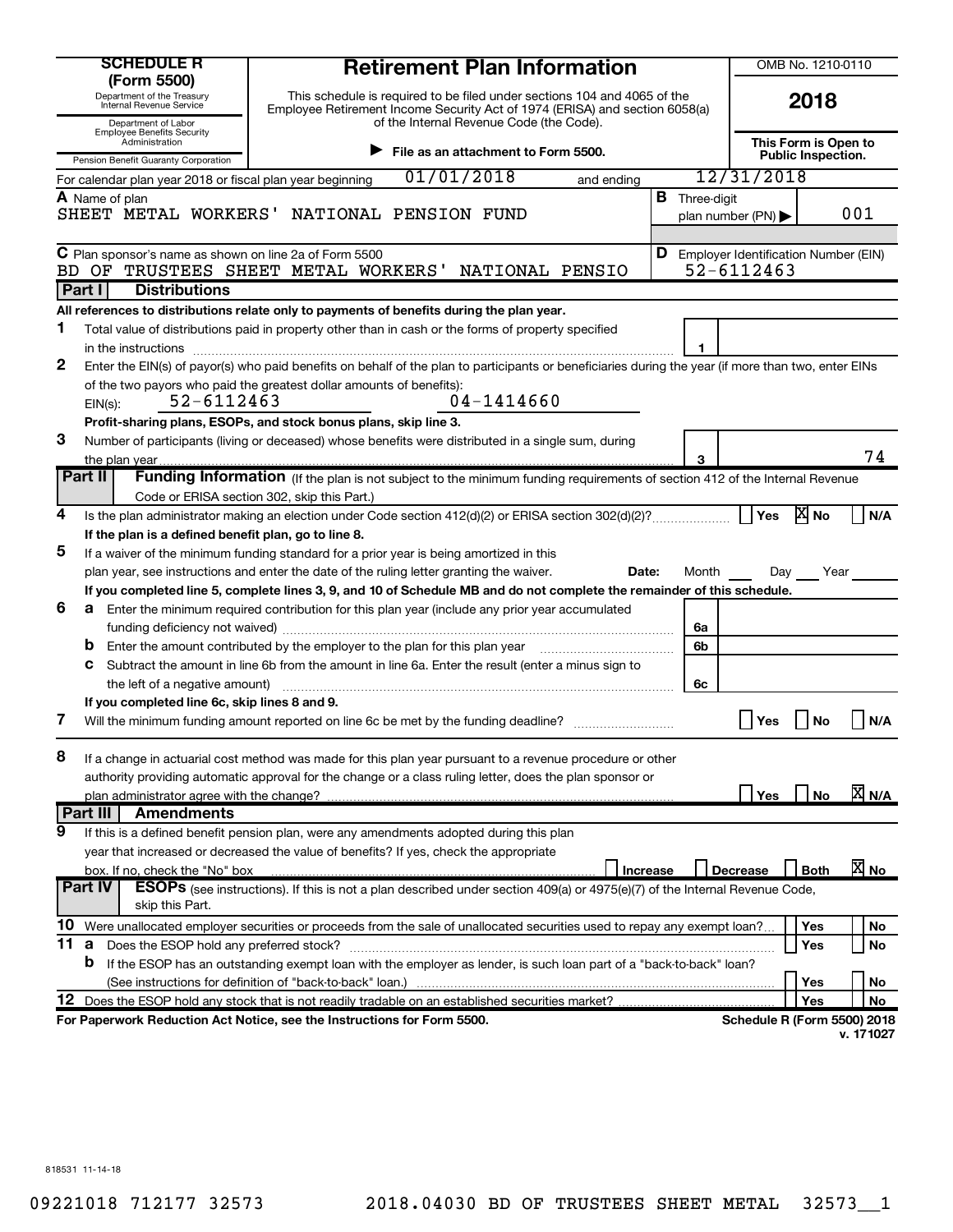| ٦ρ<br>łГ |  |  |
|----------|--|--|
|----------|--|--|

| Part V |  | <b>Additional Information for Multiemployer Defined Benefit Pension Plans</b>                                                                                                                                                                              |  |  |  |  |  |  |
|--------|--|------------------------------------------------------------------------------------------------------------------------------------------------------------------------------------------------------------------------------------------------------------|--|--|--|--|--|--|
| 13.    |  | Enter the following information for each employer that contributed more than 5% of total contributions to the plan during the plan year<br>(measured in dollars). See instructions. Complete as many entries as needed to report all applicable employers. |  |  |  |  |  |  |
|        |  |                                                                                                                                                                                                                                                            |  |  |  |  |  |  |
|        |  | <b>a</b> Name of contributing employer<br><b>b</b> EIN<br><b>C</b> Dollar amount contributed by employer                                                                                                                                                   |  |  |  |  |  |  |
|        |  | d Date collective bargaining agreement expires (If employer contributes under more than one collective bargaining agreement, check box                                                                                                                     |  |  |  |  |  |  |
|        |  | and see instructions regarding required attachment. Otherwise, enter the applicable date.) Month<br>Dav<br>Year                                                                                                                                            |  |  |  |  |  |  |
|        |  | <b>e</b> Contribution rate information (If more than one rate applies, check this box<br>and see instructions regarding required attachment.                                                                                                               |  |  |  |  |  |  |
|        |  | Otherwise, complete lines 13e(1) and 13e(2).)                                                                                                                                                                                                              |  |  |  |  |  |  |
|        |  | (1) Contribution rate (in dollars and cents)                                                                                                                                                                                                               |  |  |  |  |  |  |
|        |  | Unit of production<br>(2) Base unit measure:  <br>Hourly<br>Weekly<br>Other (specify):                                                                                                                                                                     |  |  |  |  |  |  |
|        |  | <b>a</b> Name of contributing employer                                                                                                                                                                                                                     |  |  |  |  |  |  |
|        |  | <b>b</b> EIN<br><b>C</b> Dollar amount contributed by employer                                                                                                                                                                                             |  |  |  |  |  |  |
|        |  | d Date collective bargaining agreement expires (If employer contributes under more than one collective bargaining agreement, check box                                                                                                                     |  |  |  |  |  |  |
|        |  | and see instructions regarding required attachment. Otherwise, enter the applicable date.) Month<br>Dav<br>Year                                                                                                                                            |  |  |  |  |  |  |
|        |  | <b>e</b> Contribution rate information (If more than one rate applies, check this box<br>and see instructions regarding required attachment.                                                                                                               |  |  |  |  |  |  |
|        |  | Otherwise, complete lines 13e(1) and 13e(2).)                                                                                                                                                                                                              |  |  |  |  |  |  |
|        |  | (1) Contribution rate (in dollars and cents)                                                                                                                                                                                                               |  |  |  |  |  |  |
|        |  | Unit of production<br>(2) Base unit measure:  <br>Weekly<br>Other (specify):<br>Hourly                                                                                                                                                                     |  |  |  |  |  |  |
|        |  |                                                                                                                                                                                                                                                            |  |  |  |  |  |  |
|        |  | <b>a</b> Name of contributing employer<br><b>b</b> EIN<br><b>C</b> Dollar amount contributed by employer                                                                                                                                                   |  |  |  |  |  |  |
|        |  | d Date collective bargaining agreement expires (If employer contributes under more than one collective bargaining agreement, check box                                                                                                                     |  |  |  |  |  |  |
|        |  | and see instructions regarding required attachment. Otherwise, enter the applicable date.) Month<br>Dav<br>Year                                                                                                                                            |  |  |  |  |  |  |
|        |  | <b>e</b> Contribution rate information (If more than one rate applies, check this box<br>and see instructions regarding required attachment.                                                                                                               |  |  |  |  |  |  |
|        |  | Otherwise, complete lines 13e(1) and 13e(2).)                                                                                                                                                                                                              |  |  |  |  |  |  |
|        |  | (1) Contribution rate (in dollars and cents)                                                                                                                                                                                                               |  |  |  |  |  |  |
|        |  | Unit of production<br>(2) Base unit measure:  <br>Weekly<br>Other (specify):<br>Hourly                                                                                                                                                                     |  |  |  |  |  |  |
|        |  |                                                                                                                                                                                                                                                            |  |  |  |  |  |  |
|        |  | <b>a</b> Name of contributing employer<br><b>b</b> EIN<br><b>C</b> Dollar amount contributed by employer                                                                                                                                                   |  |  |  |  |  |  |
|        |  | d Date collective bargaining agreement expires (If employer contributes under more than one collective bargaining agreement, check box                                                                                                                     |  |  |  |  |  |  |
|        |  | and see instructions regarding required attachment. Otherwise, enter the applicable date.)<br>Year<br>Month<br>Day                                                                                                                                         |  |  |  |  |  |  |
|        |  | <b>e</b> Contribution rate information (If more than one rate applies, check this box<br>and see instructions regarding required attachment.                                                                                                               |  |  |  |  |  |  |
|        |  | Otherwise, complete lines 13e(1) and 13e(2).)                                                                                                                                                                                                              |  |  |  |  |  |  |
|        |  | (1) Contribution rate (in dollars and cents)                                                                                                                                                                                                               |  |  |  |  |  |  |
|        |  | (2) Base unit measure:<br>Weekly<br>Unit of production<br>Hourly<br>Other (specify):                                                                                                                                                                       |  |  |  |  |  |  |
|        |  |                                                                                                                                                                                                                                                            |  |  |  |  |  |  |
|        |  | <b>a</b> Name of contributing employer<br><b>b</b> EIN<br><b>C</b> Dollar amount contributed by employer                                                                                                                                                   |  |  |  |  |  |  |
|        |  | d Date collective bargaining agreement expires (If employer contributes under more than one collective bargaining agreement, check box                                                                                                                     |  |  |  |  |  |  |
|        |  | and see instructions regarding required attachment. Otherwise, enter the applicable date.) Month<br>Year<br>Day                                                                                                                                            |  |  |  |  |  |  |
|        |  | and see instructions regarding required attachment.<br><b>e</b> Contribution rate information (If more than one rate applies, check this box                                                                                                               |  |  |  |  |  |  |
|        |  | Otherwise, complete lines 13e(1) and 13e(2).)                                                                                                                                                                                                              |  |  |  |  |  |  |
|        |  | (1) Contribution rate (in dollars and cents)                                                                                                                                                                                                               |  |  |  |  |  |  |
|        |  | (2) Base unit measure:<br>Weekly<br>Unit of production<br>Other (specify):<br>Hourly                                                                                                                                                                       |  |  |  |  |  |  |
|        |  |                                                                                                                                                                                                                                                            |  |  |  |  |  |  |
|        |  | <b>a</b> Name of contributing employer<br><b>b</b> EIN<br><b>C</b> Dollar amount contributed by employer                                                                                                                                                   |  |  |  |  |  |  |
|        |  | d Date collective bargaining agreement expires (If employer contributes under more than one collective bargaining agreement, check box                                                                                                                     |  |  |  |  |  |  |
|        |  | and see instructions regarding required attachment. Otherwise, enter the applicable date.) Month<br>Year<br>Day                                                                                                                                            |  |  |  |  |  |  |
|        |  | and see instructions regarding required attachment.<br><b>e</b> Contribution rate information (If more than one rate applies, check this box                                                                                                               |  |  |  |  |  |  |
|        |  | Otherwise, complete lines 13e(1) and 13e(2).)                                                                                                                                                                                                              |  |  |  |  |  |  |
|        |  | (1) Contribution rate (in dollars and cents)                                                                                                                                                                                                               |  |  |  |  |  |  |
|        |  | (2) Base unit measure:     Hourly<br>Unit of production<br>Other (specify):<br>Weekly                                                                                                                                                                      |  |  |  |  |  |  |
|        |  |                                                                                                                                                                                                                                                            |  |  |  |  |  |  |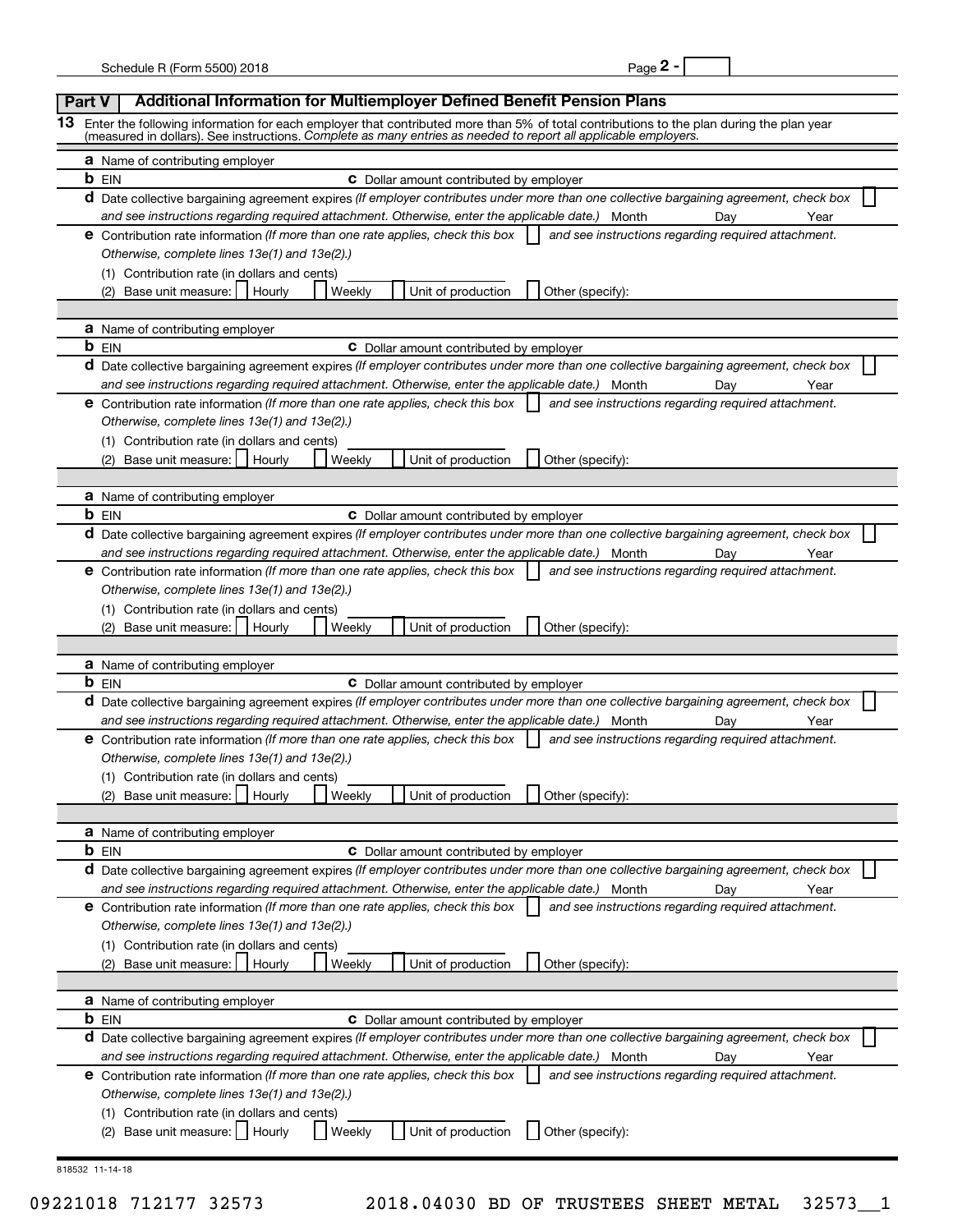| 14 | Enter the number of participants on whose behalf no contributions were made by an employer as an                                                                                                                                                                   |                 |                 |  |  |  |
|----|--------------------------------------------------------------------------------------------------------------------------------------------------------------------------------------------------------------------------------------------------------------------|-----------------|-----------------|--|--|--|
|    | employer of the participant for:                                                                                                                                                                                                                                   |                 |                 |  |  |  |
|    | <b>a</b> The current year                                                                                                                                                                                                                                          | 14a             | 137             |  |  |  |
|    | <b>b</b> The plan year immediately preceding the current plan year                                                                                                                                                                                                 | 14 <sub>b</sub> | 83              |  |  |  |
|    |                                                                                                                                                                                                                                                                    | 14 <sub>c</sub> | $\overline{28}$ |  |  |  |
| 15 | Enter the ratio of the number of participants under the plan on whose behalf no employer had an obligation to                                                                                                                                                      |                 |                 |  |  |  |
|    | make an employer contribution during the current plan year to:                                                                                                                                                                                                     |                 |                 |  |  |  |
|    | a The corresponding number for the plan year immediately preceding the current plan year                                                                                                                                                                           | 15a             | 1.65            |  |  |  |
|    |                                                                                                                                                                                                                                                                    | 15 <sub>b</sub> | 2.96            |  |  |  |
| 16 | Information with respect to any employers who withdrew from the plan during the preceding plan year:                                                                                                                                                               |                 |                 |  |  |  |
|    | <b>a</b> Enter the number of employers who withdrew during the preceding plan year                                                                                                                                                                                 | 16a             | 6               |  |  |  |
|    | <b>b</b> If line 16a is greater than 0, enter the aggregate amount of withdrawal liability assessed or estimated                                                                                                                                                   |                 |                 |  |  |  |
|    |                                                                                                                                                                                                                                                                    | 16 <sub>b</sub> | 3,366,502       |  |  |  |
| 17 | If assets and liabilities from another plan have been transferred to or merged with this plan during the plan year,                                                                                                                                                |                 |                 |  |  |  |
|    |                                                                                                                                                                                                                                                                    |                 |                 |  |  |  |
|    | Part VI   Additional Information for Single-Employer and Multiemployer Defined Benefit Pension Plans                                                                                                                                                               |                 |                 |  |  |  |
| 18 | If any liabilities to participants or their beneficiaries under the plan as of the end of the plan year consist (in whole or                                                                                                                                       |                 |                 |  |  |  |
|    | in part) of liabilities to such participants and beneficiaries under two or more pension plans as of immediately before                                                                                                                                            |                 |                 |  |  |  |
|    |                                                                                                                                                                                                                                                                    |                 |                 |  |  |  |
| 19 | If the total number of participants is 1,000 or more, complete lines (a) through (c)                                                                                                                                                                               |                 |                 |  |  |  |
|    | a Enter the percentage of plan assets held as:                                                                                                                                                                                                                     |                 |                 |  |  |  |
|    | Stock: $58.8%$ Investment-Grade Debt: $16.9%$ High-Yield Debt: $2.3%$ Real Estate: $6.3%$ Other: $15.7%$                                                                                                                                                           |                 |                 |  |  |  |
|    | <b>b</b> Provide the average duration of the combined investment-grade and high-yield debt:                                                                                                                                                                        |                 |                 |  |  |  |
|    | 0-3 years $\overline{X}$ 3-6 years $\overline{\phantom{a}}$ 6-9 years $\overline{\phantom{a}}$ 9-12 years $\overline{\phantom{a}}$ 12-15 years $\overline{\phantom{a}}$ 15-18 years $\overline{\phantom{a}}$ 18-21 years $\overline{\phantom{a}}$ 21 years or more |                 |                 |  |  |  |
|    | C What duration measure was used to calculate line 19(b)?                                                                                                                                                                                                          |                 |                 |  |  |  |
|    | $[X]$ Effective duration $\Box$ Macaulay duration $\Box$ Modified duration $\Box$ Other (specify):                                                                                                                                                                 |                 |                 |  |  |  |
|    |                                                                                                                                                                                                                                                                    |                 |                 |  |  |  |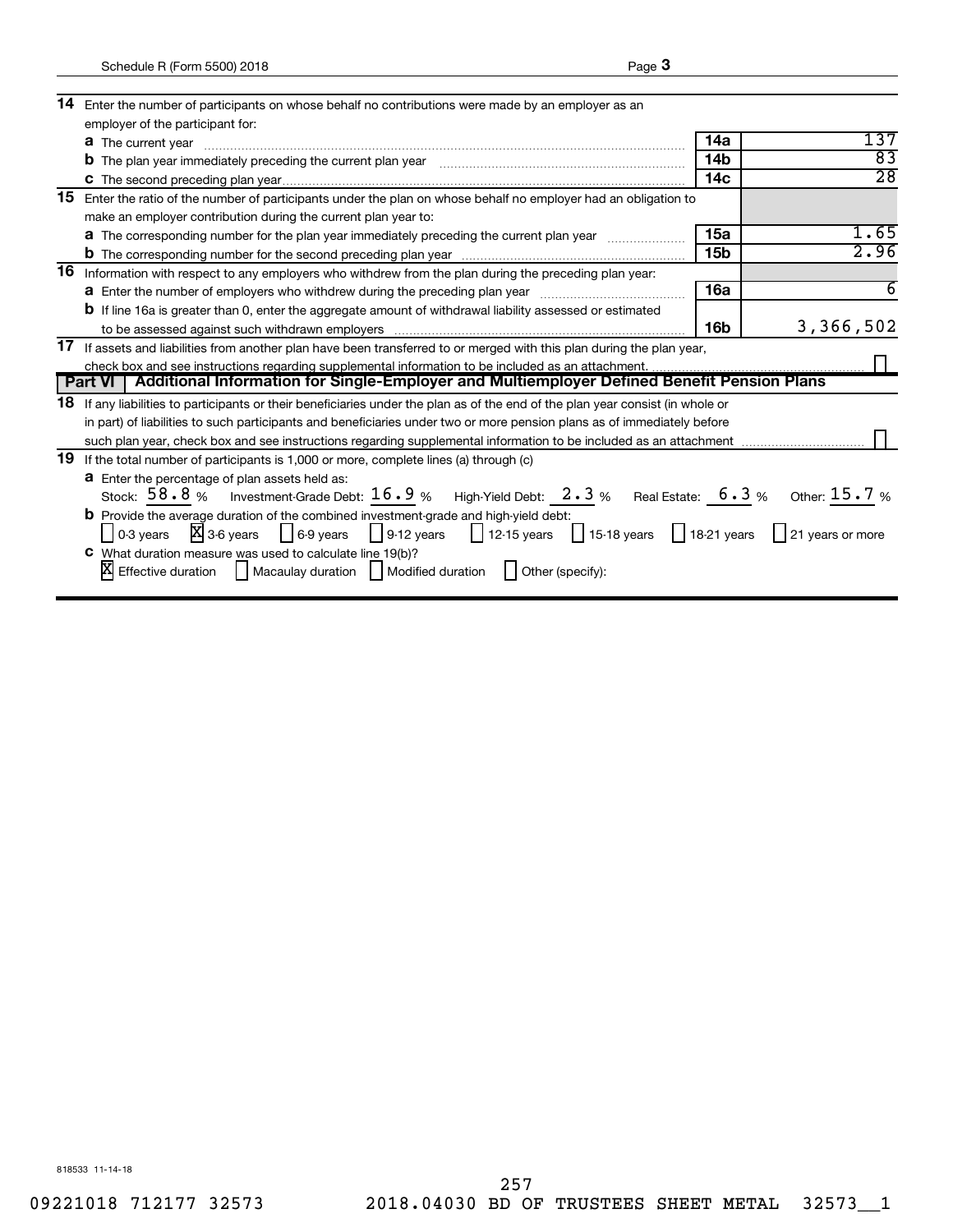| SCHEDULE C                           | OTHER SERVICE PROVIDER SERVICE CODES |                             | <b>STATEMENT</b>        | 1     |
|--------------------------------------|--------------------------------------|-----------------------------|-------------------------|-------|
| <b>NAME</b>                          | SERVICE CODES                        |                             |                         |       |
| GRAYSTONE CONSULTING                 | 27                                   |                             |                         |       |
| GRAYSTONE CONSULTING                 | 31                                   |                             |                         |       |
| GRAYSTONE CONSULTING                 | 33                                   |                             |                         |       |
| GRAYSTONE CONSULTING                 | 50                                   |                             |                         |       |
| GRAYSTONE CONSULTING                 | 70                                   |                             |                         |       |
| CODES TO SCHEDULE C, LINE 2(B)       |                                      |                             |                         |       |
| <b>SCHEDULE H</b>                    | OTHER RECEIVABLES                    |                             | <b>STATEMENT</b>        | 2     |
| DESCRIPTION                          |                                      | <b>BEGINNING</b>            | <b>ENDING</b>           |       |
| ACCRUED INTEREST AND DIVIDENDS       |                                      |                             | 6,789,292.              |       |
| RECEIVABLE FOR INVESTMENT SECURITIES |                                      | 6,666,625.<br>29, 347, 194. | 17,622,753.             |       |
| RENT RECEIVABLE                      |                                      | 35,960.                     |                         | 0.    |
| DUE FROM AFFILIATED ORGANIZATIONS    |                                      | 583,852.                    | 150,647.                |       |
| OTHER RECEIVABLES                    |                                      | 2,459.                      | 2,347.                  |       |
| PREPAID EXPENSES                     |                                      | 3,370,010.                  | 571,329.                |       |
| OTHER RECEIVABLES                    |                                      | $-924,796.$                 | 8,157.                  |       |
| TOTAL TO SCHEDULE H, LINE 1B(3)      |                                      |                             | 39,081,304. 25,144,525. |       |
|                                      |                                      |                             |                         |       |
| <b>SCHEDULE H</b>                    | OTHER GENERAL INVESTMENTS            |                             | <b>STATEMENT</b>        | 3     |
| DESCRIPTION                          |                                      | <b>BEGINNING</b>            | <b>ENDING</b>           |       |
| FOREIGN OBLIGATIONS                  |                                      | 315,788.                    | 304, 315.               |       |
| TOTAL TO SCHEDULE H, LINE 1C(15)     |                                      | 315,788.                    | 304,315.                |       |
|                                      |                                      |                             |                         |       |
| <b>SCHEDULE H</b>                    | OTHER PLAN LIABILITIES               |                             | <b>STATEMENT</b>        | 4     |
| DESCRIPTION                          |                                      | BEGINNING                   | ENDING                  |       |
| SETTLEMENT OF SECURITIES PURCHASED   |                                      | 103, 959, 206.              | 45, 523, 168.           |       |
| DEFERRED LEASE INCENTIVE             |                                      | 512,504.                    | 466,971.                |       |
| NOTES PAYABLE                        |                                      | 6,781,947.                  |                         | $0$ . |
| OBLIGATIONS TO REFUND COLLATERAL     |                                      | 550,242,128.                | 410,693,161.            |       |
|                                      |                                      | 661, 495, 785.              | 456,683,300.            |       |